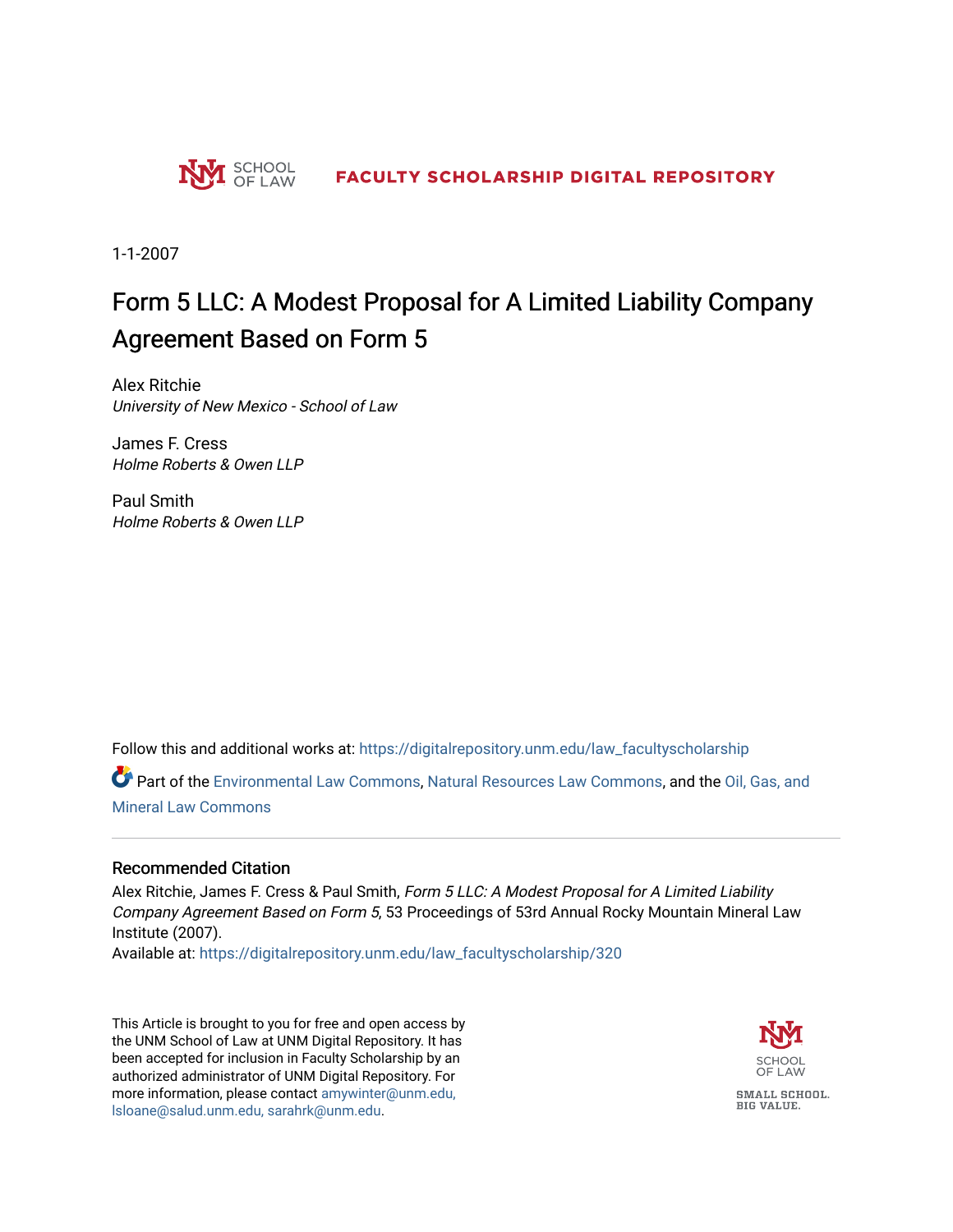# Chapter 13 FORM 5 LLC: A MODEST PROPOSAL FOR A LIMITED LIABILITY COMPANY AGREEMENT BASED ON FORM 5

Alex Ritchie James F. Cress Paul Smith Holme Roberts & Owen LLP Denver, Colorado

# Synopsis

- **§ 13.01 Introduction**
- **§ 13.02 Background**
	- **[1] Form 5 and the Joint Venture**
	- **[2] Interlude: Form 5A**
	- **[3] Form 5A LLC and the Dawn of the Limited Liability Company**
- **§ 13.03 The Proposal: In Defense of the Modest Form**
- **§ 13.04 Reconsidering Form 5A LLC: "Ten Years Gone"** 
	- **[1] The Philosophy of the Form**
		- **[a] The Myth of the 50/50 Deal**
		- **[b] The Hybrid Approach**
	- **[2] Form 5A LLC's Two-Agreement Complexity**
		- **[a] The Concern: Claims by Third Parties**
		- **[b] The Problem**
		- **[c] The Solution to the Liability Problem: Putting the Pieces Back Together**
	- **[3] Environmental Liabilities, Representations, and Warranties**
	- **[4] Security Interests**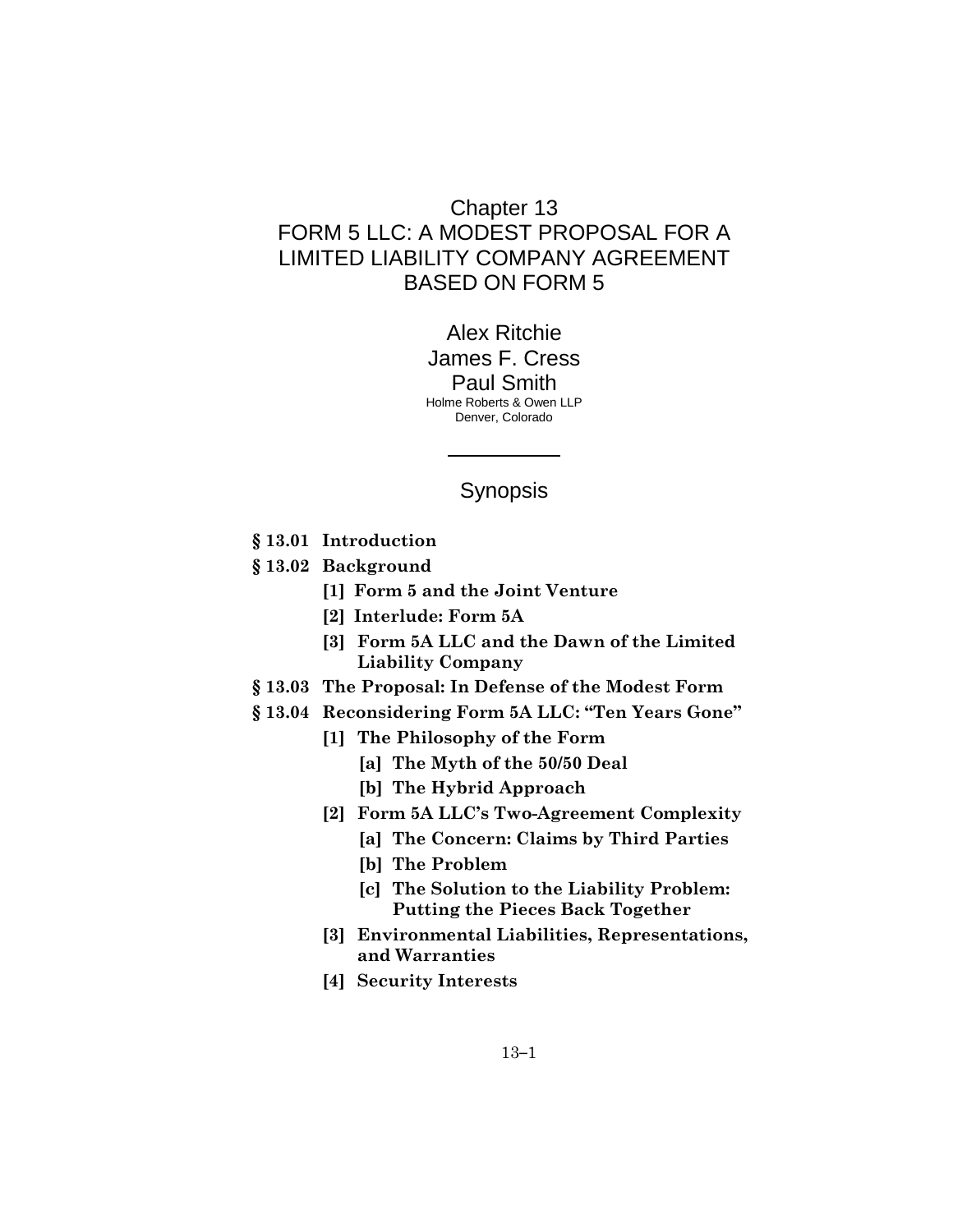- **[5] Transfers**
	- **[a] Non-Recognition of Transfers**
	- **[b] Beneficial Interests**
	- **[c] Actions as a Group**
	- **[d] Pledges**
	- **[e] Preemptive Right**
- **[6] Other Matters**
	- **[a] Distributions In Kind**
	- **[b] Supplemental Business Arrangements**
	- **[c] Timing of Initial Contributions; Title Considerations**
	- **[d] Additional Audit Rights**
- **§ 13.05 What's "New" in the Modest Form?** 
	- **[1] Fiduciary Duties and Operator Exculpation**
		- **[a] DLLCA Amendments and Developing Judicial Doctrines**
		- **[b] "Holy Grail" or Too Much of a Good Thing?**
	- **[2] Continuing Obligations**
	- **[3] Indemnification**
	- **[4] Dissolution, Resignation, and Liquidation**
		- **[a] Dissolution**
		- **[b] Resignation and Deemed Resignation**
		- **[c] Liquidation**
- **§ 13.06 Other Matters**
	- **[1] Authority to Bind the LLC**
	- **[2] Action By Less Than Unanimous Written Consent**
- **§ 13.07 Dispute Resolution Considerations**
- **§ 13.08 Exhibit C: Tax Matters**
- **§ 13.09 Conclusion: Back to the Future?**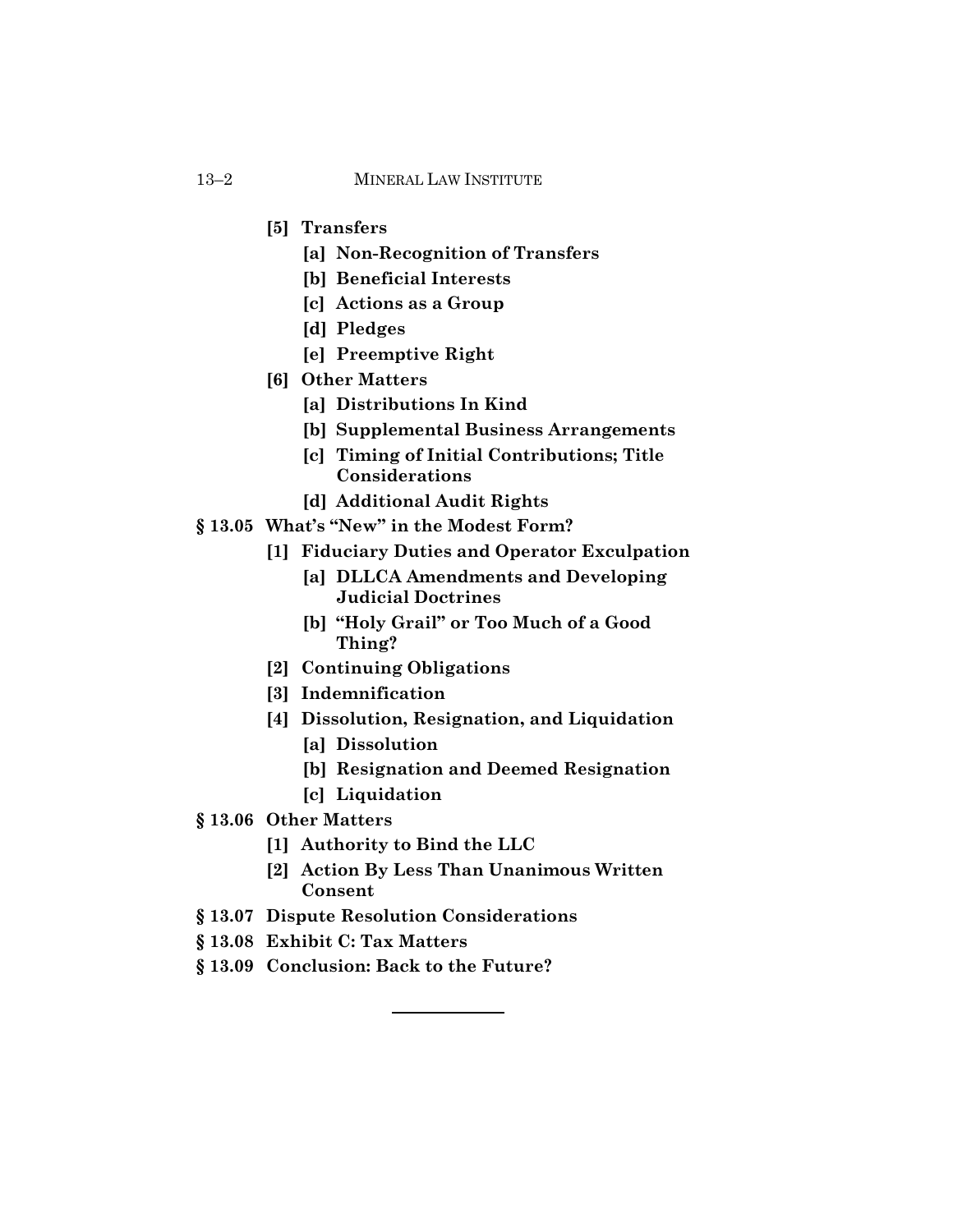# **§ 13.01 Introduction**<sup>1</sup>

Long before there were limited liability companies (LLCs), there were mining joint ventures.<sup>2</sup> Although LLCs have generally become the dominant choice for the formation of privately held entities,**<sup>3</sup>** the common law joint venture stubbornly persists as the preferred investment vehicle for mining companies.**<sup>4</sup>** The practitioner faced with advising its mining clients regarding choice of business structure has a plethora of "Form 5" options previously published by the Rocky Mountain Mineral Law Foundation (Foundation): Form 5,**<sup>5</sup>** Form 5A,**<sup>6</sup>** or Form 5A LLC,**<sup>7</sup>** each with its benefits and costs, virtues and shortcomings.

To provide even more confusion, the authors propose yet another version of Form 5, that the authors have dubbed the "Modest

**<sup>1</sup>** The authors wish to thank Lauren King, a summer associate with Holme Roberts & Owen LLP, for her assistance, as well as the other colleagues whom we consulted in developing this chapter.

**<sup>2</sup>**<br>The first limited liability company statute was adopted in Wyoming in 1977. See Susan Pace Hamill, "The Origins Behind the Limited Liability Company," 59 *Ohio St. L.J*. 1459 (1998), for a history of the LLC. Mining joint ventures and joint operating agreements have been a staple of the proceedings of the Rocky Mountain Mineral Law Foundation since at least 1956. *See, e.g.,* Dale H. Flagg, "Tax Treatment of Joint Operations," 2 *Rocky Mt. Min. L. Inst*. 247 (1956). The history of the mining joint venture is summarized in John C. Lacy, "Alternate Ways of Paying the Piper: Dilution and Nonconsent Mechanisms in Mining Venture Agreements," 31 *Rocky Mt. Min. L. Inst*. 7- 1, §§ 7.02, 7.03[4] (1985).

**<sup>3</sup>**<br>The total number of Delaware LLCs formed in 2005 exceeded the number of Delaware corporations formed in that same year. See Larry E. Ribstein & Robert R. Keatinge, Ribstein and Keatinge on Limited Liability Companies § 1:1 n.1 (2d ed. Supp. 2006) (citing the annual reports of the Delaware Secretary of State to the International Association of Corporate Administrators).

**<sup>4</sup>** *See* James F. Cress & Douglas P. Wall, "Domestic and International Uranium Ventures and LLCs," *Uranium Exploration and Development* 10-1, 10-4 & 10-5 (Rocky Mt. Min. L. Fdn. 2006) [hereinafter Uranium JV Paper]. This chapter results from a comment in the Uranium JV Paper stating that "the Foundation could enhance the LLC options available for mining ventures without too much trouble . . . by publishing a limited liability company form based on Form 5." *Id.* at 5. One of the authors now disavows the "without too much trouble" portion of that comment.

**<sup>5</sup>***Model Form 5: Mining Venture Agreement* (Rocky Mt. Min. L. Fdn. 1984) [hereinafter Form 5].

**<sup>6</sup>***Model Form 5A: Exploration, Development and Mine Operating Agreement* (Rocky Mt. Min. L. Fdn. 1996) [hereinafter Form 5A].

**<sup>7</sup>***Model Form 5A LLC: Exploration, Development and Mining Limited Liability Company* (Rocky Mt. Min. L. Fdn. 1998) [hereinafter Form 5A LLC].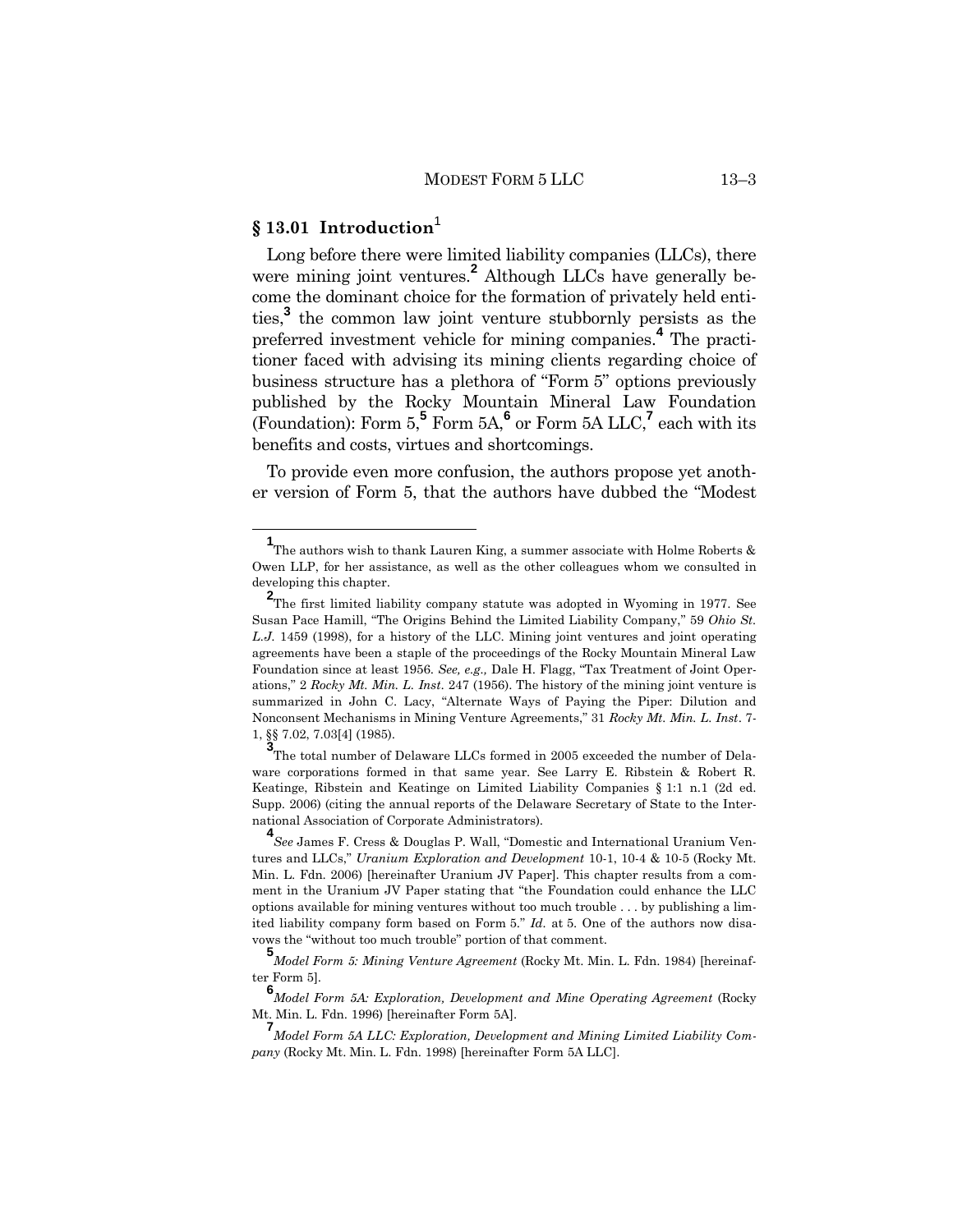Form" in the vain hope that the project would thereby become more manageable. The Modest Form is intended as a less complex LLC agreement based primarily on Form 5, incorporating certain provisions from Form 5A and Form 5A LLC, as well as new provisions based on amendments to the Delaware Limited Liability Company Act (DLLCA)**<sup>8</sup>** since the adoption of Form 5A LLC and other recent LLC legal developments. The authors have provided a first draft of the Modest Form for review and comment by users of the previous forms.**<sup>9</sup>**

Naturally, the terms of the Modest Form significantly drive the content of this chapter. Similar to the challenges faced by the authors who transformed Form 5A into Form 5A LLC,**<sup>10</sup>** certain revisions to Form 5 were necessary in drafting the Modest Form to recognize the existence of an entity separate from its owners and to incorporate common conventions in the drafting of LLC agreements. Those changes include, for example, that title to property is held in the name of the LLC instead of its owners, and that owners have "Percentage Interests" in the entity rather than "Participating Interests" in the assets. This chapter, however, largely does not discuss those concepts because they are noncontroversial and now familiar to many practitioners, and were covered comprehensively by the authors of Form 5A LLC.**<sup>11</sup>**

Instead, we reconsider the structure of Form 5A and certain provisions of Form 5A LLC a decade after their publication and suggest some issues that may pose obstacles to their wider use. Departing to a limited extent from the original "Modest Proposal" of an LLC based solely on Form 5, we also consider certain provisions of Form 5A LLC that may be sufficiently beneficial in an LLC agreement to be included in the Modest Form, based on our admittedly untested assessment of their general acceptance or

**<sup>8</sup>** Del. Code Ann. tit. 6, §§ 18-101 to -1109 (elec. 2007).

**<sup>9</sup>**<br>The draft Modest Form is not appended to this chapter due to space limitations in the Annual Institute *Proceedings*, but is available as a free download from the Foundation's web site, http://www.rmmlf.org, or directly from the authors.

**<sup>10</sup>***See* Ronald K. Edquist & Randall E. Hubbard, "The New Form 5A LLC: Implementation of Form 5A in the LLC Context," 44 *Rocky Mt. Min. L. Inst.* 13-1 (1998).

**<sup>11</sup>***See id.*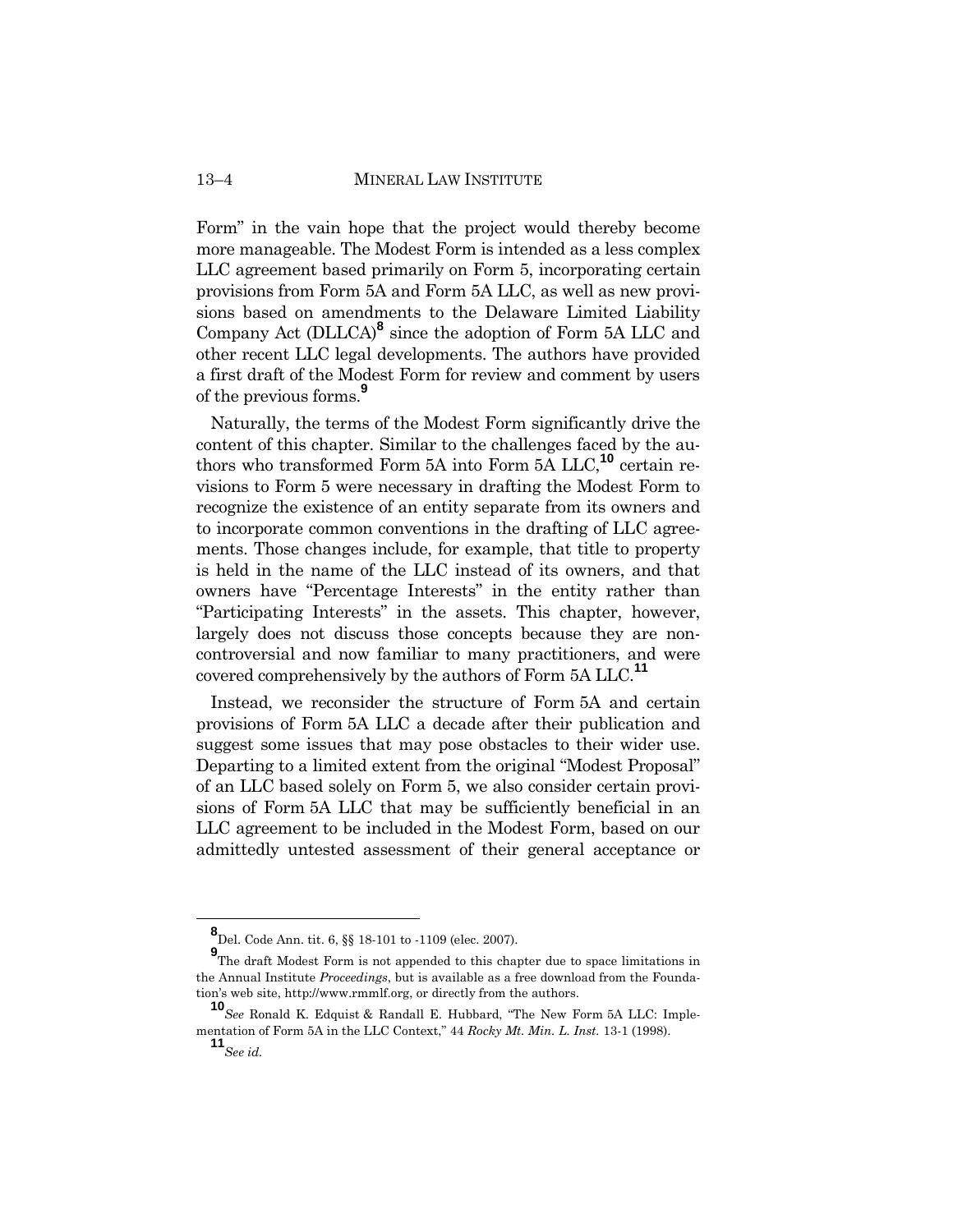usefulness. **<sup>12</sup>** We then discuss some "new" provisions proposed in the Modest Form based on recent legal developments. Before concluding, we briefly touch on a few dispute resolution matters and the tax exhibit that accompanies the Modest Form.

We begin with a summary of the various forms and their history, and the philosophy behind their construction, before launching into the substance of the Modest Form.

# **§ 13.02 Background**

#### **[1] Form 5 and the Joint Venture**

Form 5 is a model joint venture agreement for a common law joint venture contemplating that "one party (described as "XCO") owns a mineral property and is offering a 50% undivided interest in the property to a second party (described as "YCO") in exchange for YCO's agreement to fund a stated amount of exploration, development and/or mining costs." **<sup>13</sup>** As stated in the General Comments to Form 5, "[a]lthough it is certainly possible, and may be preferable in many situations, to create a state law partnership, mining venture agreements have traditionally avoided this approach and the Model Form follows this tradition."**<sup>14</sup>**

A joint venture may be carried out through a variety of structures.**<sup>15</sup>** Although many business associations that are not statutorily created entities will be deemed general partnerships,**<sup>16</sup>** in

**<sup>12</sup>**For expediency in comparing the business terms of Form 5 to Form 5A and Form 5A LLC, whenever the terms of Form 5A and Form 5A LLC are the same, the authors will refer in this chapter only to Form 5A LLC.

**<sup>13</sup>***See* Form 5, General Comments at 1.

**<sup>14</sup>***Id.* General Comments art. IV, at 6-7.

**<sup>15</sup>***See, e.g.*, Joint Venture Task Force of the Negotiated Acquisitions Comm. of the Am. Bar Ass'n, *Model Joint Venture Agreement With Commentary* (2006) [hereinafter the ABA Model Joint Venture Agreement]. The ABA Model Joint Venture Agreement is actually a limited liability company agreement for a Delaware limited liability company. In the preface, committee Co-Chairs Thomas B. Hyman, Jr. and Alison J. Youngman state that the choice of a Delaware limited liability company "reflects first, the widespread use of limited liability companies and, second, the frequent use of Delaware as the jurisdiction of formation, even though the Delaware LLC statute is not based on the Uniform Limited Liability Company Act."

**<sup>16</sup>***See* Delaware Revised Uniform Partnership Act, Del. Code Ann. tit. 6, § 15-202(a) (elec. 2007) ("[T]he association of two or more persons (i) to carry on as co-owners a business for profit forms a partnership, whether or not the persons intend to form a partnership. . . .").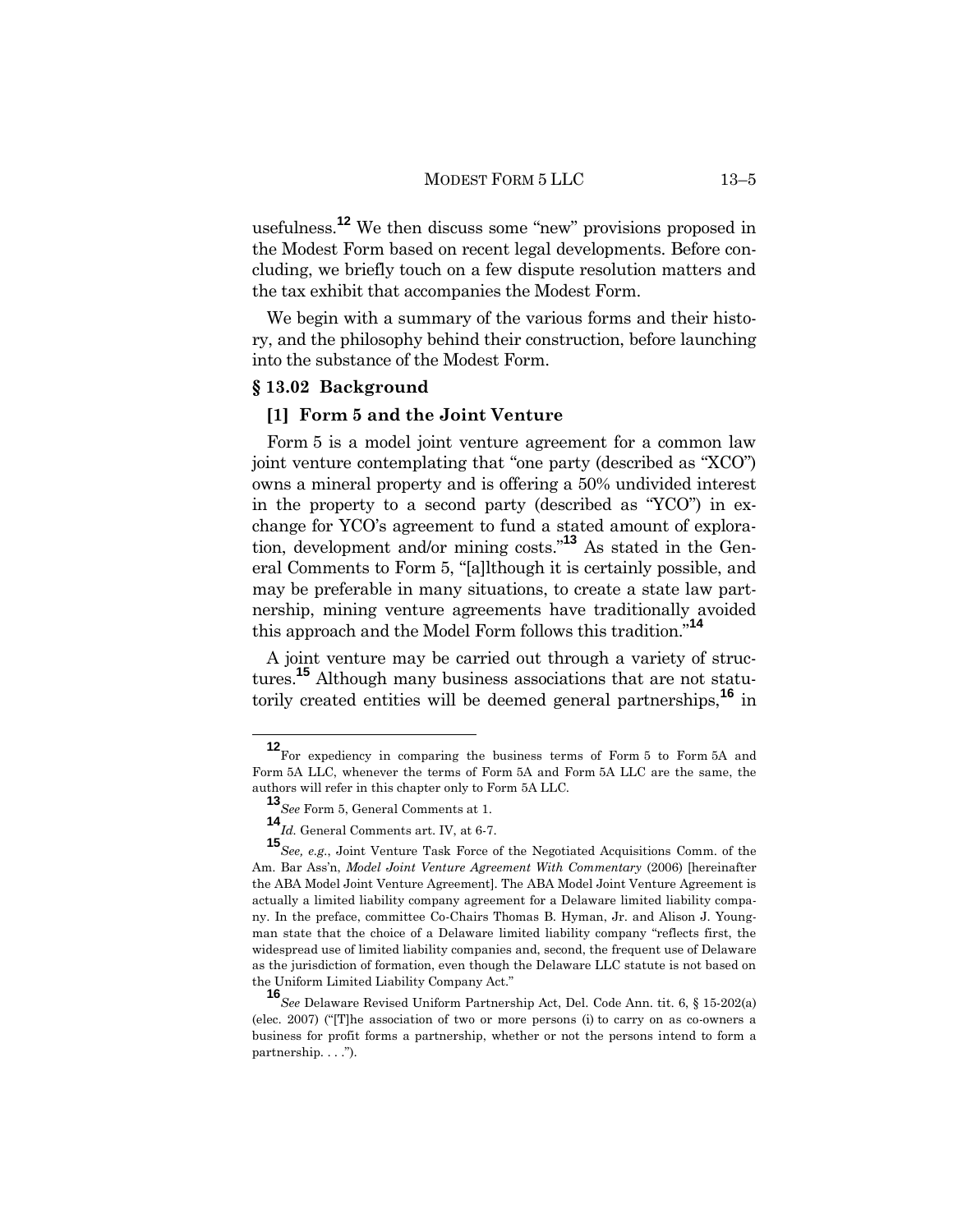13–6 MINERAL LAW INSTITUTE

numerous contexts, courts and commentators have recognized the existence of the common law joint venture,**<sup>17</sup>** commonly described as "an enterprise undertaken by several persons jointly to engage in a common plan or project for their mutual benefit with a sharing of capital, skill and effort."**<sup>18</sup>** The primary disadvantage of a common law joint venture or partnership is that the parties are subject to unlimited liability for the joint venture's obligations.**<sup>19</sup>** The primary advantages of the common law joint venture business structure are the flexibility for constructing the contractual relationship, and the ability to avoid partnership tax treatment in the very limited circumstances where avoiding such tax treatment is desired.**<sup>20</sup>** Under Form 5, the joint venture is managed by a management committee, and the day-to-day operations are managed by a manager.**<sup>21</sup>**

#### **[2] Interlude: Form 5A**

Roughly a decade after its publication, Form 5 suffered the inevitable fate of revision with the publication of Form 5A in 1996. In his 1990 paper, David Johnson wrote that "[w]hile the status attained by Form 5 has to be deemed complimentary to the efforts of the [Foundation], the ensuing use of Form 5 is clearly inconsistent with the intent of its authors. Consequently, there is in practice an increasing clamor for revisions to Form 5 or a sequel to Form 5 designed to better accommodate the prevailing use of the document."**<sup>22</sup>** The "intent" referred to by Johnson was that Form 5 be used as a checklist and not as a form contract.**<sup>23</sup>** The problem, urged Johnson and the Form 5A Commentary, was that complex issues regarding development and production that were

**<sup>17</sup>***See generally* Stephen I. Glover & Craig M. Wasserman, *Partnerships, Joint Ventures & Strategic Alliances* § 5.03 (rev. ed. 2006).

**<sup>18</sup>**Pike v. Commodore Motor Corp*.*, No. 940, 1985 WL 11564, at \*3 (Del. Ch. May 10, 1985).

**<sup>19</sup>***See* Glover & Wasserman, *supra* note 17, § 6.02[2].

**<sup>20</sup>**John R. Maxfield, Davis O. O'Connor & Risa L. Wolf, "New Oil and Gas Exploration Investment Vehicle: The Limited Liability Company," 38 *Rocky Mt. Min. L. Inst.* 17-1, §§ 17.01, 17.03[1][e][ii] (1992).

**<sup>21</sup>***See* Form 5, arts. VII, VIII.

**<sup>22</sup>**David Stafford Johnson, "Form 5 Mining Venture Agreement: The Sequel?," 36 *Rocky Mt. Min. L. Inst.* 10-1, 10-5 (1990).

**<sup>23</sup>***See* Form 5A, Commentary art. I.B.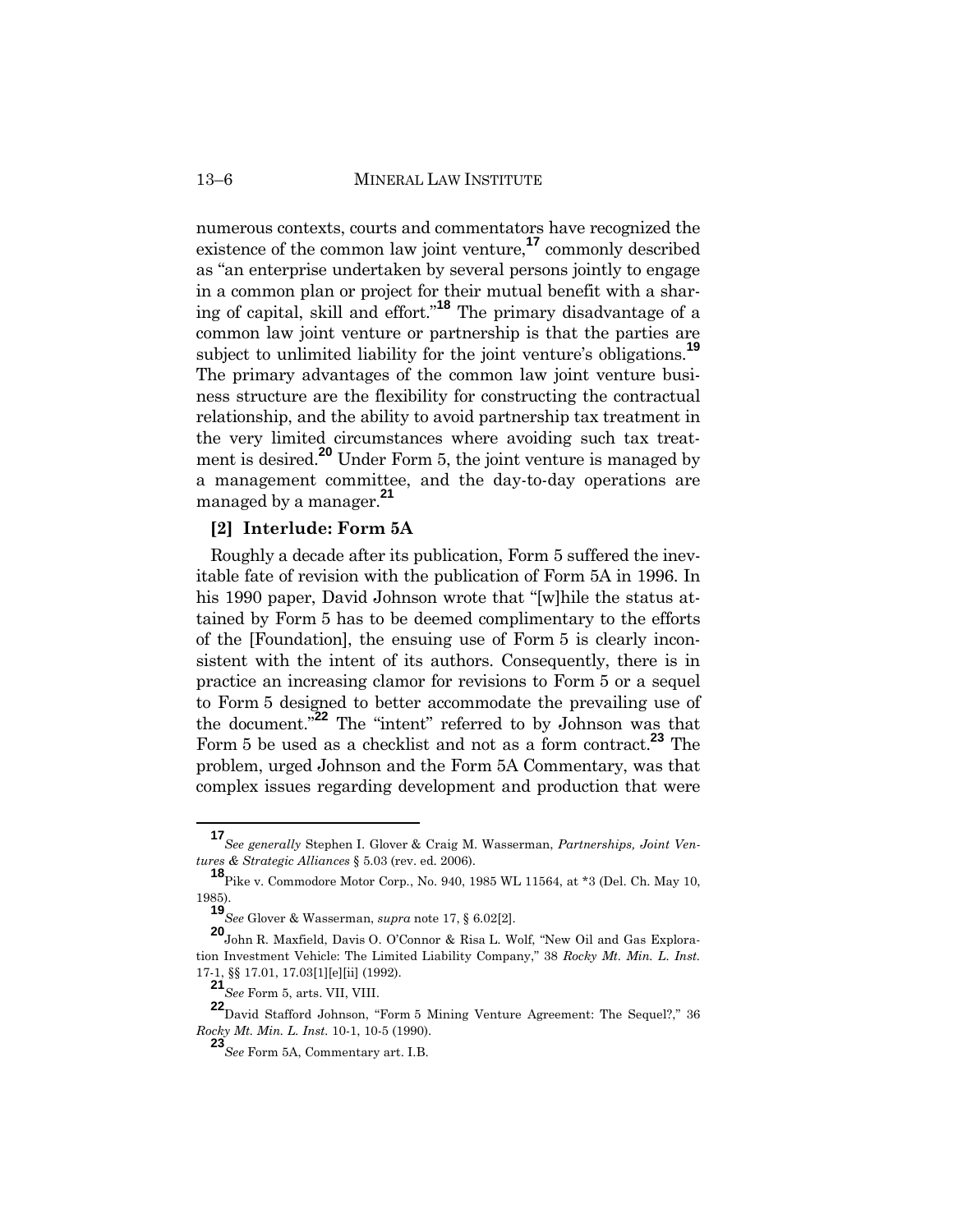not addressed in Form 5 arose during negotiations, leading to inevitable disagreements.**<sup>24</sup>**

Accordingly, Form 5A was born, revising Form 5 to (1) allocate and limit responsibility for preexisting environmental problems and provide for the funding of an environmental compliance fund; (2) require pre-feasibility, feasibility, and development programs and budgets before proceeding from the exploration to the development phase of a project; (3) provide that indirect transfers of interests trigger preemptive rights; (4) reflect a new approach to post-payout dilution; (5) obligate the participants to pledge and subordinate their interests in the context of project financing; (6) expand the duties imposed upon the manager; and (7) expand the rights and remedies of non-defaulting participants.**<sup>25</sup>**

# **[3] Form 5A LLC and the Dawn of the Limited Liability Company**

Form 5A LLC, the next and current iteration of Form 5, revised the entire relationship of the parties for the purpose of limiting the liability of the participants. Although the first LLC statute was adopted in Wyoming in 1977,**<sup>26</sup>** it wasn't until 1988, when the Internal Revenue Service (IRS) ruled that an LLC could be taxed as a partnership**<sup>27</sup>** that states widely began adopting LLC statutes. **<sup>28</sup>** After the IRS adopted its "check-the-box" regulations in 1996, eliminating the need to analyze whether certain corporate characteristics were absent for partnership tax treatment,**<sup>29</sup>** the LLC began its ascent as the entity of choice for private joint ventures generally.**<sup>30</sup>** Form 5A LLC was published in 1998, in recognition that the LLC had become an important entity choice for mining companies after the issuance of the check-the-box regula-

**<sup>24</sup>***See* Form 5A, Commentary art. I.A; *see also* John F. Welborn & Sasha A. Karpov, "Addressing the Conflicting Concerns of Participants in a Mining Project," *Mining Agreements III* 7-1 (Rocky Mt. Min. L. Fdn. 1991).

**<sup>25</sup>***See* Form 5A, Commentary art. II.

**<sup>26</sup>***See* Hamill, *supra* note 2.

**<sup>27</sup>**Rev. Rul. 88-76, 1988-2 C.B. 360.

**<sup>28</sup>**Edquist & Hubbard, *supra* note 10, §§ 13.01, 13.02[2].

**<sup>29</sup>**Treas. Reg. § 301.7701-3 (elec. 2007).

**<sup>30</sup>***See supra* notes 3, 15, and accompanying text.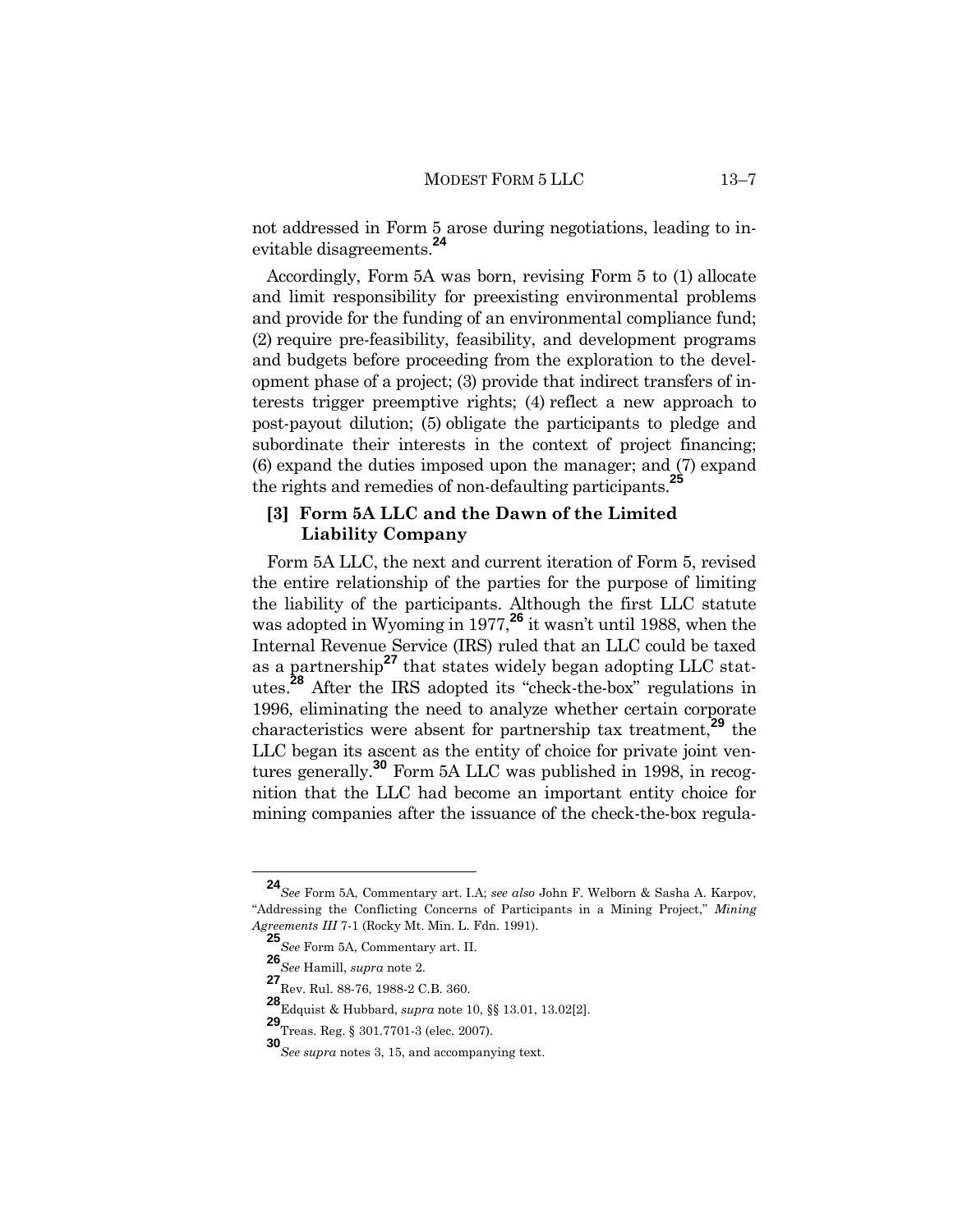tions.**<sup>31</sup>** The intent of Form 5A LLC was to follow Form 5A as closely as possible,**<sup>32</sup>** although Form 5A LLC was bifurcated into a Members' Agreement**<sup>33</sup>** and an Operating Agreement**<sup>34</sup>** for reasons discussed below.

#### **§ 13.03 The Proposal: In Defense of the Modest Form**

The Modest Form is offered to (1) posit that the less complex Form 5 is still widely used and may still be more accepted as a starting point for joint venture negotiation than Form 5A LLC; (2) contend that, notwithstanding Form 5's continuing popularity, the LLC offers significant advantages over the unincorporated joint venture; (3) assert that Form 5A LLC is underused despite the superiority of the LLC as a mining investment vehicle; and (4) prompt the Foundation to consider the formation of a committee to undertake the drafting of a completely new LLC agreement for mining ventures.

Admittedly, the perception that Form 5 is more widely used than Form 5A LLC is based entirely on the personal experience of the authors and a completely unscientific poll of other practitioners in the mining area. That perception also ignores the reality that many mining venture draftspersons likely borrow elements from both Form 5 and Form 5A LLC, as well as other venture agreement models; and that certain elements of Form 5A LLC contain highly desirable refinements to Form 5 that will be discussed in more detail below.

Assuming that the parties desire partnership tax treatment, because of the ability of the parties to limit their personal liability, the LLC is a superior investment vehicle to the joint venture. Consider, for example, that, of the four disadvantages of the LLC entity form listed by Edquist and Hubbard, i.e., (1) lack of familiarity, (2) lack of judicial precedent, (3) transaction costs, and (4) that the parties may not desire partnership tax treatment,**<sup>35</sup>**

**<sup>31</sup>**Edquist & Hubbard, *supra* note 10, § 13.01.

**<sup>32</sup>***See id*. § 13.03[2].

**<sup>33</sup>**Form 5A LLC, Part I, Members' Agreement [hereinafter Form 5A LLC Members' Agreement or Members' Agreement].

**<sup>34</sup>**Form 5A LLC, Part II, Operating Agreement [hereinafter Form 5A LLC Operating Agreement or Operating Agreement].

**<sup>35</sup>**Edquist & Hubbard, *supra* note 10, at § 13.07.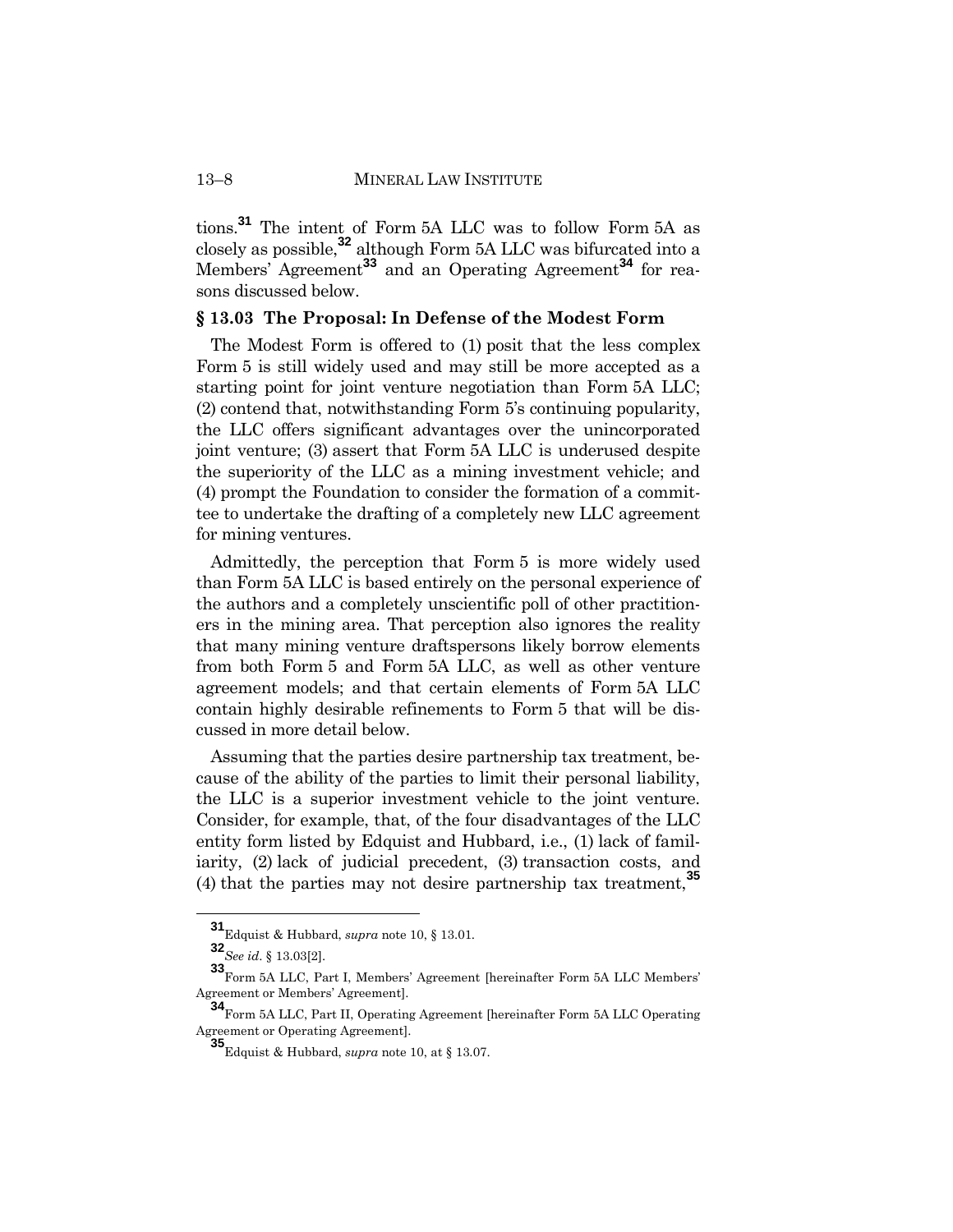all but the fourth disadvantage have been solved with the passage of time. Regarding familiarity, although mining companies may be among the last to embrace the LLC structure, there is no shortage of practitioners who know much more about LLCs than the authors.**<sup>36</sup>** With respect to judicial precedent, as more LLCs have been formed, more cases have been tried and reported, and it has become increasingly clear that, faced with a case of first impression in the LLC context, the Delaware courts will look to Delaware corporate or limited partnership law to arrive at a practical answer.**<sup>37</sup>** As to transaction costs, those have decreased proportionately with the increase in the familiarity of practitioners with the LLC form of entity and judicial construction of the entity (ignoring corporate registered agent and filing fees that are usually nominal in relation to the cost of a mining venture).

Finally, notwithstanding that this chapter is accompanied by a full-blown draft form, the authors are not so reckless as to actually recommend that anyone use the Modest Form in practice. Much has been made in past papers **<sup>38</sup>** of the warning statement on the cover of Form 5 that it is "not intended to be taken from the shelf and executed as is."**<sup>39</sup>** The warning statement on the cover page of the draft Modest Form goes a step further, recognizing that the Modest Form has not been subjected to peer review, and should be compared to actual forms previously published by the Foundation. Better yet, the Foundation should consider constituting a new committee to transform the draft Modest Form into an actual, peer-reviewed, Foundation-endorsed Form 5 LLC, taking the best from each of the prior forms, considering changes in the law governing LLCs, and utilizing the more advanced familiarity of practitioners with the LLC form of entity.

**<sup>36</sup>***See, e.g.*, Ribstein & Keatinge, *supra* note 3.

**<sup>37</sup>***See* DLLCA, Del. Code Ann. Tit. 6, § 18-1104 (elec. 2007) ("In any case not provided for in this chapter, the rules of law and equity, including the law merchant, shall gov-ern."). *See also* Louis G. Hering & David A. Harris, "2006 Cumulative Survey of Delaware Case Law Relating to Alternative Entities," § III, *in 2006 ABA Annual Meeting* (2006) (noting that a number of significant cases involving LLCs have been decided by the Delaware courts and that many provisions of the DLLCA are based on comparable provisions of the Delaware Revised Uniform Limited Partnership Act).

**<sup>38</sup>***See*, *e.g.*, Johnson, *supra* note 22, § 10.01, at 10-3.

**<sup>39</sup>**Form 5, cover page.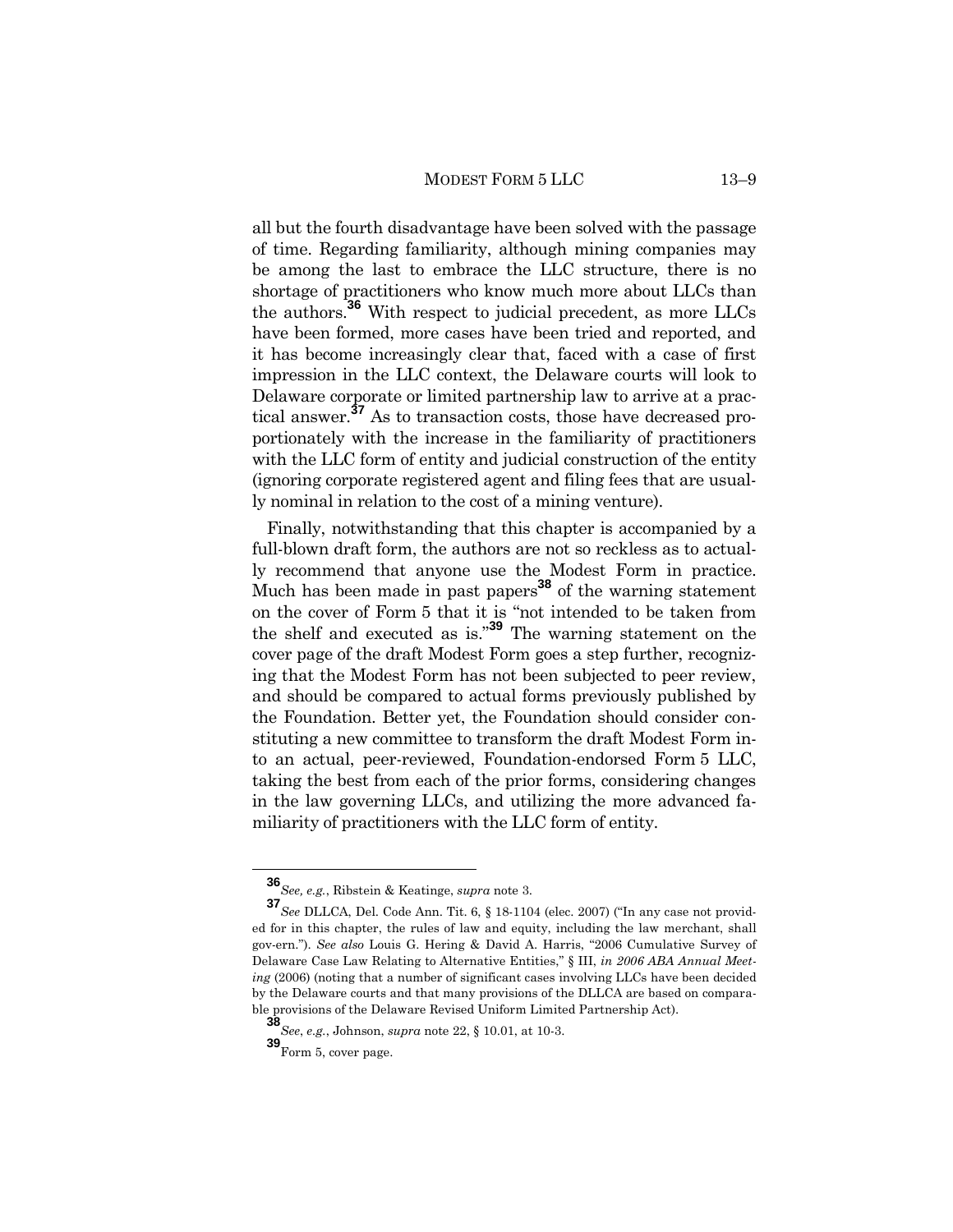# **§ 13.04 Reconsidering Form 5A LLC: "Ten Years Gone"**

# **[1] The Philosophy of the Form**

# **[a] The Myth of the 50/50 Deal**

As noted above, Form 5, Form 5A, and Form 5A LLC are each intended as a starting point for a 50/50 deal.**<sup>40</sup>** Unfortunately, the 50/50 deal is the most complicated deal to draft. Many of the provisions added to Form 5 in Form 5A LLC and its predecessor Form 5A were to insure that each 50% venture partner, including the non-managing venture partner, has detailed and specific rights to oversee the operation of the venture.**<sup>41</sup>** In a 50/50 deal, the significant investment of the non-managing venture partner likely justifies such complicated provisions.

In the experience of the authors, however, most deals are not 50/50 deals.**<sup>42</sup>** YCO often has the right to earn a greater than 50% interest (sometimes by a series of options to earn a greater Participating Interest after completion of its Initial Contribution). One party or the other may have superior funding ability, technical expertise, and superior negotiating power in determining the terms of the governing documents. With greater control and greater negotiating power concentrated in one party comes greater simplicity, because the non-controlling owner is unable to negotiate complicated rights to manage, monitor, or block activities of the venture (and based on transaction economics, may not be entitled to such rights). The non-controlling owner must rely on the protection of risk allocation, i.e., that the majority owner has the greater financial interest at stake and thus the incentive to make management decisions that maximize the wealth of the venture as a whole.

**<sup>40</sup>***See* Form 5, General Comments; Form 5A, Commentary art. I.D.; Edquist & Hubbard, *supra* note 10, § 13.03[2].

**<sup>41</sup>**For example, Form 5A substantially expanded the provisions dealing with development, to include "Pre-Feasibility Studies," "Feasibility Studies," and a multi-staged approach to decision-making related to Development. *See* Form 5A, Commentary art. IX.

**<sup>42</sup>**The ABA Model Joint Venture Agreement assumes a 60/40 deal, with "Large Member," a \$1 billion company, owning 60%, and "Small Member," a \$100 million company, owning 40%. *See* ABA Model Joint Venture Agreement at xvi.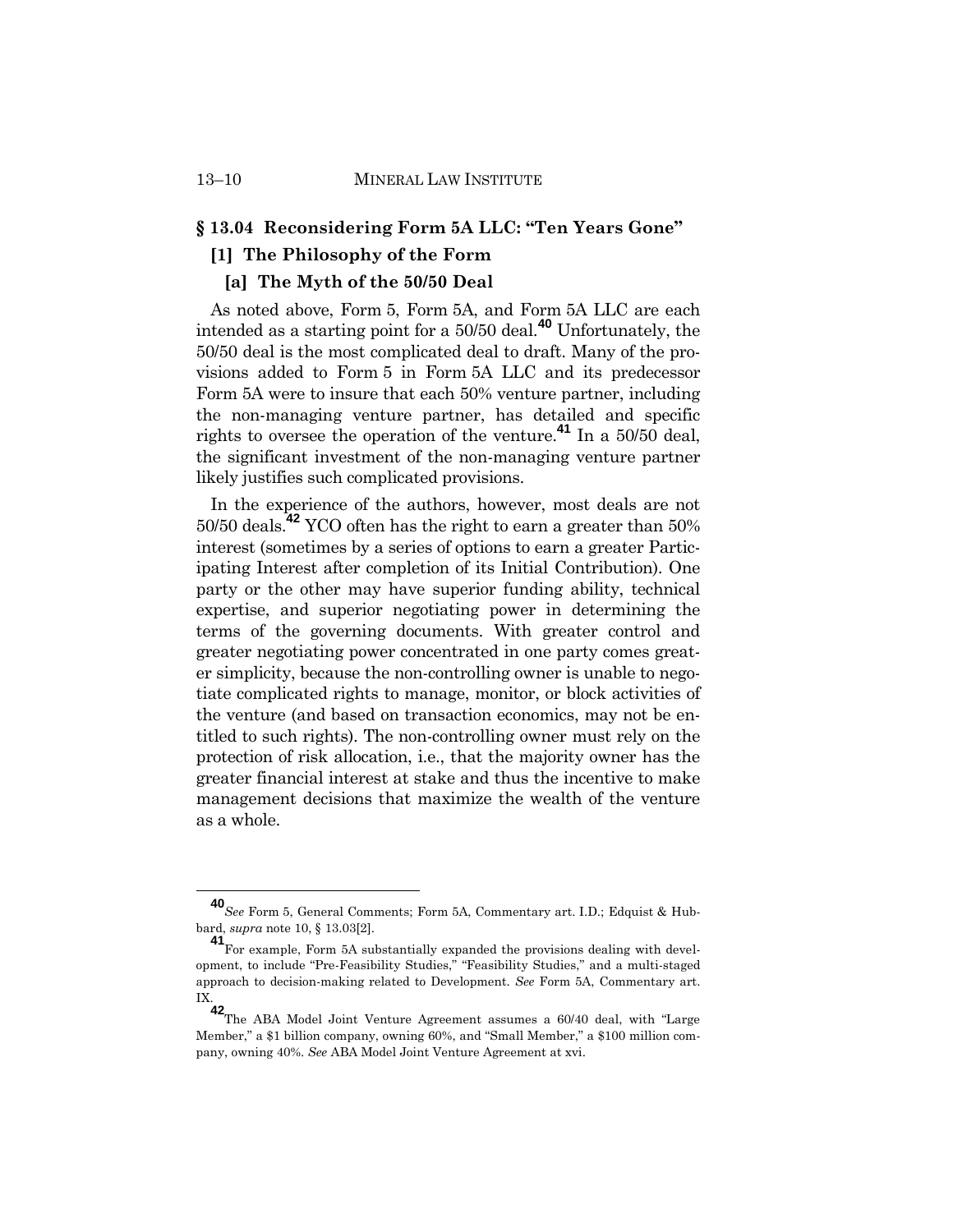The "myth" of the 50/50 deal masks the more complex majority/minority reality in many deals, which reality has remained an underlying tension in the development of the forms. The "intent" problem then becomes one of philosophy, i.e., whether a form document should be drafted like a statute to protect the interests of the party that has lesser negotiating power, or should be drafted like a restatement, to reflect what is agreed in the greatest number of transactions (or would be if all alternatives are available).

### **[b] The Hybrid Approach**

The best answer may be a hybrid approach of providing a simple form with more complicated provisions attached as alternatives to be incorporated into the body of the form when appropriate. It may be easier for the practitioner and the mining company faced with the need to quickly document a new transaction to begin their drafting exercise with a simpler framework, and to incorporate desired provisions appropriate for the business deal, rather than to begin with difficult provisions that may overwhelm a reader who is less experienced or pressed for time, and thus less patient.

The Modest Form is intended to be a less complex alternative to Form 5A LLC for a mining venture, based on the Form 5 structure, with the philosophy that more complicated, controversial, or frequently negotiated provisions should be eliminated from the base form and attached as alternative provisions available for inclusion if desired. The authors have included only a few alternative provisions, but recommend that the Form 5 committee review as possible alternative provisions all of the Form 5A provisions and other concepts that frequently recur in mining venture negotiations, such as feasibility study options, carried interests, nonconsent provisions, and separate project areas for large properties.

The following subsections describe three examples of such choices made in developing the Modest Form.

*Example 1: Feasibility Studies and Development*. As noted in the Uranium JV Paper, Form 5A LLC contains detailed provisions regarding "Pre-Feasibility Studies," "Feasibility Studies," "Development Budgets," "Feasibility Contractors," and "Approved Alternatives," with at least five Management Committee decision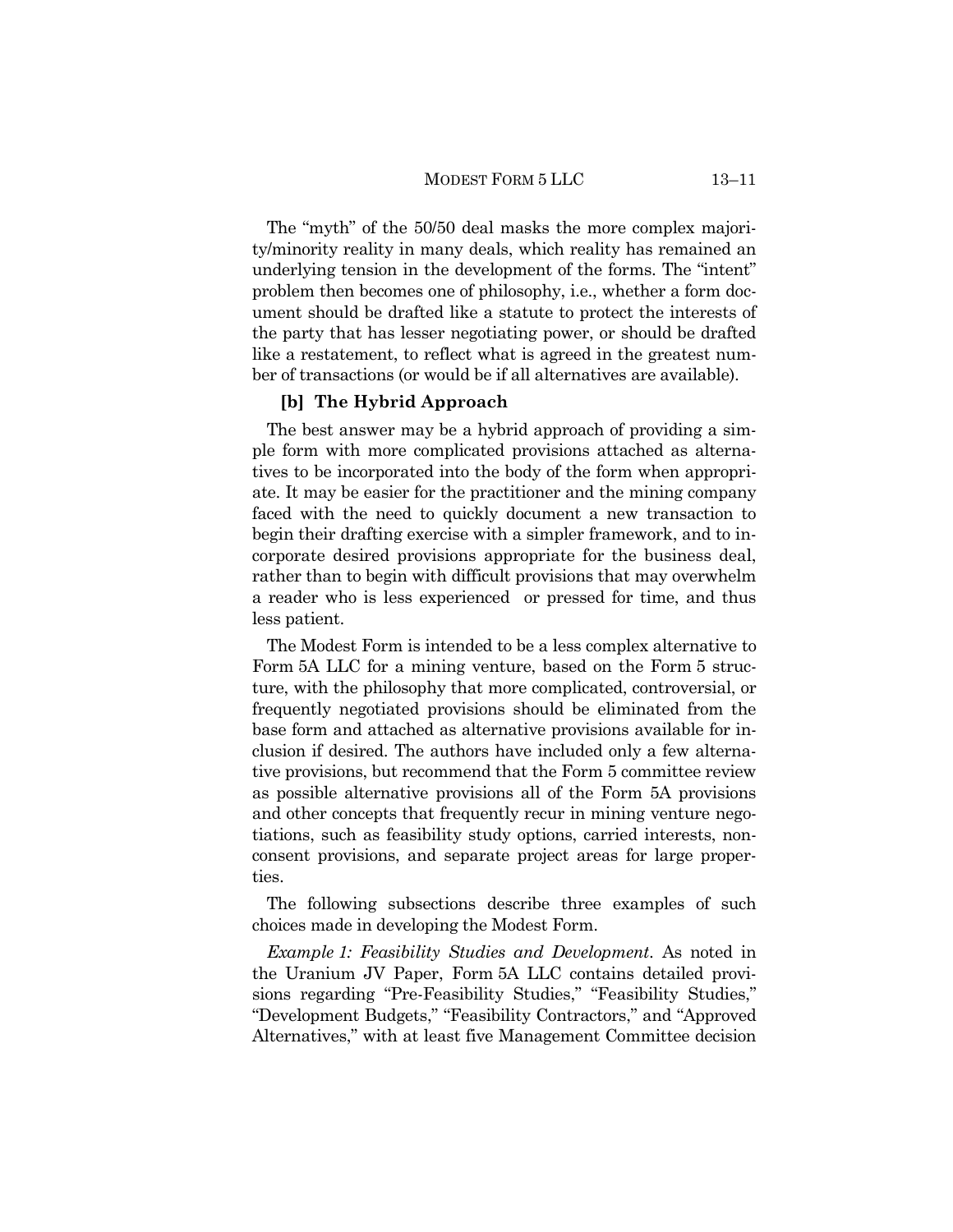points in the process to determine whether to move into development.<sup>43</sup> These provisions were controversial and debated at length in the development of Form 5, in part because they may increase the potential for deadlock. **<sup>44</sup>** Those provisions have not been included in the Modest Form, and represent the most substantial example of provisions that may be more appropriate as alternate provisions in a hybrid approach. For example, prefeasibility studies and feasibility studies are often funded by the grant of a second option to YCO to earn an additional interest in the project, and may contain requirements specific to the mining property or mineral that is the subject of the joint venture. Other transactions employ "carried interest" options to assist XCO in funding its share of development expenses, in return for which YCO might demand greater control over the content and timing of pre-feasibility, feasibility study, and development operations. Different feasibility study and development options would be valuable additions as alternate provisions in any new form.

*Example 2: Defaults and Dilution*. The default provisions in Form 5A LLC appear in sections 11.4 and 11.5 of the Operating Agreement. They are similar to those included in Form 5,**<sup>45</sup>** except that the dilution multiple, and in some cases whether the dilution is at all punitive, depends on whether payout has occurred and on the use of the funds subject to the applicable capital call. Form 5A LLC also contains a remedy that allows the non-defaulting member to purchase the interest of the defaulting member for a to-bespecified percentage of its fair market value (as determined pursuant to an appraisal procedure).**<sup>46</sup>** The added buyout right is in addition to a provision carried over substantially from section 6.4(b) of Form 5 that requires a defaulting member to relinquish, at the election of the non-defaulting member, its membership interest for an amount, payable out of net proceeds, equal to its previous capital contributions.**<sup>47</sup>** In other words, Form 5A LLC

**<sup>43</sup>***See* Uranium JV Paper, *supra* note 4, at 10-8 & 10-9.

**<sup>44</sup>**This is the perception of one of the authors, who served on the editorial committee for Form 5A and reviewed several proposals that led to the final form of these provisions.

**<sup>45</sup>***See* Form 5 § 6.4.

**<sup>46</sup>**Form 5A LLC, Operating Agreement § 11.5(c).

**<sup>47</sup>***See id.* § 11.5(b)(ii).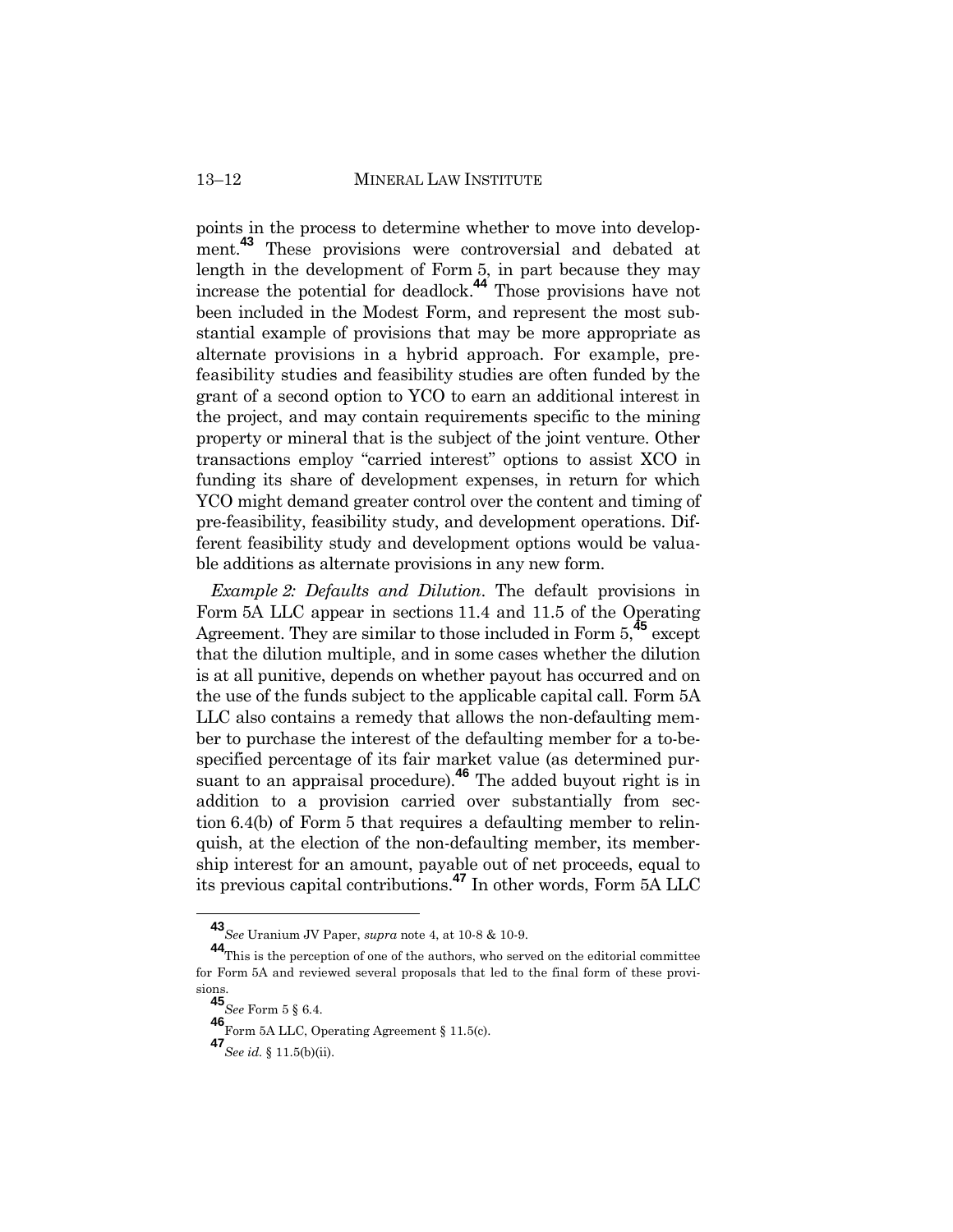contains two distinct buyout rights in the same default provision.**<sup>48</sup>** The contribution default provisions in Form 5A LLC may be appropriate for a particular agreement of the parties, but seem rather complicated for a form and may be another example of provisions that are more appropriate as alternate provisions.

*Example 3: Confidential Information*. Form 5A LLC contains numerous refinements in the protection of confidential information developed with the input of the Foundation's Form 7 (Confidentiality and Nondisclosure Agreement) Committee.**<sup>49</sup>** Conceptually, the revisions differentiate between "Business Information" developed under the LLC Agreement and "Member Information" that a member develops independent of the LLC and voluntarily uses or discloses in connection with performance of its obligations under the LLC Agreement. The use, ownership, and disclosure of Business Information and Member Information are subject to different restrictions under Article XIII. In general, both members own and may freely use Business Information for any purpose (whether or not related to the Business), subject to certain confidentiality obligations. Member Information, however, is owned solely by the member that originally developed that information, and may only be used by the other member in the context of the Business. Generally, Member Information can only be disclosed by the non-owning member if compelled by law.

While useful for joint ventures where one party contributes proprietary technology, such as bioleaching, or in ventures between parties owning adjoining mines and mining facilities, the distinctions between "Member Information" and "Business Information" may be more complex than necessary for many ventures. Also, several of the provisions may be controversial. For example, any enhancements, improvements, or refinements of "Member Information" developed by either member in the context of the Business are not jointly owned, but would be owned by the member

**<sup>48</sup>**The additional buyout right applies only if a member has covered the defaulted capital contribution. The obligation to relinquish a member's interest applies whether or not a cover payment is made, but only in the case of contributions for a program and budget covering development or mining (i.e., excluding programs and budgets covering feasibility, pre-feasibility, and the like in which case the defaulting member's interest may be reduced but not relinquished). *See id.* § 11.5.

**<sup>49</sup>**These provisions are found in Form 5A LLC Operating Agreement art. XIII.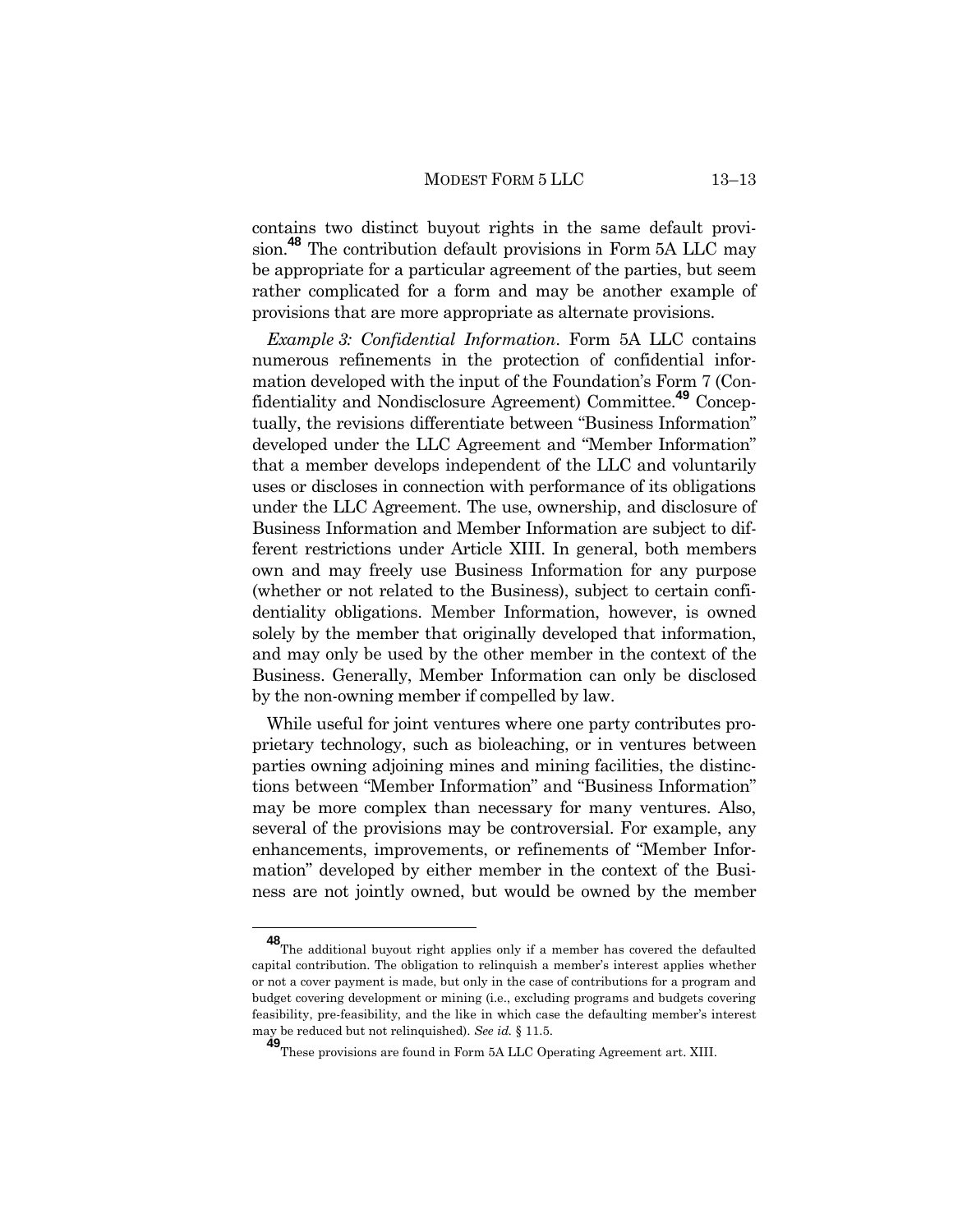that originally developed the Member Information. Also, because it is jointly owned, either member may disclose confidential Business Information in connection with an independent business venture.

In light of the foregoing, the Modest Form adopts some of the confidentiality definitions, but would treat the more complex Form 5A LLC confidentiality concepts as alternative provisions.

# **[2] Form 5A LLC's Two-Agreement Complexity**

#### **[a] The Concern: Claims by Third Parties**

As noted above, Form 5A LLC is divided into a Members' Agreement and an Operating Agreement with the stated purpose of maximizing the limited liability feature of the LLC entity.**<sup>50</sup>** As summarized by Edquist & Hubbard, the concern is that the LLC itself might enforce the contribution, indemnification, and continuing liability provisions against the members and, if the LLC could enforce those obligations, so might the creditors or a bankruptcy trustee of the LLC.**<sup>51</sup>** Those concerns are bolstered by a section of the DLLCA providing that a creditor may enforce the obligation of a member to contribute capital to an LLC to the extent the creditor reasonably relied on the contribution obligation in extending the credit, and further provided that the LLC

**<sup>50</sup>**Edquist & Hubbard, *supra* note 10, §§ 13.04[1] & [2].

**<sup>51</sup>***Id.* §§ 13.03[2], 13.04. In addition to the liability issues discussed herein, Edquist & Hubbard accurately predicted, *see id.* § 13.06[5], that veil-piercing concepts would be applied to LLCs. *See e.g.*, Thomas v. Hobbs, No. 04C-02-010 RFS, 2006 WL 1653947 (Del. Super. Ct. Apr. 27, 2005). Traditional veil piercing involves an action by a creditor to impose personal liability on a member for obligations of the LLC. *See id.* at \*3-4. The limitation of liability objectives that formed the basis for separating Form 5A LLC into two agreements are not implicated by traditional veil piercing because the Form 5A LLC Members' Agreement concerns obligations of the members, not the LLC. The concept of reverse veil piercing, i.e., an action by a creditor to impose liability on a LLC for personal obligations of a member, has also been applied in the LLC context, notably where a member attempts to insulate assets to avoid creditors. *See*, *e.g*., Great Neck Plaza, L.P. v. Le Peep Restaurants, LLC, 37 P.3d 485 (Colo. Ct. App. 2001). Reverse veil piercing could be a significant concern of one member with respect to the liabilities of the other member. *But see* DLLCA, Del. Code Ann. tit. 6, § 18-703(a), (d) (elec. 2007) (providing that a charging order granting rights to receive distributions to which a member would otherwise be entitled to a judgment creditor is the exclusive remedy by which the judgment creditor may satisfy a judgment out of the judgment debtor's LLC interest). Notwithstanding the foregoing, there likely are situations involving extreme circumstances where a Delaware court might be willing to apply principles of reverse veil piercing to avoid such an exclusive remedy provision.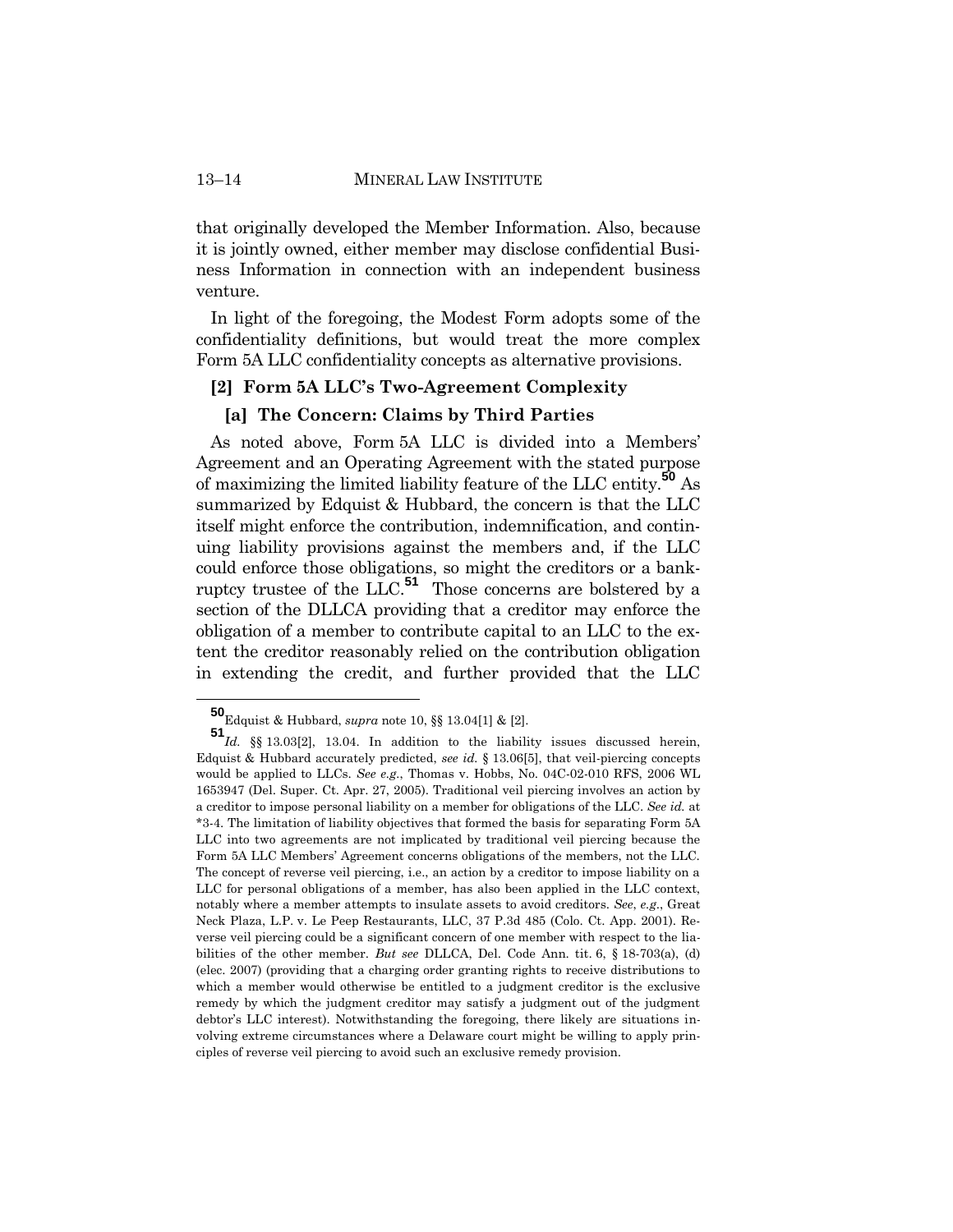agreement reflected the contribution obligation at the time the credit was extended.**<sup>52</sup>** The rationale of Form 5A LLC is that separating those obligations into a separate Members' Agreement removes the ability of the LLC and the LLC's creditors to enforce those obligations against the members.

#### **[b] The Problem**

The approach of separating Form 5A LLC into two agreements had an undesirable side effect. Users of Form 5 had grown accustomed to the organization of that document, which allowed for detailed review of more frequently negotiated provisions and more cursory review of "boilerplate." Form 5's familiar organization was somewhat revised in Form 5A, and had to be further disrupted in Form 5A LLC in order to segregate into the Members' Agreement the obligations that might be asserted against a member by the LLC, its creditors, or a bankruptcy trustee. Over time, this disruption has proven to be potentially off-putting to those familiar with Form 5 and to users who deal regularly with LLCs (or for that matter, mining joint ventures), who generally are accustomed to a single agreement incorporating all of the operative provisions in a more or less customary progression.

More importantly, time has shown that separating the governing documents into two agreements likely does not accomplish the objective of preventing the Members' Agreement from being enforced as an LLC agreement.**<sup>53</sup>** At the time Form 5A LLC was drafted, the DLLCA defined the "limited liability company agreement" in relevant part as "any agreement, written or oral, of the member or members as to the affairs of a limited liability company and the conduct of its business."**<sup>54</sup>** The current provision also provides that a "limited liability company is bound by its limited liability company agreement whether or not the limited liability company executes the limited liability company agree-

**<sup>52</sup>**DLLCA, Del. Code Ann. tit. 6, § 18-502(b) (elec. 2007).

**<sup>53</sup>**The authors have great respect for the authors of Form 5A LLC and recognize that the approach of dividing Form 5A LLC was very innovative at the time and based on substantive concerns under the then-recently-overhauled DLLCA, for which there was little precedent. It is, of course, easier to critique an idea with the hindsight of additional law and experience than it is to generate the idea to address the concerns raised by a recently-amended and thinly-construed statute.

**<sup>54</sup>**Del. Code Ann. tit. 6, § 18-101(7) (1997) (amended 1999, 2001, 2004, 2005, 2007).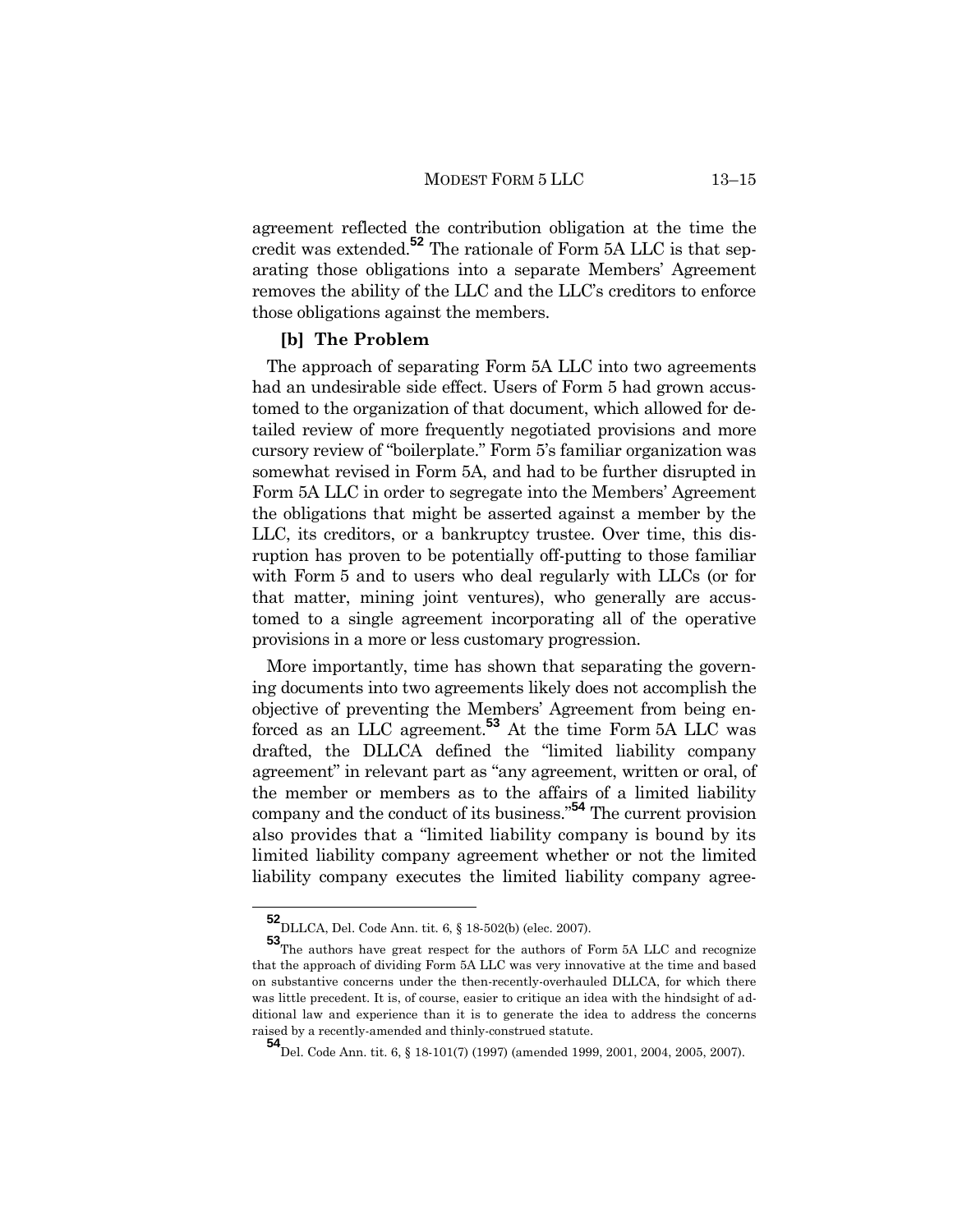ment." **<sup>55</sup>** By defining the LLC agreement as "any agreement," the statute left unanswered (and continues to leave unanswered) the question as to whether "any" is used in the plural or singular to mean one single agreement or multiple agreements entered into among the members.**<sup>56</sup>** Agreements other than the document titled "Operating Agreement" or "Limited Liability Company Agreement" might also be held to constitute the LLC agreement, especially because it is clear that the company need not execute "any" such agreement.

Ribstein & Keatinge state that an LLC agreement could exist in more than one document, as some partnership cases have held.<sup>57</sup> In addition, the title of the agreement has been shown to be irrelevant to the statutory definition of "limited liability company." The 2001 amendment (one of five such amendments to such definition since the statute's enactment)<sup>58</sup> modified the definition to make clear that an LLC agreement may be referred to as "a limited liability company agreement, operating agreement or otherwise."**<sup>59</sup>**

Because an LLC agreement need not actually be referred to as an LLC Agreement (or in the case of Form 5A LLC, as an Operating Agreement), and because the Members' Agreement and Operating Agreement both deal with the exploration and development of the same mining property, a court likely would conclude that the Members' Agreement and the Operating Agreement should be

**<sup>55</sup>**DLLCA, Del. Code Ann. tit. 6, § 18-101(7) (elec. 2007).

**<sup>56</sup>**Webster's defines the adjective "any" in part as "one, some, or all indiscriminately of whatever quantity." *Webster's Third New International Dictionary* (Merriam-Webster, Inc. 2002).

**<sup>57</sup>***See* Ribstein & Keatinge, *supra* note 3, § 4.16 and the cases cited therein.

**<sup>58</sup>***See* 72 Del. Laws ch. 129 (1999) (amending the definition to make clear that single-member LLC agreements are enforceable); 73 Del. Laws ch. 295 (2001) (discussed below); 74 Del. Laws ch. 275 (2004) (discussed below); 75 Del. Laws ch. 51 (2005) (amending the definition to clarify that members, managers, and assignees need not execute the LLC agreement in order to be bound by its terms); 76 Del. Laws ch. 105 (2006) (expanding the definition to include "implied" agreements in addition to written and oral agreements).

**<sup>59</sup>**73 Del. Laws ch. 295 (2001). While casting doubt on the efficacy of the twoagreement approach, the amendment does make clear that the Form 5A LLC Operating Agreement (which took the title "Operating Agreement" from Form 5A instead of "Limited Liability Company Agreement," as would be consistent with the DLLCA) is an LLC agreement under the DLLCA.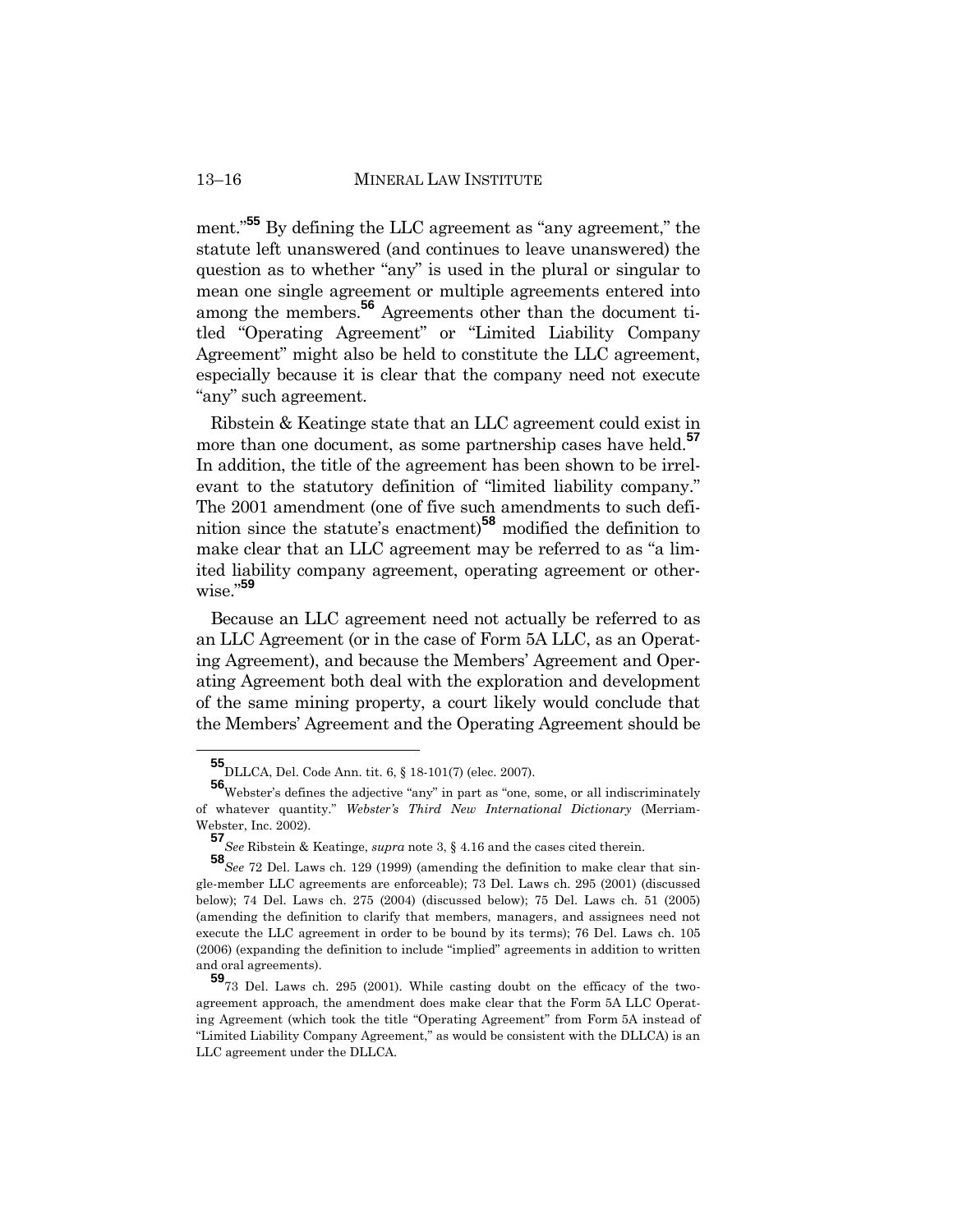read together as one agreement governing the business and affairs of the LLC.

# **[c] The Solution to the Liability Problem: Putting the Pieces Back Together**

A better method to insulate the members from the liability concerns underlying the two-agreement approach is to expressly allocate liability in the LLC agreement and expressly limit the ability of third parties to enforce those provisions of the LLC agreement, a method made possible by the flexibility of the DLLCA as amended. To further such an approach, the Modest Form includes the following language:

NOTWITHSTANDING ANYTHING IN THIS AGREEMENT TO THE CONTRARY, NO PERSON OR ENTITY OTHER THAN A MEMBER SHALL HAVE THE RIGHT TO ENFORCE ANY REP-RESENTATION OR WARRANTY OF A MEMBER HEREUNDER, OR ANY OBLIGATION OF A MEMBER TO CONTRIBUTE CAPI-TAL HEREUNDER, TO FUND CONTINUING OBLIGATIONS, TO REIMBURSE OR INDEMNIFY ANY OTHER MEMBER HERE-UNDER, AND SPECIFICALLY NEITHER THE COMPANY NOR ANY LENDER OR OTHER THIRD PARTY SHALL HAVE ANY SUCH RIGHTS, IT BEING EXPRESSLY UNDERSTOOD THAT THE REPRESENTATIONS AND WARRANTIES, AND THE CON-TRIBUTION, REIMBURSEMENT AND INDEMNIFICATION OB-LIGATIONS SET FORTH IN [SPECIFIC SECTIONS] SHALL BE ENFORCEABLE ONLY BY A MEMBER AGAINST ANOTHER MEMBER (WHICH, NOTWITHSTANDING ANYTHING TO THE CONTRARY IN THIS AGREEMENT, ARE IN ALL SUCH CASES FOR THE BENEFIT OF THE MEMBERS). FOR THE AVOIDANCE OF DOUBT, THE COMPANY SHALL BE BOUND BY [SPECIFIC SECTIONS], BUT SHALL HAVE NO RIGHT TO ENFORCE THOSE PROVISIONS AGAINST A MEMBER, SUCH RIGHTS BE-ING EXCLUSIVELY VESTED IN THE MEMBERS.

The approach of including specific language in the LLC Agreement to remove the ability of a creditor to reasonably rely on a contribution obligation in extending credit is a common practice, and is supported by the 2004 amendment to the definition of "limited liability company agreement" in the DLLCA, which provides that an LLC may provide rights to third parties, but only "to the extent set forth" in the LLC Agreement.**<sup>60</sup>**

 ${\bf 59.1}_{\rm{Modest}$  Form § 4.9(d).

**<sup>60</sup>**74 Del. Laws ch. 275 (2004).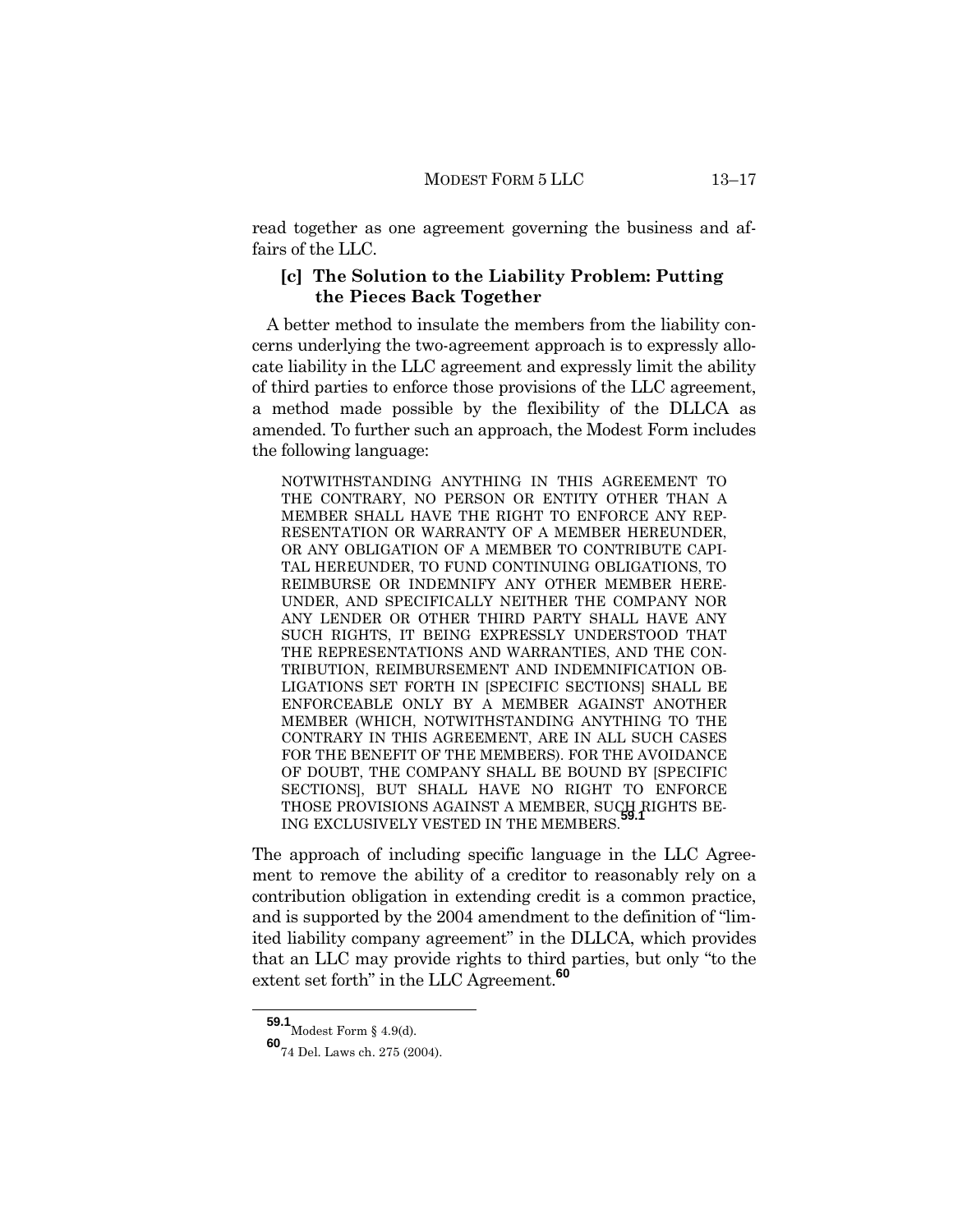Whether such an approach might also be respected with respect to removing the ability of the LLC itself to enforce those contribution obligations (and other obligations of the members) has not been settled; but the authors believe, for several reasons, that appropriate language would be enforced by the Delaware courts. For example, the DLLCA provides that "*[e]xcept as provided in a limited liability company agreement*, a member is obligated to a limited liability company to perform any promise to contribute cash or property or to perform services."**<sup>61</sup>** Further, it is a stated policy of the DLLCA to "give the maximum effect to the principle of freedom of contract and to the enforceability of limited liability company agreements."**<sup>62</sup>**

# **[3] Environmental Liabilities, Representations, and Warranties**

Form 5A LLC includes detailed environmental provisions and a new scheme for allocating environmental liabilities between the members that were first introduced in Form 5A. The Commentary to Form 5A describes the addition of those environmental provisions as follows:

Given the significance that environmental concerns have acquired during the last decade, Form 5A contains provisions placing environmental compliance within the purpose of the Agreement (Section 2.3(f)); incorporates warranties and representations regarding environmental conditions (Section  $3.2(g)$ ); allocates and limits responsibility for pre-existing environmental problems (Section 3.7(a)); and provides for establishing and funding an environmental compliance fund (Exhibit B, Paragraph 2.14).

Form 5 contains little detail about the allocation of risk for environmental liabilities. Consistent with the philosophy of basing the Modest Form primarily on Form 5, the approach taken in the Modest Form is to include the Form 5A provisions relating to environmental compliance and funding of environmental obligations (generally regarded as accepted and non-controversial), but excluding the Form 5A environmental representations and warranties, liability allocation and related indemnities (which the au-

**<sup>61</sup>**Del. Code Ann. tit. 6, § 18-502(a) (elec. 2007) (emphasis added).

**<sup>62</sup>***Id*. § 18-1101(b).

**<sup>62.1</sup>** Form 5A Commentary §  $II(A)(1)$ , at ii.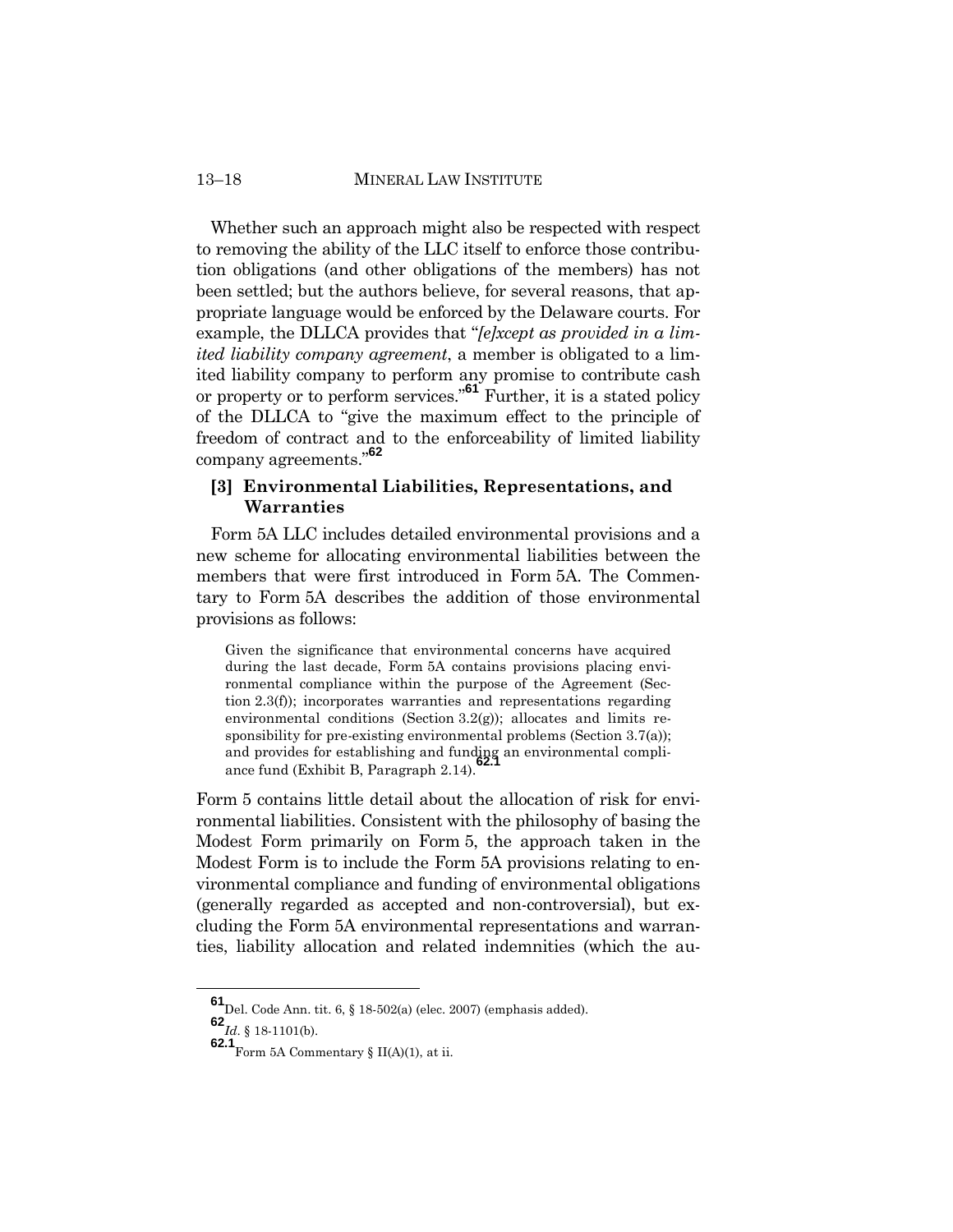thors viewed as more commonly subject to the negotiation of the parties and the circumstances of the particular transaction).

The most significant additions to the representations and warranties from Form 5 to Form 5A involve environmental liabilities, including the addition of detailed representations and warranties relating to preexisting environmental conditions in section 3.2(g) of the Form 5A LLC Members' Agreement. Because representations and warranties generally are highly negotiated and tailored based on the due diligence of the parties, consistent with the "hybrid philosophy" of forms employed in the Modest Form, such provisions should be considered more as example provisions rather than model provisions. Similarly, the cap on XCO's environmental indemnity in section 3.6(a) of the Form 5A LLC Members' Agreement and the limited right of YCO under section 3.2(b) of the Form 5A LLC Operating Agreement to resign and limit its environmental exposure are provisions that would usually be subject to substantial negotiation. The authors recognize that Form 5's treatment of these important issues, frankly, is inadequate for modern mining practice. While the comprehensive treatment of the subject in Form 5A LLC is admirable, the highly negotiable nature of these provisions led to a retreat to the original "Modest Form paradigm" of simplicity and the suggestion that these provisions form the core of a set of alternate environmental provisions.

From the perspective of developing a form LLC agreement, the allocation of risk for pre-existing environmental problems may be better suited to a separate agreement: not a "Members' Agreement," but an agreement akin to a purchase agreement, perhaps titled a "Contribution Agreement." In fact, the committee drafting the next generation of Form 5 should consider relocating all representations and warranties, including existing representations regarding title and those that could be added regarding the status of the parties under applicable securities laws, to a separate contribution agreement. Although it may seem hypocritical to advocate in one portion of the chapter to unify two agreements into one, then advocate in another portion of the chapter to strip out certain provisions, arguably representations and warranties do not relate to the ongoing "affairs of a limited liability company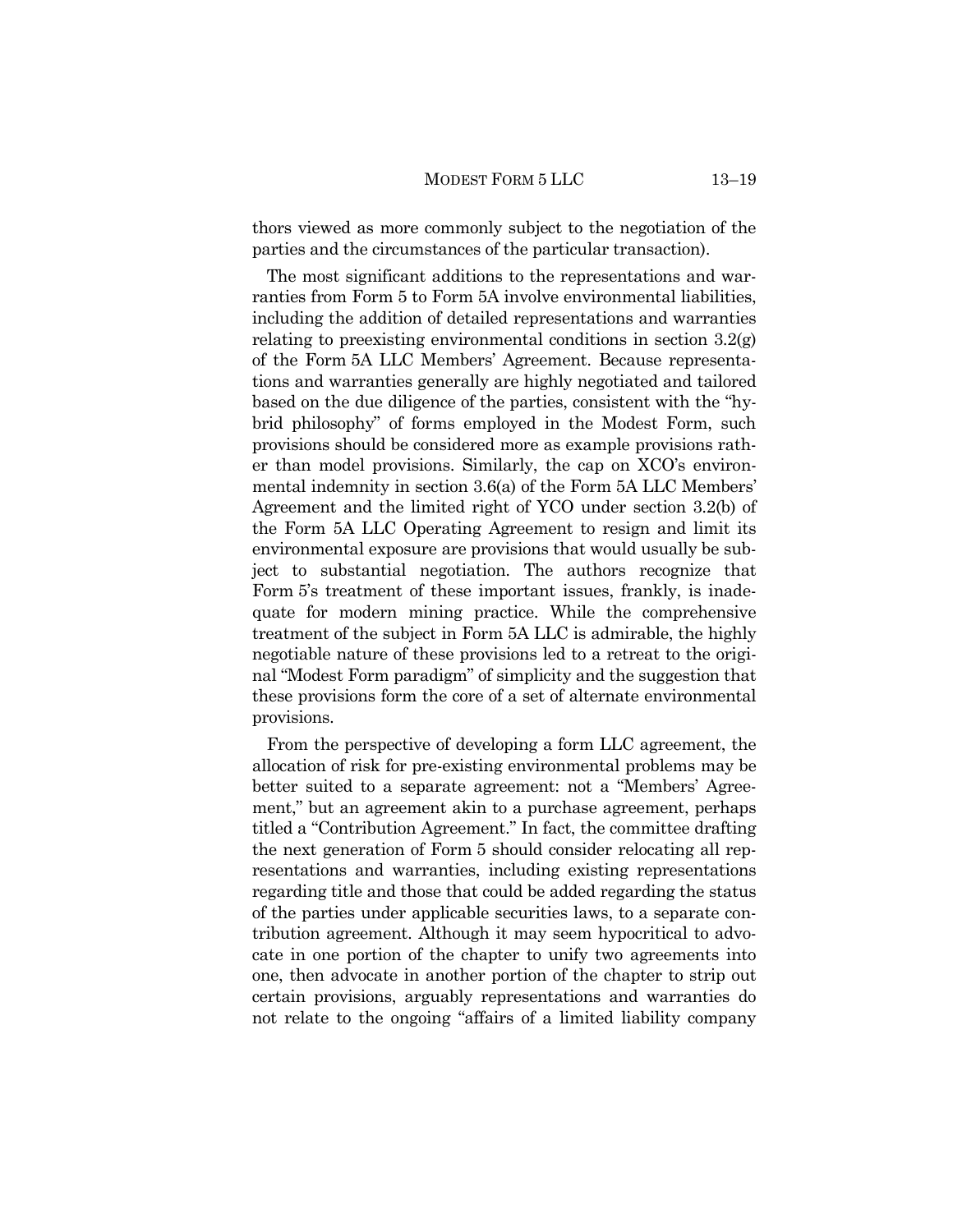and the conduct of its business."**<sup>63</sup>** Rather, representations and warranties are made as of a point in time, usually prior to or contemporaneous with the execution of the LLC agreement, but certainly prior to the commencement of the joint venture operations.

#### **[4] Security Interests**

Section 4.3(b) of the Form 5A LLC Members' Agreement includes a grant by each member of a security interest in its entire membership interest to secure "every obligation or liability of the Member granting such lien or security interest" under both the Members' Agreement and the Operating Agreement. The security interest granted in Form 5 secures only the obligation of a defaulting member to repay a non-defaulting member that has made a loan to the defaulting member to cover its capital contributions.**<sup>64</sup>** The Modest Form includes the broader security interest contemplated by Form 5A LLC because of the significant capital contribution obligations, continuing obligations, and indemnification obligations, in addition to the manager's obligations with respect to operations.**64.1** The security interest provisions in the Modest Form, however, have been modified to reflect changes in the law under revised article 9 of the Uniform Commercial Code.**<sup>65</sup>** Under revised Article 9, a secured party is permitted to file a financing statement covering the applicable collateral if the debtor authorizes the filing in an authenticated record (i.e., an executed document) or becomes bound to a security agreement with respect to such collateral.**<sup>66</sup>** The Modest Form also includes a provision specifically providing for the admission of the transferee as a member in the LLC (not just an assignee of the economic inter-

**<sup>63</sup>**DLLCA, Del. Code Ann. tit. 6, § 18-101(7) (elec. 2007).

**<sup>64</sup>**Form 5 § 6.4(a).

**<sup>64.1</sup>**Modest Form § 6.7.

**<sup>65</sup>**U.C.C. §§ 9-101 to 9-709. The stated purpose in the Form 5A Commentary for including the attorney-in-fact language was to allow a secured member to foreclose and take the entire interest, not just an economic interest.

**<sup>66</sup>***Id.* § 9-509(a), (b). Although the LLC agreement constitutes a security agreement under the Uniform Commercial Code, *see generally* U.C.C. § 9-102(a)(73), it is customary to expressly include the relevant authorization.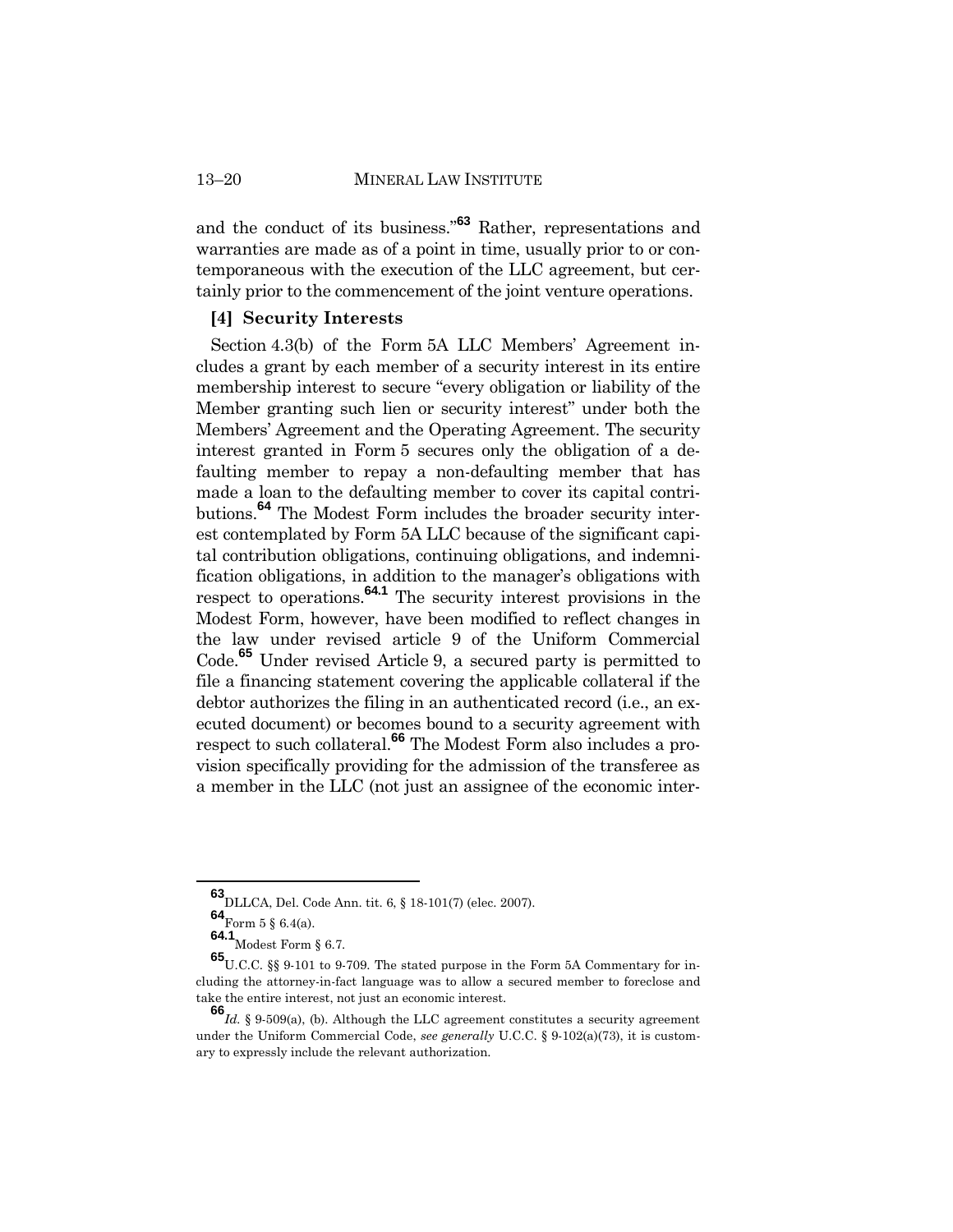est) upon the foreclosure or similar exercise of remedies by the non-defaulting member.**<sup>67</sup>**

## **[5] Transfers**

# **[a] Non-Recognition of Transfers**

Consistent with Form 5, Form 5A LLC provides that the transferee of an interest in the LLC must provide notice and agree to be bound by the LLC agreement to have the rights of a member.**<sup>68</sup>** Under the DLLCA, a person may be an assignee of an economic interest without being admitted to the LLC as a member.**<sup>69</sup>** Although the assignee of an economic interest continues to have rights to distributions and allocations of profit and loss, the economic interest is free of voting and other member rights.**<sup>70</sup>** Consistent with more common recent practice, the Modest Form provides that the LLC need not recognize the transfer itself if the assignee has not agreed to be bound by the LLC agreement. **71**

#### **[b] Beneficial Interests**

Form 5A LLC prohibits transfers of "any beneficial interest" in the Company except in connection with the transfer of some or all of a member's ownership interest.**<sup>72</sup>** The presumed intent behind this provision is to limit transfers of rights that somehow constitute less than the entire bundle of rights that make up a membership interest (similar to the Form 5A restriction on transfer of any interest in the property separate from the obligations of the joint venture agreement). The term "beneficial interest" is defined dif-

**<sup>67</sup>**Modest Form § 6.7. Form 5A LLC provides for the appointment of the other member as its attorney-in-fact for the purpose of consenting to the transfer of the management rights—not just the economic interest—associated with the membership interest. *See* Form 5A Commentary § 6.6. Note that the consent rights of the defaulting member are likely eliminated upon the foreclosure because the defaulting member ceases to be a member in the LLC. *See* DLLCA, Del. Code Ann. tit. 6, § 18-702(b)(3) (elec. 2007). However, in a two-member LLC, the non-defaulting member would thereafter own 100% of the voting interests (i.e., excluding the interests that were foreclosed), and could simply admit itself as a member with respect to the interest that was foreclosed.

**<sup>68</sup>**Form 5A LLC Operating Agreement § 7.2(b).

**<sup>69</sup>***See* Del. Code Ann. tit. 6, § 18-702(b) (elec. 2007).

**<sup>70</sup>***Id.*

**<sup>71</sup>**Modest Form § 15.2(a). DLLCA, Del. Code Ann. tit. 6, § 18-702(a) (elec. 2007) permits restrictions on transfer in the LLC agreement.

**<sup>72</sup>**Form 5A LLC Operating Agreement §§ 7.1, 7.2(a).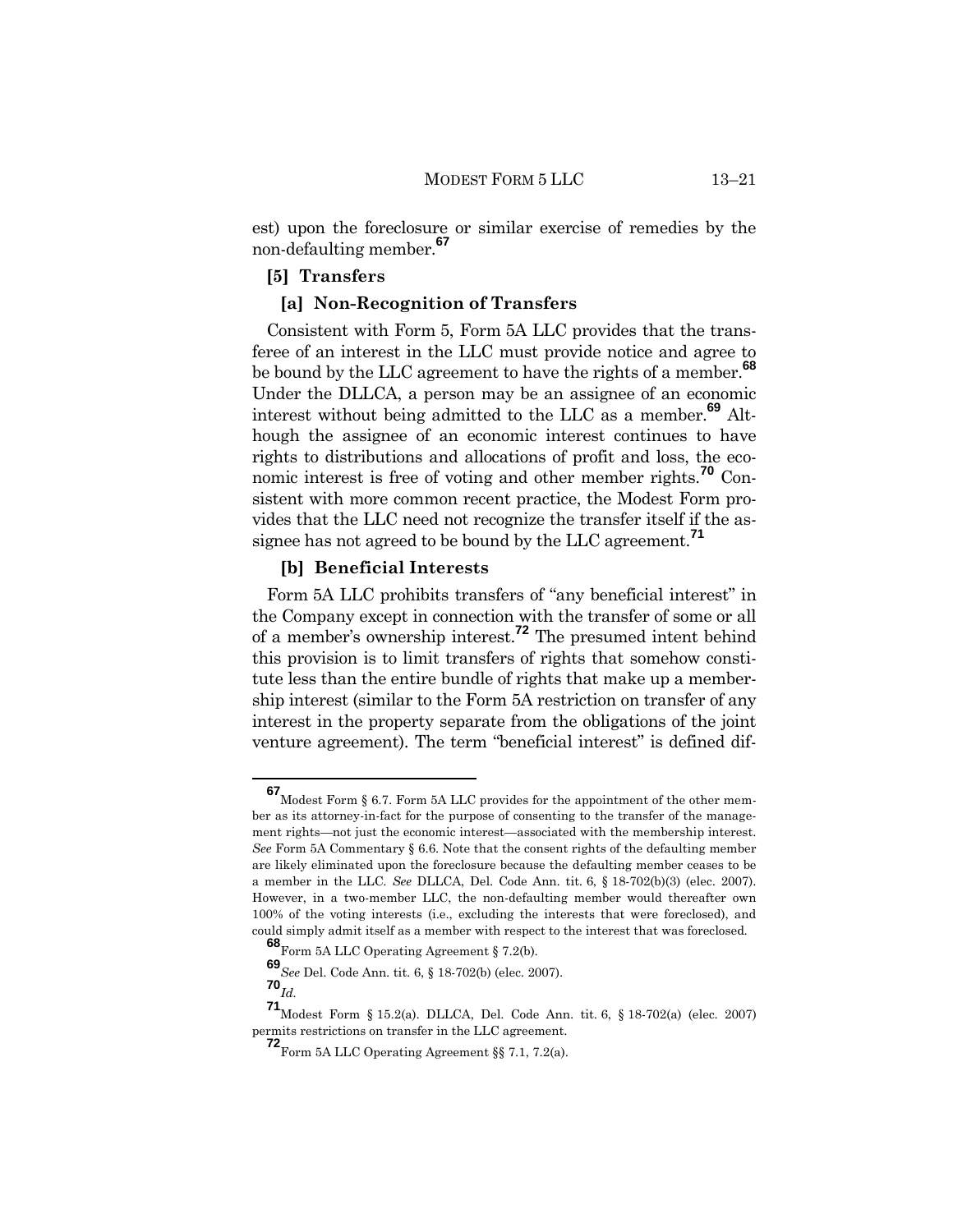ferently in different circumstances, and could be interpreted to preclude certain indirect transfers that the parties may wish to permit.**<sup>73</sup>** To clarify, the Modest Form defines "Transfer" to include indirect transfers that result in a change of control, but not other indirect transfers. **73.1**

#### **[c] Actions as a Group**

Under Form 5A LLC, if a member transfers an interest, the transferring member and the transferee member must thereafter act as a group by collectively designating an agent to act for the group and providing notice of the designation.**<sup>74</sup>** In order to avoid a conflict, the Modest Form does not require the designation of an agent; instead, it simply provides that the member with the largest percentage interest has control of the voting rights of the group. **74.1**

# **[d] Pledges**

Form 5A LLC contains detailed provisions that require the recipient of a pledge of a member's interest in the LLC to enter into an agreement with the non-pledging member stating that the recipient has no right to foreclose and limiting its remedy to selling the interest to the non-pledging member. **<sup>75</sup>** Section 9-408 of the Uniform Commercial Code provides that restrictions on the pledge of personal property are unenforceable.**<sup>76</sup>** Since Form 5A LLC was released, however, the DLLCA was amended to add section 18-1101(g), which specifically provides that section 9-408 shall have no application to interests in LLCs.**<sup>77</sup>** As an alternative

**<sup>73</sup>**For example, "beneficial ownership" can have a number of meanings when used in the context of a security. *See* SEC Rule 13d-3(a), 17 C.F.R. § 240.13d-3(a) (elec. 2007) ("For the purposes of sections  $13(d)$  and  $13(g)$  of the Act a beneficial owner of a security includes any person who, directly or indirectly, through any contract, arrangement, understanding, relationship, or otherwise has or shares: (1) Voting power which includes the power to vote, or to direct the voting of, such security; and/or, (2) Investment power which includes the power to dispose, or to direct the disposition of, such security.").

**<sup>73.1</sup>**Modest Form § 1.32.

**<sup>74</sup>**Form 5A LLC Operating Agreement § 7.2(f).

**<sup>74.1</sup>** Modest Form § 15.2(e).

**<sup>75</sup>**Form 5A LLC Operating Agreement § 7.2(g).

**<sup>76</sup>**U.C.C. § 9-408.

**<sup>77</sup>**Del. Code Ann. tit. 6, § 18-1101(g) (elec. 2007).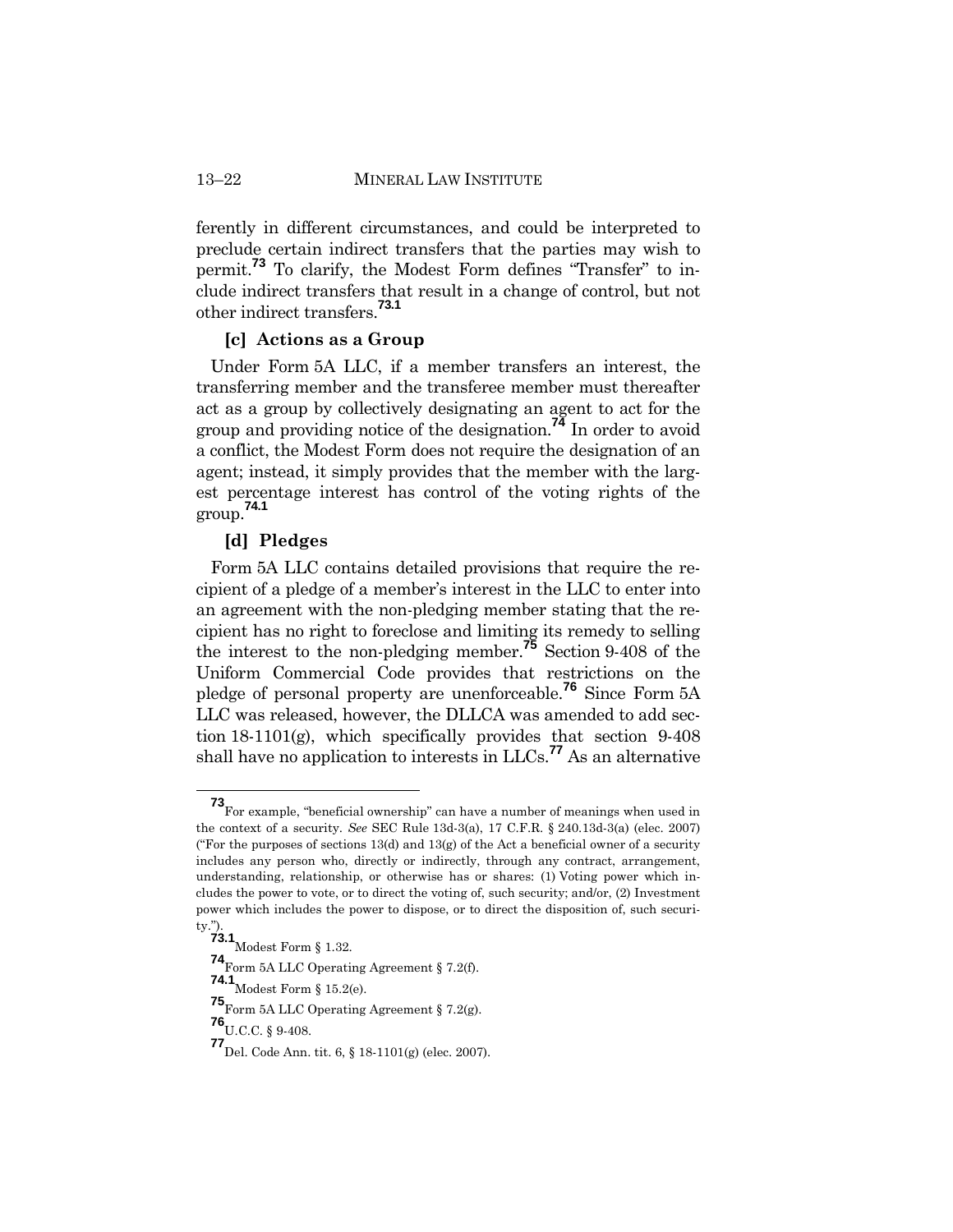to limiting the effects of a pledge and working through the relevant language, the parties could simply agree that pledges are impermissible without the consent of the other party (which may be the most appropriate default rule for a form). The Modest Form attempts to strike a balance, permitting the pledge but providing that upon a foreclosure the lender obtains only the rights of an assignee, i.e., no rights to vote or manage the LLC.**77.1** The Modest Form also makes clear that a transfer to such a lender upon default or foreclosure is subject to the preemptive right contained in the various forms.**<sup>78</sup>**

#### **[e] Preemptive Right**

The "preemptive right" present in the various forms**<sup>79</sup>** has been renamed in the Modest Form as an "acquisition right," consistent with more common recent usage. A preemptive right would typically apply to interests to be issued by the LLC itself.

#### **[6] Other Matters**

# **[a] Distributions In Kind**

Taking production in kind is an important concept in Form 5,**<sup>80</sup>** but the drafters of Form 5A LLC removed the provision for taking in kind because the tax reasons for it do not exist in the LLC context. **<sup>81</sup>** The authors believe that some parties may want to require distribution of mineral products in kind for business reasons and thus have retained this provision. DLLCA § 18-605 states that, except as provided in an LLC agreement, a member has no right

**<sup>81</sup>**Edquist & Hubbard, *supra* note 10, § 13.03[2][g][iii]. An LLC is taxed as a partnership in all events (unless it elects to be taxed as a corporation), and therefore does not have the flexibility to elect not to be taxed as a partnership. As a result, the takingin-kind provision is unnecessary for tax reasons.

**<sup>77.1</sup>** Modest Form § 15.2(f).

**<sup>78</sup>***Id. See* Form 5 § 15.3.

**<sup>79</sup>**Form 5 § 15.3.

**<sup>80</sup>***Id*. art. XI. Under section 761(a) of the Internal Revenue Code, participants in a mining joint venture are generally taxed as a partnership, but have the right to elect not to be taxed as a partnership if the terms of the joint venture meet certain requirements, including granting the parties the right to take their shares of production in kind. The taking-in-kind provision may have been included in Form 5 to enable the parties to elect not to be taxed as a partnership. *See* Form 5A Commentary § 4.2. The absence of joint marketing of products in Form 5 may also be intended to defeat a claim that the joint venture is a partnership or mining partnership. Avoidance of partnership or mining partnership liability should not be a concern in the LLC context.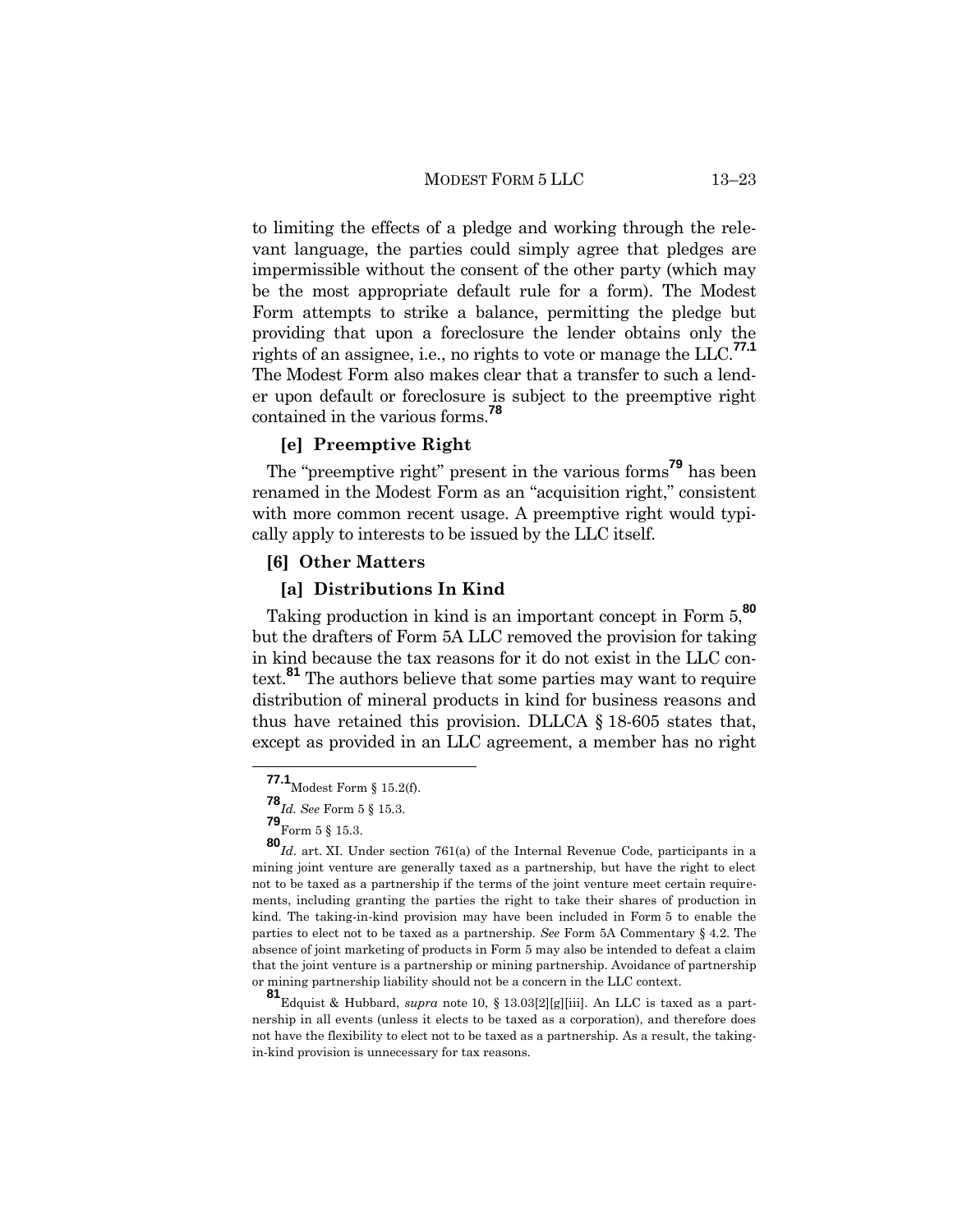to demand a distribution in kind, but may be compelled to take in kind. Consistent with Form 5, the Modest Form makes clear that a member may be compelled to take in kind, but also makes clear, consistent with the DLLCA, that a member may not demand an in kind distribution.**81.1** The parties are free to negotiate the provision, including whether taking in kind will be mandatory unless unanimously agreed otherwise, or at the discretion of the manager.

### **[b] Supplemental Business Arrangements**

Form 5A LLC contains a provision permitting the members of the management committee to segregate the area of interest covered by the agreement into one or more separate business arrangements through unanimous agreement. **<sup>82</sup>** Such a provision is unnecessary at the outset because, if the parties can unanimously agree to a supplemental business arrangement, they could always agree to an amendment to the LLC agreement, an amendment that would likely be required in any case if the parties agree on such a supplemental business arrangement. In joint ventures covering a large area of interest, such as uranium exploration ventures, the parties may want to provide for the division of the area of interest into "project areas" under separate agreements to avoid dilution in the entire area when the parties have different exploration priorities, and the parties may desire non-consent exploration or development rights, back-in rights, and other provisions best left to custom drafting.**<sup>83</sup>** Such provisions may be suitable for development as alternative provisions to the Modest Form.

# **[c] Timing of Initial Contributions; Title Considerations**

Consideration should be given to the timing of the Initial Contributions by the Members, both of the properties and cash contributions. Form 5 and Form 5A reflect an "earn in" paradigm whereby an interest in the properties may be "earned" by or vested in YCO only after expenditure of its agreed Initial Contribution on Operations for the benefit of the Properties, although the

**<sup>81.1</sup>** Modest Form § 11.2.

**<sup>82</sup>**Form 5A LLC Operating Agreement § 10.13.

**<sup>83</sup>***See, e.g.*, Harold S. Bloomenthal, "The Evolution of the Uranium Joint Venture," *Uranium Exploration and Development* 8-1 (Rocky Mt. Min. L. Fdn. 1976).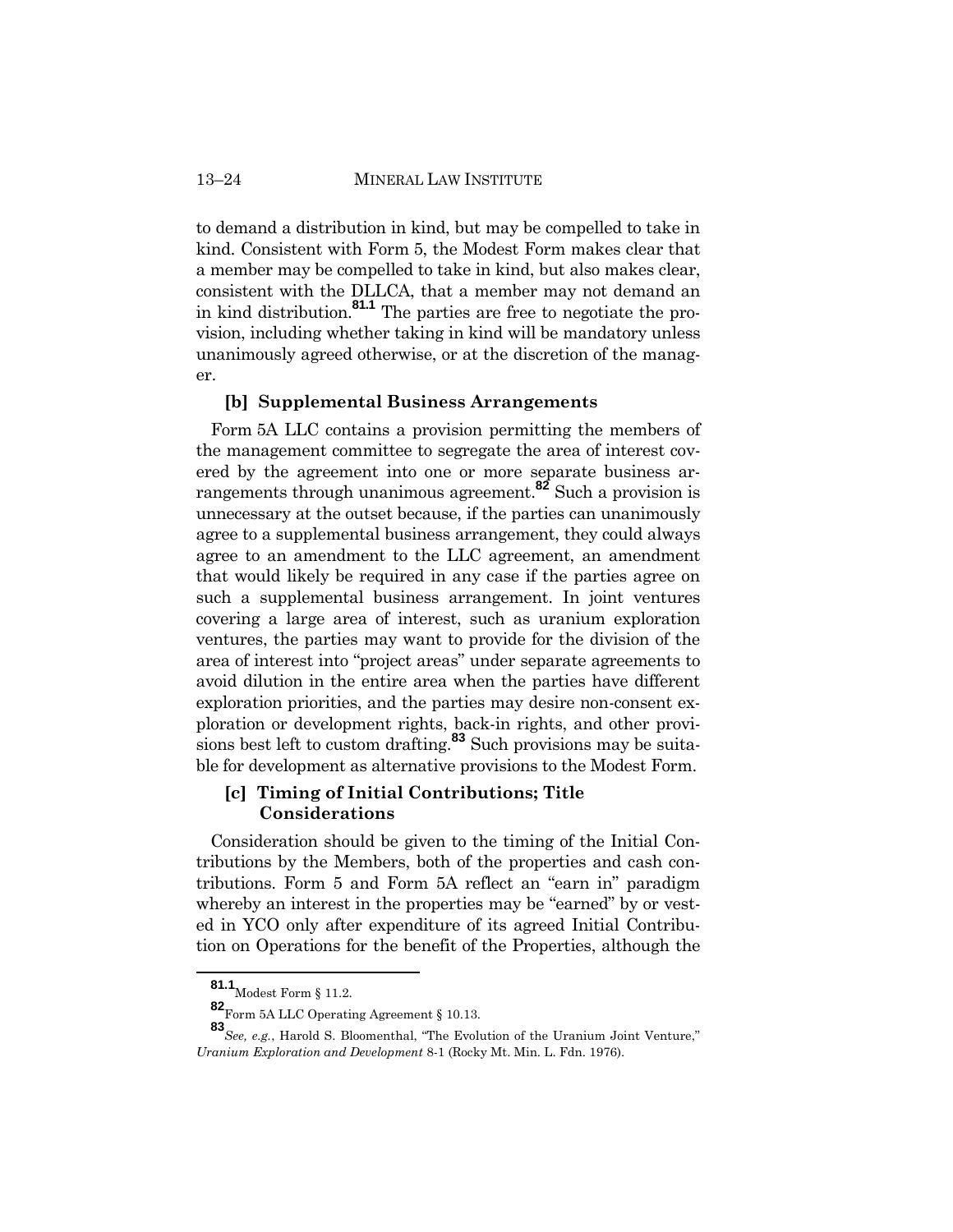details of holding title prior to and after completion of YCO's Initial Contribution and the amount and timing of expenditures for Operations are left to individual negotiation. The Modest Form provides that title to the Properties will be held by the LLC, and YCO's entire cash Initial Contribution could theoretically be made to the LLC immediately upon signing the LLC agreement and subsequently expended by the LLC for operations. Parties desiring the "earn in" approach of Forms 5 and 5A should consider specifying the timing of the Initial Contributions of the parties in section 6.1 of the Modest Form and its affect on voting and other rights arising from the parties' membership interests in the LLC. If YCO's contributions are made immediately and held by the LLC pending expenditure on approved Programs and Budgets, the parties should consider the impact of this arrangement on any desired right of YCO to withdraw from the LLC without liability for the balance of its Initial Contribution, particularly in light of section 5.4 of the Modest Form limiting the return of capital contributions.

As stated in section 2.4 of the Modest Form, title to the Properties will be held by the LLC and will need to be conveyed to the LLC by appropriate deeds and assignments. When using Form 5 and Form 5A, parties contributing property have sometimes been reluctant to part with title to their property prior to YCO's completion of all expenditures required to earn its interest, sometimes retaining title until completion of YCO's Initial Contribution or using a lease, exploration agreement, escrow, or other arrangement.**<sup>84</sup>** Despite those rational concerns, immediate conveyance to the LLC may offer superior bankruptcy protection for both parties, and should be considered.**<sup>85</sup>**

The DLLCA affords significant protections to the non-bankrupt members in the event of the bankruptcy of a member. For example, under DLLCA § 18-304, a person ceases to be a member of an

**<sup>84</sup>***See, e.g.*, Edquist & Hubbard, *supra* note 10, § 13.03[2][c]. Some of the issues raised by joint holding of title in Form 5 and Form 5A are discussed in Form 5A, Commentary § 3.4.

**<sup>85</sup>***See* Uranium JV Paper, *supra* note 4, at 10-7 ("Holding the property in the limited liability company may offer protection against the bankruptcy of one of the members . . . , and YCO will probably prefer immediate conveyance to the LLC to obtain this protection.").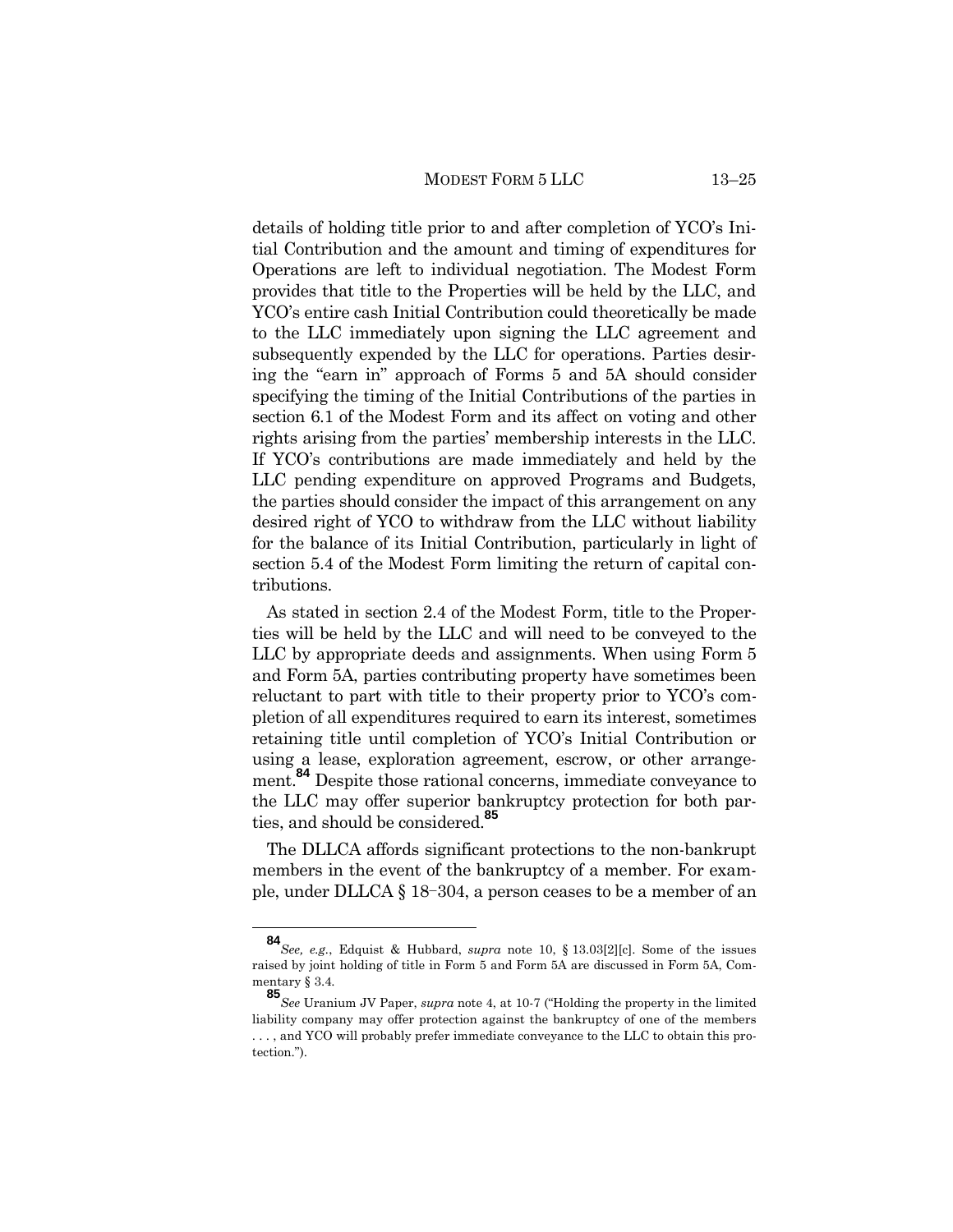LLC upon its bankruptcy or an assignment for the benefit of its creditors. Similarly, under DLLCA § 18-702, an assignee of an LLC interest has economic rights to distributions and allocations of profits and losses, but no right to participate in the management of the business and affairs of the LLC.

The provisions of the DLLCA, however, potentially conflict with the rights of the bankruptcy estate under the U.S. Bankruptcy Code. Under the Bankruptcy Code, upon the bankruptcy of a member, at a minimum the economic rights of the member to distributions and to allocations of profits and losses pass to the bankruptcy estate, despite contractual provisions or state law purporting to modify or terminate the bankrupt member's interest in property upon the occurrence of the bankruptcy (sometimes referred to as "ipso facto" provisions).**<sup>86</sup>** Under another provision of the Bankruptcy Code, however, if the LLC agreement is an "executory contract," the foregoing DLLCA provisions may effectively prevent the bankrupt member or bankruptcy trustee from exercising the bankrupt member's voting and other rights associated with its interest in the LLC.**<sup>87</sup>** The law is unsettled as to

**<sup>87</sup>***See* 11 U.S.C. § 365(e) (elec. 2007):

**<sup>86</sup>***See* 11 U.S.C. § 541(c)(1) (elec. 2007):

<sup>[</sup>A]n interest of the debtor in property becomes property of the [bankruptcy] estate . . . notwithstanding any provision in an agreement, transfer instrument, or applicable nonbankruptcy law—(A) that restricts or conditions transfer of such interest by the debtor; or (B) that is conditioned on the insolvency or financial condition of the debtor, on the commencement of a [bankruptcy] case . . . or on the appointment of or taking possession by a trustee in a [bankruptcy] case . . . and that effects or gives an option to effect a forfeiture, modification, or termination of the debtor's interest in property*.*

<sup>(1)</sup> Notwithstanding a provision in an executory contract . . ., or in applicable law, an executory contract . . . may not be terminated or modified, and any right or obligation under such contract or lease may not be terminated or modified, at any time after the commencement of the case solely because of a provision in such contract or lease that is conditioned on [bankruptcy, insolvency, or the appointment of a receiver]  $\dots$  (2) Paragraph (1) of this subsection does not apply to an executory contract . . . of the debtor, whether or not such contract . . . prohibits or restricts assignment of rights or delegation of duties, if ... applicable law excuses a party, other than the debtor, to such contract . . . from accepting performance from or rendering performance to the trustee or to an assignee of such contract . . ., whether or not such contract . . . prohibits or restricts assignment of rights or delegation of duties; and . . . such party does not consent to such assumption or assignment: or . . . such contract is a contract to make a loan, or extend other debt financing or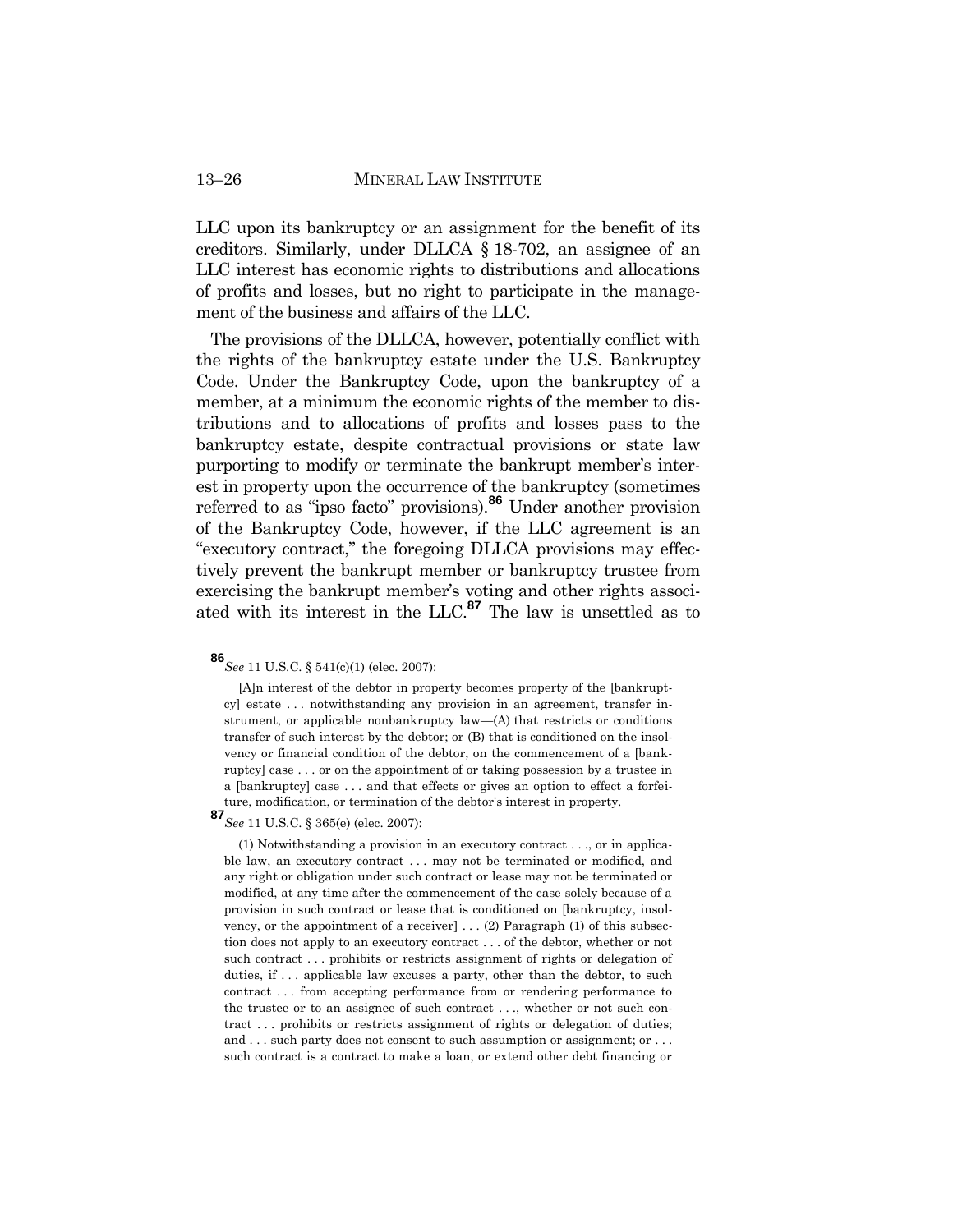which Bankruptcy Code provision is controlling in analyzing an LLC agreement and whether the Bankruptcy Code preempts the DLLCA to the extent the DLLCA provides for the extinguishment of the member's non-economic management rights.**<sup>88</sup>** Despite any uncertainty arising from the foregoing considerations, the LLC almost certainly offers superior bankruptcy protection to a joint venture where title to property is held jointly by the venture partners.

#### **[d] Additional Audit Rights**

In addition to the right of either member to request an audit of independent public accountants, under section 11.6(b) of the Form 5A LLC Operating Agreement, either member may request additional audits with the costs paid by the requesting member. This additional audit to address any "issues raised by the requesting member" must also be an "independent" audit. An additional right of the minority member to raise "issues" and select its own "independent" auditor should be re-examined given the increased regulatory and other scrutiny imposed on public accountants since Enron. Such a provision is a tempting right that, if exercised, could unintentionally undermine the critical trust necessary in a joint venture relationship.

financial accommodations, to or for the benefit of the debtor, or to issue a security of the debtor.

**<sup>88</sup>***Compare In re* Ehmann, 319 B.R. 200 (Bankr. D. Ariz. 2005) (holding that the non-managing member's entire interest as a member passed to the bankruptcy estate (but basing its holding in part on the fact that the non-managing member had no management rights so the LLC agreement could not be considered an executory contract as to the member)) *with* Milford Power Co., LLC v. PDC Milford Power, LLC, 866 A.2d 738 (Del. Ch. 2004) (concluding that the LLC agreement was preempted to the extent it stripped the debtor of its economic rights, but was enforceable to the extent of sections 18-304 and -702 of the DLLCA, which state that the debtor ceases to be a member upon bankruptcy, but that the bankruptcy estate retains its status as an economic interest holder as an assignee); *In re* Albright, 291 B.R. 538 (Bankr. D. Colo. 2003) (substituting a trustee as a member in a single-member LLC but noting that with respect to a multi-member LLC, a non-debtor member could probably block admission except in the case of hindering, delaying, or defrauding creditors). As the court in *Milford Power* remarked, "[a] law professor could fruitfully spend the next year or so examining the implications that the Bankruptcy Code has on ipso facto clauses in alternative entity agreements." *Milford Power*, 866 A.2d at 756.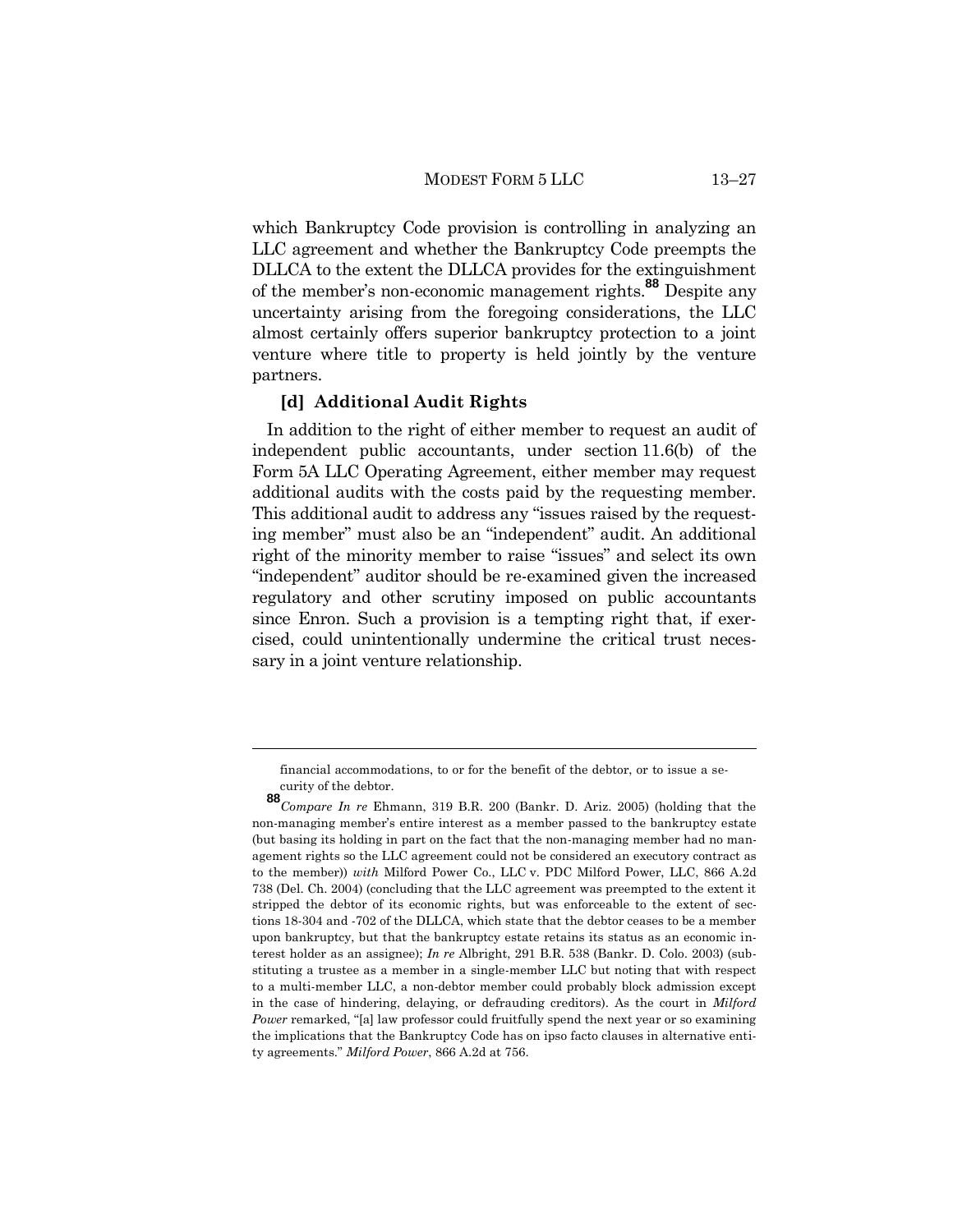#### **§ 13.05 What's "New" in the Modest Form?**

# **[1] Fiduciary Duties and Operator Exculpation**

# **[a] DLLCA Amendments and Developing Judicial Doctrines**

Much has been established about fiduciary duties in LLCs since the publication of Form 5A LLC. As of the drafting of Form 5A LLC, the DLLCA simply provided with respect to fiduciary duties of members and managers that, to the extent such duties (including fiduciary duties) existed at law or in equity (i.e., implied duties), the members and managers would not be liable for their good faith reliance on the provisions of the LLC agreement; and such duties and liabilities could be expanded or restricted by provisions in the LLC Agreement.**<sup>89</sup>** In 2004, those provisions were amended to permit the elimination of those duties by the LLC Agreement, subject to the qualification that the implied contractual covenant of good faith and fair dealing could not be eliminated.**<sup>90</sup>** Other provisions were added by the 2004 amendment to permit the LLC agreement to limit or eliminate *liability* for breach of duties (including fiduciary duties) *and* for breach of contract, again other than the implied contractual covenant of good faith and fair dealing.**<sup>91</sup>**

The amendments to the DLLCA, however, left to the courts whether members and managers of an LLC were subject to implied fiduciary duties.**<sup>92</sup>** The Delaware courts have not only settled that such implied duties exist,**<sup>93</sup>** but that corporate doctrines such as the entire fairness standard in the merger context,**<sup>94</sup>** and

**<sup>89</sup>**Del. Code Ann. tit. 6, § 18-1101(c) (1997) (amended 2004).

**<sup>90</sup>**74 Del. Laws ch. 275 (2004). *See also* Del. Code Ann. tit. 6, § 18-1101(c) (elec. 2007).

**<sup>91</sup>***See* Del. Code Ann. tit. 6, § 18-1101(d) & (e) (elec. 2007).

**<sup>92</sup>***See* Edquist & Hubbard, *supra* note 10, § 13.06[4] ("Whether or not fiduciary duties are explicitly included in the applicable state statute is probably not the end of the story.").

**<sup>93</sup>***See* VGS, Inc. v. Castiel, No. 17995, 2000 WL 1277372 (Del. Ch. Aug. 31, 2000), *aff'd*, 781 A.2d 696 (Del. 2001).

**<sup>94</sup>***See* Solar Cells, Inc. v. True N. Partners, LLC, No. 19477, 2002 WL 749163 (Del. Ch. Apr. 25, 2002).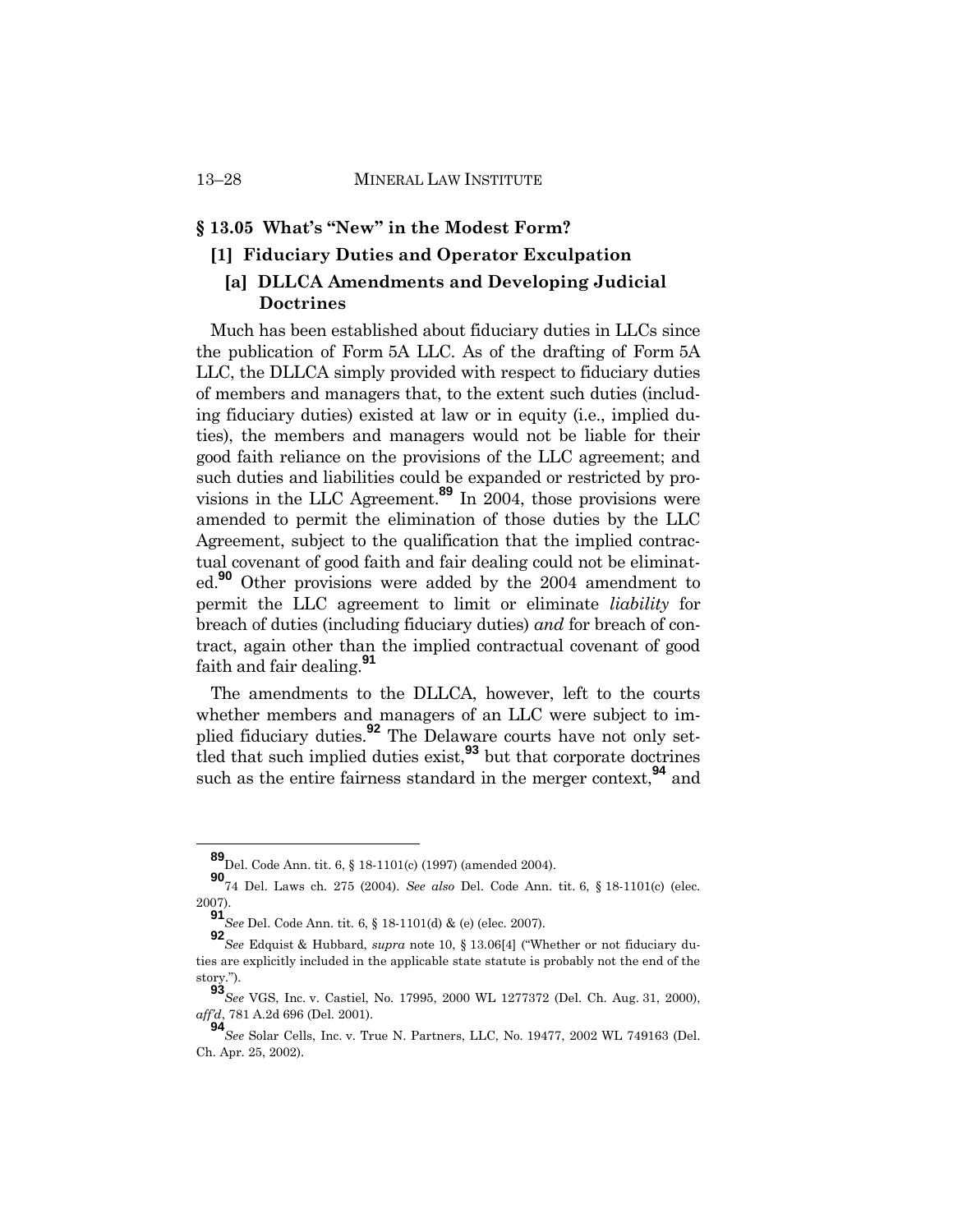the application of the *Revlon* doctrine in a change of control transaction,**<sup>95</sup>** are also applicable to LLCs.

Because it bears repeating, the amendments to the statute make clear that *all* such duties, other than the implied contractual covenant of good faith and fair dealing, and any liability for breach of such duties or breach of contract, may be eliminated in the LLC agreement.**<sup>96</sup>** The contractual covenant of good faith and fair dealing, the duty referred to in the DLLCA that may not be eliminated, likely is not a fiduciary duty at all. The existence and scope of an implied fiduciary duty of good faith in Delaware has been the subject of much discussion recently among corporate practitioners,**<sup>97</sup>** but such esoteric considerations may be academic for the LLC practitioner since any implied fiduciary duties can be disclaimed under the DLLCA. Whether or not an implied fiduciary duty of good faith actually exists in Delaware, because an LLC, like a partnership, is a creature of contract, the parties to such agreement will remain subject to the contractual covenant of good faith and fair dealing implied in every contract.**<sup>98</sup>**

# **[b] "Holy Grail" or Too Much of a Good Thing?**

Since the dawn of the mining venture, mining practitioners (and Forms 5, 5A, and 5A LLC) have attempted to define the duties between the parties in the contract and to limit or eliminate implied duties, including fiduciary duties, between joint venturers. All the while, serious doubts have persisted whether these provisions were enforceable or whether applicable law, including the law of partnership, would impose a fiduciary standard.**<sup>99</sup>** Sim-

**<sup>95</sup>***See* Blackmore Partners, L.P. v. Link Energy LLC, No. 454-N, 2004 WL 2580497 (Del. Ch. Nov. 10, 2004).

**<sup>96</sup>** DLLCA, Del. Code Ann. tit. 6, § 18-1101(c), (e) (elec. 2007).

**<sup>97</sup>***See* Brehm v. Eisner (*In re* Walt Disney Co. Derivative Litig.), 906 A.2d 27, 67 n.112 (Del. 2006) ("[W]e do not reach or otherwise address the issue of whether the fiduciary duty to act in good faith is a duty that, like the duties of care and loyalty, can serve as an independent basis for imposing liability upon corporate officers and directors.").

**<sup>98</sup>**Gilbert v. El Paso Co*.*, 490 A.2d 1050, 1054 (Del. Ch. 1984); *see also* RJ Assocs. v. Health Payors' Org. Ltd. Pshp., No. 16873, 1999 WL 550350, at \*30 (Del. Ch. July 16, 1999) (applying the implied covenant of good faith and fair dealing in the partnership setting).

**<sup>99</sup>***See, e.g.*, Welborn & Karpov, *supra* note 24; Ernest E. Smith, "Duties and Obligations Owed by an Operator to Nonoperators, Investors, and Other Interest Owners," 32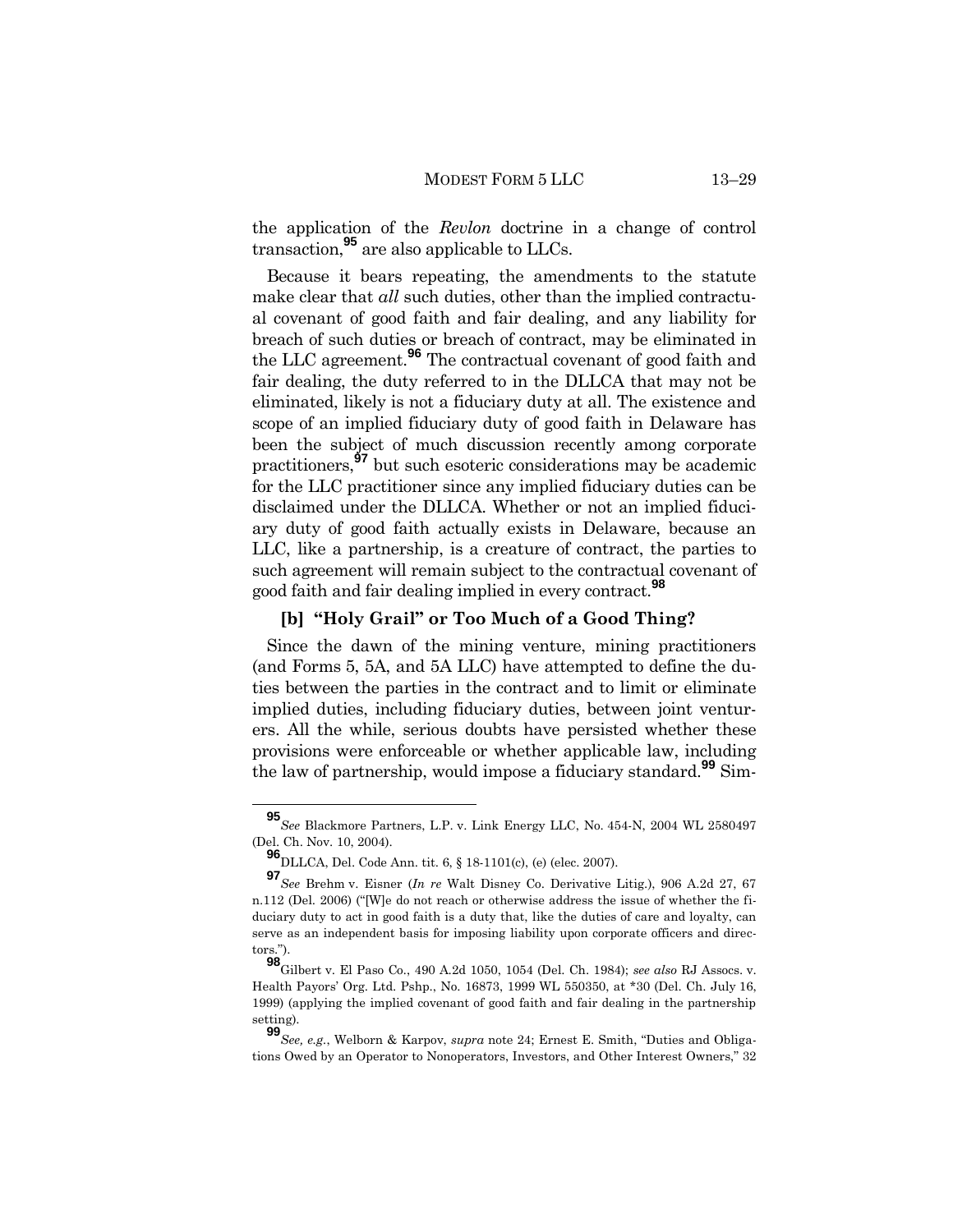ilarly, parties have often sought to define by contract the operator's liability for assuming the risk-laden conduct of mineral exploration and development and to limit the operator's liability to its venture partners to violation of a gross negligence/willful misconduct standard. The amended DLLCA provisions discussed above may be the "Holy Grail" for eliminating implied duties inconsistent with these goals.

The Modest Form assumes that the parties are sophisticated and therefore desire, to the extent possible, to negotiate and set forth in the LLC agreement the standard of care and specific duties that apply to the parties (as opposed to implied duties being imposed on the parties by the courts). The following language has been inserted into the indicated sections of the Modest Form to take advantage of the ability of the parties to contract around the default rules in the DLLCA, and to negate any implied fiduciary duties of the manager and the members (other than the contractual duty of good faith and fair dealing):

To the fullest extent permitted by the Act, this Agreement shall control as to any conflict between this Agreement and the Act or as to any matter provided for in this Agreement that is also provided for in the Act.

There are no implied covenants contained in this Agreement other than those of the contractual covenant of good faith and fair dealing. No Manager shall have any fiduciary or other duties to the Company except as specifically provided by this Agreement, and the Manager's and Members' duties and liabilities otherwise existing at law or in equity are restricted and eliminated by the provisions of this Agreement to those duties and liabilities specifically set forth in this Agreement.

**100** Modest Form § 3.1.

*Rocky Mt. Min. L. Inst.* 12-2 (1986); Christopher Lane & Catherine J. Boggs, "Duties of Operator or Manager to Its Joint Venturers," 29 *Rocky Mt. Min. L. Inst.* 199 (1983); Howard L. Boigon & Christine L. Murphy, "Liabilities of Nonoperating Interest Owners," *Mining Agreements* 1-1 (Rocky Mt. Min. L. Fdn. 1979). These provisions continue to spawn litigation to this day. *See, e.g.*, NovaGold Resources Inc. v. Barrick Gold Corp., No. 3:06-cv-00199TMB 7-11 (D. Alaska July 17, 2007) (dismissing claim of breach of fiduciary duty under joint venture agreement containing disclaimer of fiduciary duties and "gross negligence/willful misconduct" standard identical to Form 5).

**<sup>101</sup>***Id.* § 4.8. The standard of conduct of the members and manager "specifically set forth" in the Modest Form, in addition to the contractual covenant of good faith and fair dealing, is the gross negligence/willful misconduct standard. *Id.* §§ 4.9(c)(iii), 8.3.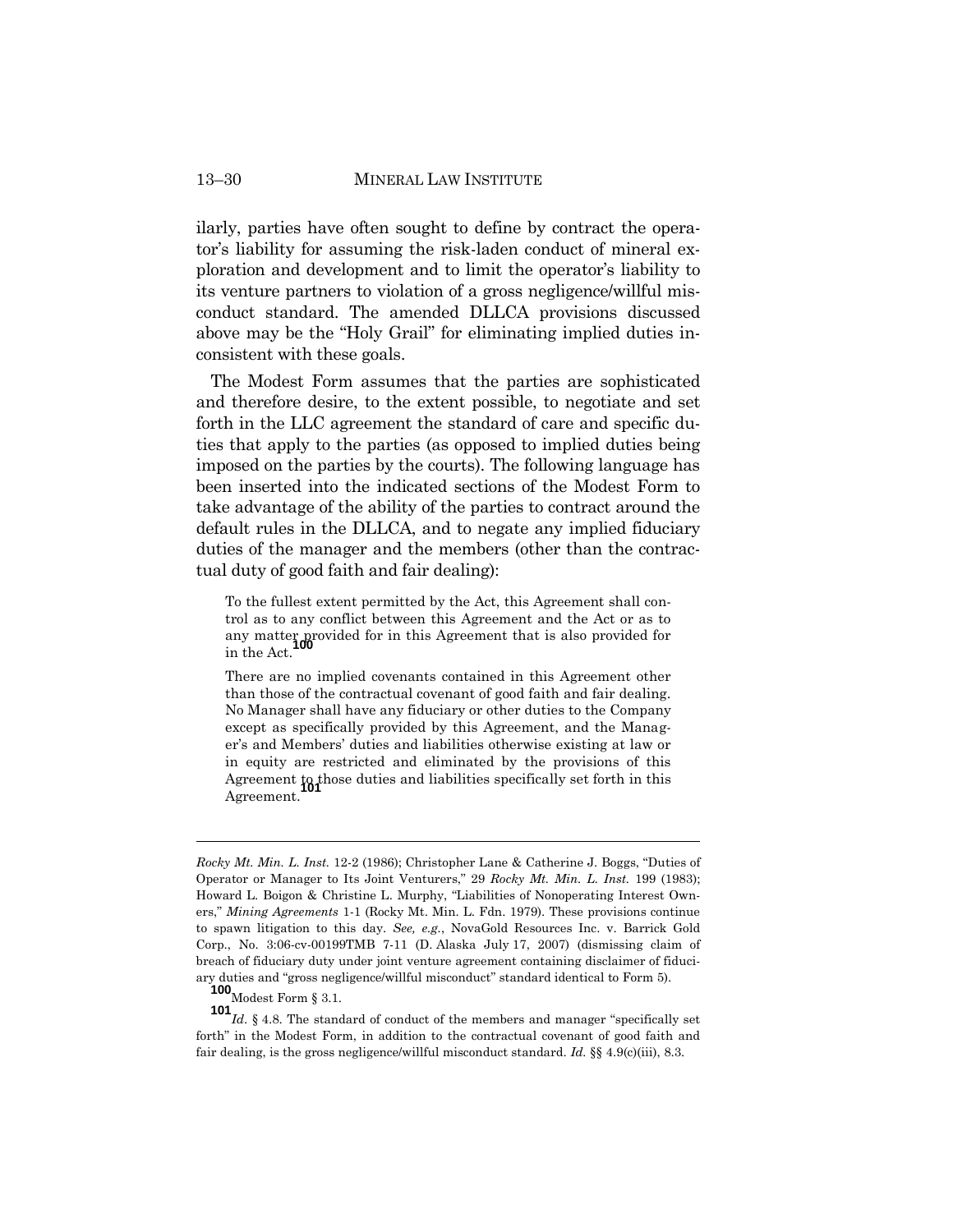Form 5 and each of its successors contain virtually identical standards of care and exculpation of liability standards applicable to the operator or manager.**<sup>102</sup>** With respect to Form 5 and Form 5A, because a joint venture is no more than a creature of contract, those stated standards were intended to be the only standards to which the manager was subject. Form 5A LLC, however, is an LLC and the members and manager are subject to the implied fiduciary and other duties that have been recognized by the courts. As such, those implied duties and liabilities *must* be eliminated or restricted for the "bargain" to be the same as intended in the original joint venture context.

The "Holy Grail" of limited duties may be too much of a good thing for some joint venture relationships. The Modest Form provides that the duties of the members and Manager are limited to those specified in the agreement and further provides that good faith reliance on the agreement is a defense to a claim of breach by the LLC or the other member.**102.1** Ambiguities in the LLC agreement may therefore inadvertently shield the members from liability to each other, if there exists more than one good faith interpretation of a disputed provision. Parties holding a minority membership interest, those less experienced in mining activities, or parties that have bargained for a joint venture with an experienced mine operator may desire a higher standard of conduct by the other party. In such cases, the amended DLLCA permits the duties of the parties to be tailored to the circumstances.

#### **[2] Continuing Obligations**

Sections 4.1 and 4.2 of the Form 5A LLC Members' Agreement include provisions regarding Continuing Obligations originally contained in sections 6.6 and 12.4 of Form 5. Form 5A LLC defines Continuing Obligations as "obligations or responsibilities that are reasonably expected to continue or arise after Operations on a particular area of the Properties have ceased or are suspended, such as future monitoring, stabilization, or Environmental Compliance."**<sup>103</sup>** The Continuing Obligations provisions in Form 5 and Form 5A LLC generally provide that a member continues to

**<sup>102</sup>***See* Form 5 § 8.3; Form 5A LLC Operating Agreement § 9.3.

**<sup>102.1</sup>** Modest Form § 4.8.

**<sup>103</sup>**Form 5A LLC Operating Agreement, Exhibit D.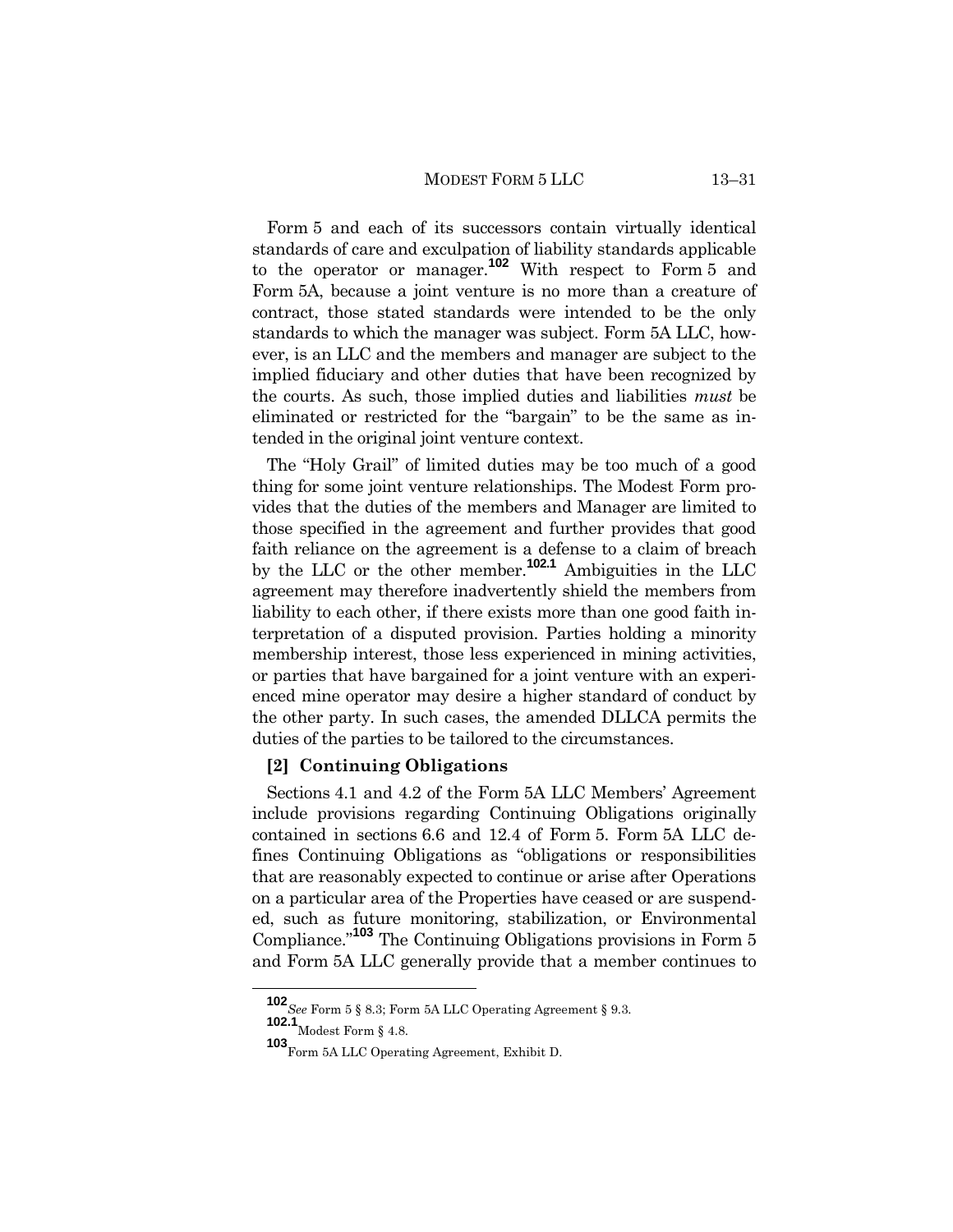be liable for its share of liabilities of the LLC after its resignation or deemed resignation from the LLC, the termination of the LLC, or the adjustment of its interest.

The Form 5A LLC Members' Agreement contains a detailed indemnification provision stating that each member shall indemnify the other member for breaches of representations or covenants contained in the Members' Agreement or the LLC Agreement.**<sup>104</sup>**

The concept that one member should be personally liable to the other and should indemnify the other for its proportionate share of liabilities relating to the venture makes perfect sense in the case of a common law joint venture or a general partnership where each partner is personally liable for the obligations of the venture; however, such a concept must be considered carefully when the starting point is that the members are not personally liable for the obligations of the LLC so as not to negate that basic proposition.**<sup>105</sup>** The Modest Form combines and refines the two separate sections relating to Continuing Obligations into one section 6.6, and makes clear that such obligations are limited to reimbursement and are not intended to make a member personally liable for the obligations of the LLC.

#### **[3] Indemnification**

If a member or manager were found to be personally liable for obligations relating to the LLC, it normally would request indemnification by the LLC to the extent of the LLC's assets. If the LLC's assets were insufficient to cover those losses, it may be appropriate for one member to look to the other member for its proportionate share of the loss, to the extent that the loss was not the fault of the member seeking indemnification. The indemnification by the LLC of the members in the Form 5A LLC Operating Agreement provides that the Company may, and has the power to, indemnify the members and managers, but does not require

**<sup>104</sup>**Form 5A LLC Members' Agreement § 3.6.

**<sup>105</sup>***See* DLLCA, Del. Code Ann. tit. 6, § 18-303(b) (elec. 2007) ("Notwithstanding the provisions of subsection (a) of this section, under a limited liability company agreement or under another agreement, a member or manager may agree to be obligated personally for any or all of the debts, obligations and liabilities of the limited liability company.").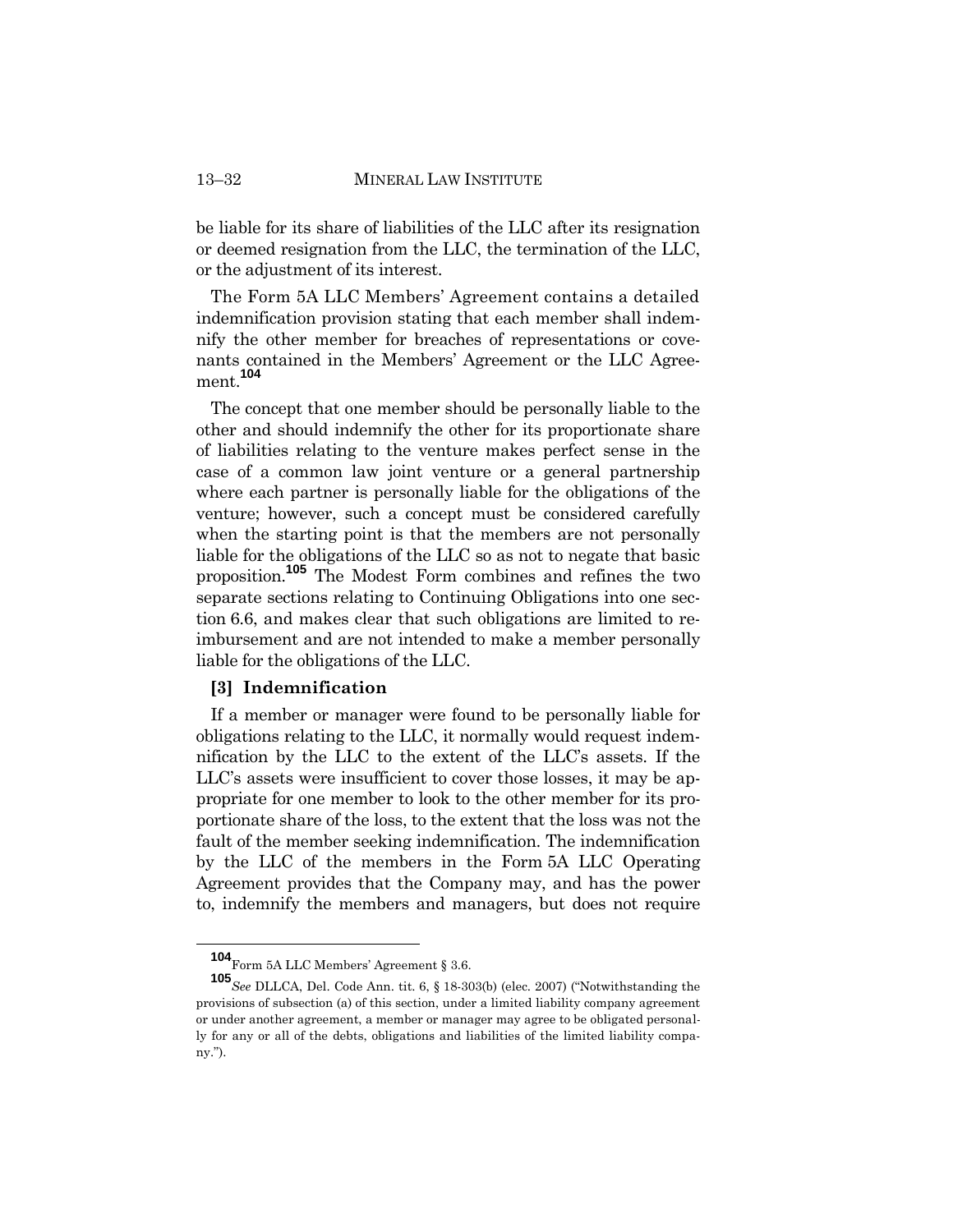such indemnification.**<sup>106</sup>** The footnote to that section cites DLLCA § 18-108, stating that such indemnification is not required, but is permissive.<sup>107</sup> Form 5A LLC, however, never resolves the question of who decides when indemnification is appropriate, leaving that to the negotiation of the parties after the loss has already occurred. At that point, under the Form 5A LLC liability regime, the member subject to the loss could look to the other member under the Continuing Obligations and member indemnification provisions. To the extent, however, that the other member is insolvent, the member could have to absorb more than its proportionate share of the loss, even if the LLC has sufficient assets to cover the entire loss. The authors believe that all managers and members are entitled to indemnification from the LLC to the extent that such members or managers have not violated the relevant standard of care. The authors further believe that most parties would require an indemnification provision at the time the contract is drafted to avoid a dispute over indemnification after the occurrence of the loss.

The Modest Form includes a new section 4.9 that attempts to reconcile the various inconsistencies regarding the allocation of risk scheme in Form 5, Form 5A, and Form 5A LLC with the authors' perceptions about the intended allocation of risk. It begins with a general statement that members and managers are not liable for the obligations of the LLC to set the stage for the indemnifications.**<sup>108</sup>** New section 4.9 then continues with an indemnification of the members and managers by the LLC for third-party claims. In order not to negate the contractual duty provisions, indemnification by the LLC of a member or manager is restricted to the extent that the loss arises from the willful misconduct or gross negligence of the party seeking indemnification, i.e., the standard of care contained in each of Form 5, Form 5A, and Form 5A

**<sup>106</sup>***See* Form 5A LLC Operating Agreement § 5.12.

**<sup>107</sup>***Id.* at n.5.

**<sup>108</sup>**Form 5A LLC Members' Agreement § 3.5 also contains a limitation of liability provision. Although not uncommon, the provision is really no more than a recitation of DLLCA § 18-303.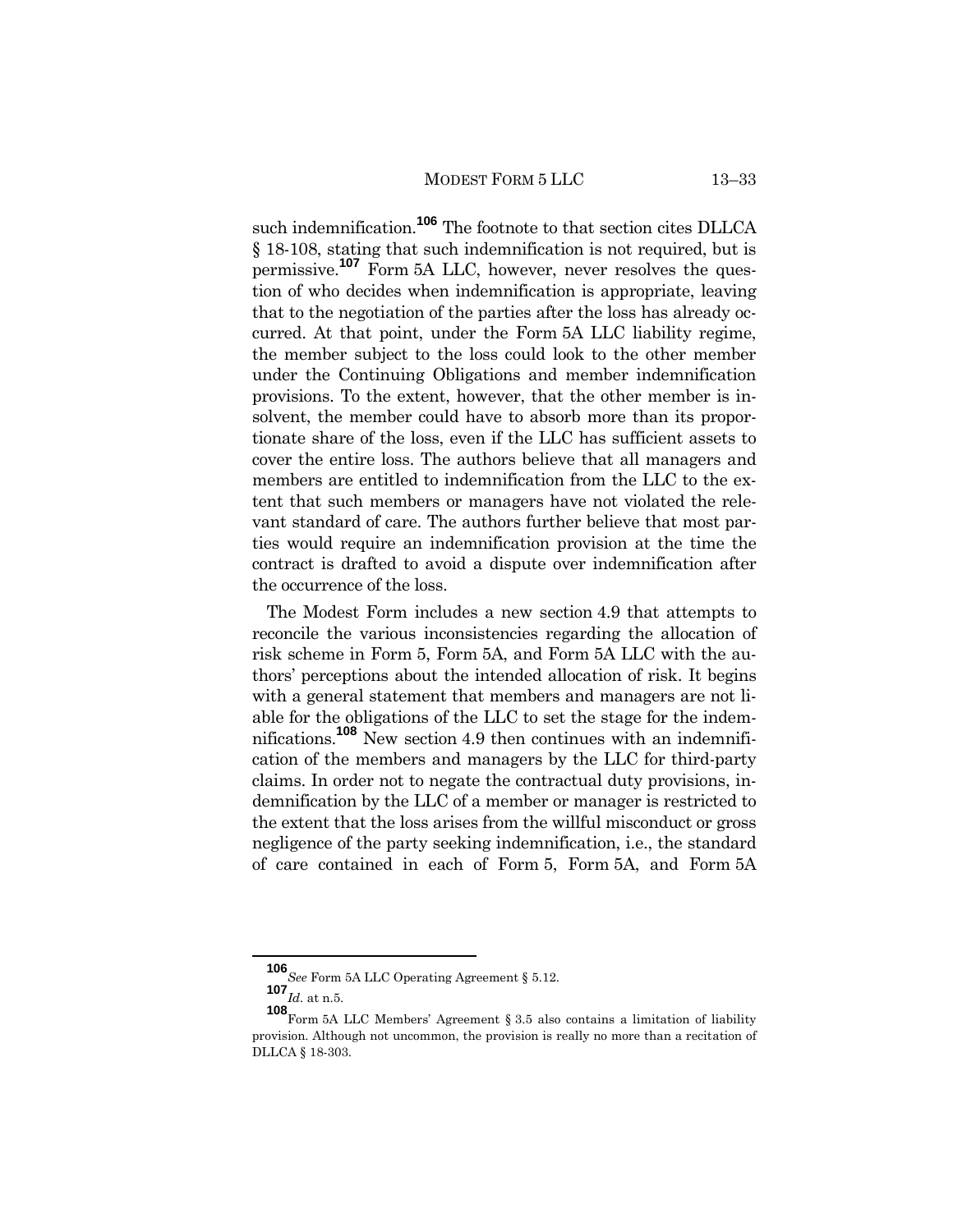LLC.**<sup>109</sup>** The indemnification by the LLC also covers the reimbursement obligation of the members for Continuing Liabilities discussed above, and clarifies that indemnification by the LLC is limited to the assets of the LLC and members are not personally liable for the indemnity.

New section 4.9 then provides for an indemnification by each member of the other member(s) and the LLC for actions taken without authority, breaches of representations and warranties, and breaches of covenants. Consistent with the indemnification from the LLC, the indemnification by one member of the other member for breaches of covenants (but not for breaches of representations and actions without authority) is only required to the extent that the breach constitutes willful misconduct or gross negligence. Note also that if the intent of such indemnity is to protect one member from the actions of the other member, the entire economic interest in the LLC of the member to be protected remains at risk unless the LLC also is a beneficiary of the indemnity. As such, the Modest Form includes the LLC as a party to the member indemnity. The practitioner, however, should consider carefully such an inclusion. The parties might be willing to sacrifice their investment so long as they are protected in those instances of personal liability to the members for obligations of or relating to the LLC.

# **[4] Dissolution, Resignation, and Liquidation**

#### **[a] Dissolution**

The dissolution provision in section 12.1 of the Modest Form substantially follows section 12.1 of Form 5, incorporating section 12.2 of Form 5 to provide for dissolution of the LLC (instead of termination of the agreement, as provided in Form 5) if the Management Committee fails to adopt a program and budget. Form 5A LLC also requires the dissolution of the Company upon the resignation of a member or upon the bankruptcy, insolvency, dissolution, or assignment for the benefit of creditors of a member, "or as otherwise provided by the Act."**109.1** The DLLCA does

**<sup>109</sup>**Indemnification for actions without authority is contained in § 4.1 of Form 5 and in § 5.1 of Form 5A LLC. It was relocated to § 4.9 of the Modest Form to put all of the indemnifications in one location in the agreement.

**<sup>109.1</sup>**5A LLC Operating Agreement § 14.1.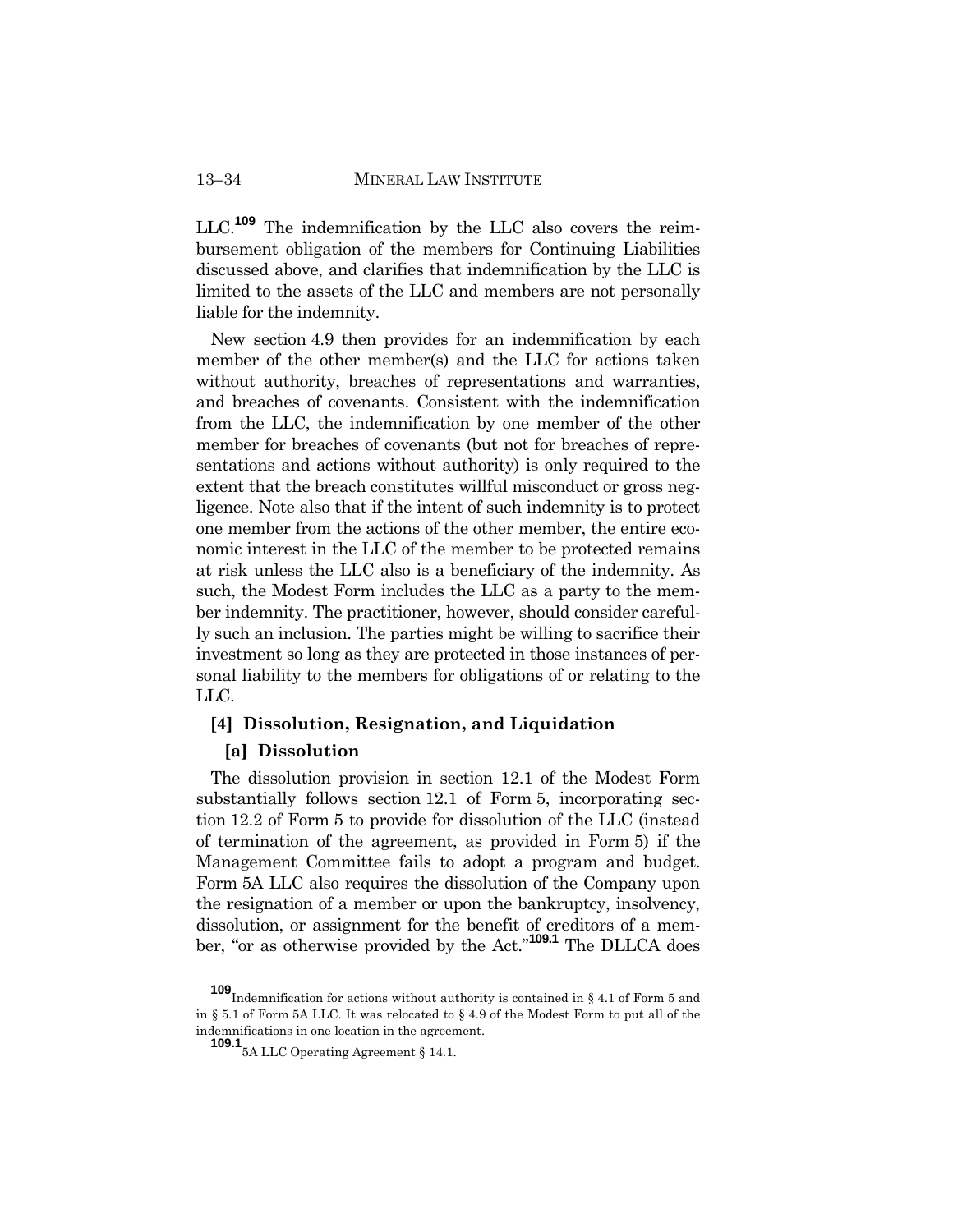not require the dissolution of an LLC upon the resignation of a member or upon an involuntary transfer of a member's LLC interest. In fact, DLLCA § 18-801(b) states the opposite, i.e., that

[u]nless otherwise provided in a limited liability company agreement, the death, retirement, resignation, expulsion, bankruptcy or dissolution of any member or the occurrence of any other event that terminates the continued membership of any member shall not cause the limited liability company to be dissolved or its affairs to be wound up, and upon the occurrence of any such event, the limited liability company shall be continued without dissolution.

It is unlikely that a remaining member would desire for the LLC to dissolve upon the resignation or bankruptcy of the other member, as the remaining member has the discretion under the DLLCA to decide whether to continue. Upon the bankruptcy of a member, the bankruptcy estate probably only acquires rights in the LLC as an assignee. **<sup>110</sup>** Instead of dissolution, the DLLCA provides that a person ceases to be a member upon the occurrence of a bankruptcy event with respect to such person.**<sup>111</sup>** Although the assignee of an LLC interest is entitled to the economic rights to which the assignor was entitled, the assignee may not exercise any rights or powers of a member (such as the right to vote on the designation of the manager or on Management Committee matters, or to designate a Management Committee member).**<sup>112</sup>** The remaining member therefore will be entitled to 100% of the voting rights after the resignation, bankruptcy, or dissolution of the other member, and should have the sole vote as to whether to dissolve the Company.

As a final note on dissolution, section 18-802 of the DLLCA provides that the Court of Chancery may upon application of a member or manager decree the judicial dissolution of an LLC. If the parties desire to prohibit a member from making such an application, the LLC agreement should make the prohibition explicit and

**<sup>109.2</sup>**Del. Code Ann. tit. 6, § 18-801(b) (elec. 2007).

**<sup>110</sup>***See supra* § 13.04[6][c].

**<sup>111</sup>**DLLCA, Del. Code Ann. tit. 6, § 18-304 (elec. 2007).

**<sup>112</sup>***See id*. § 18-702(b).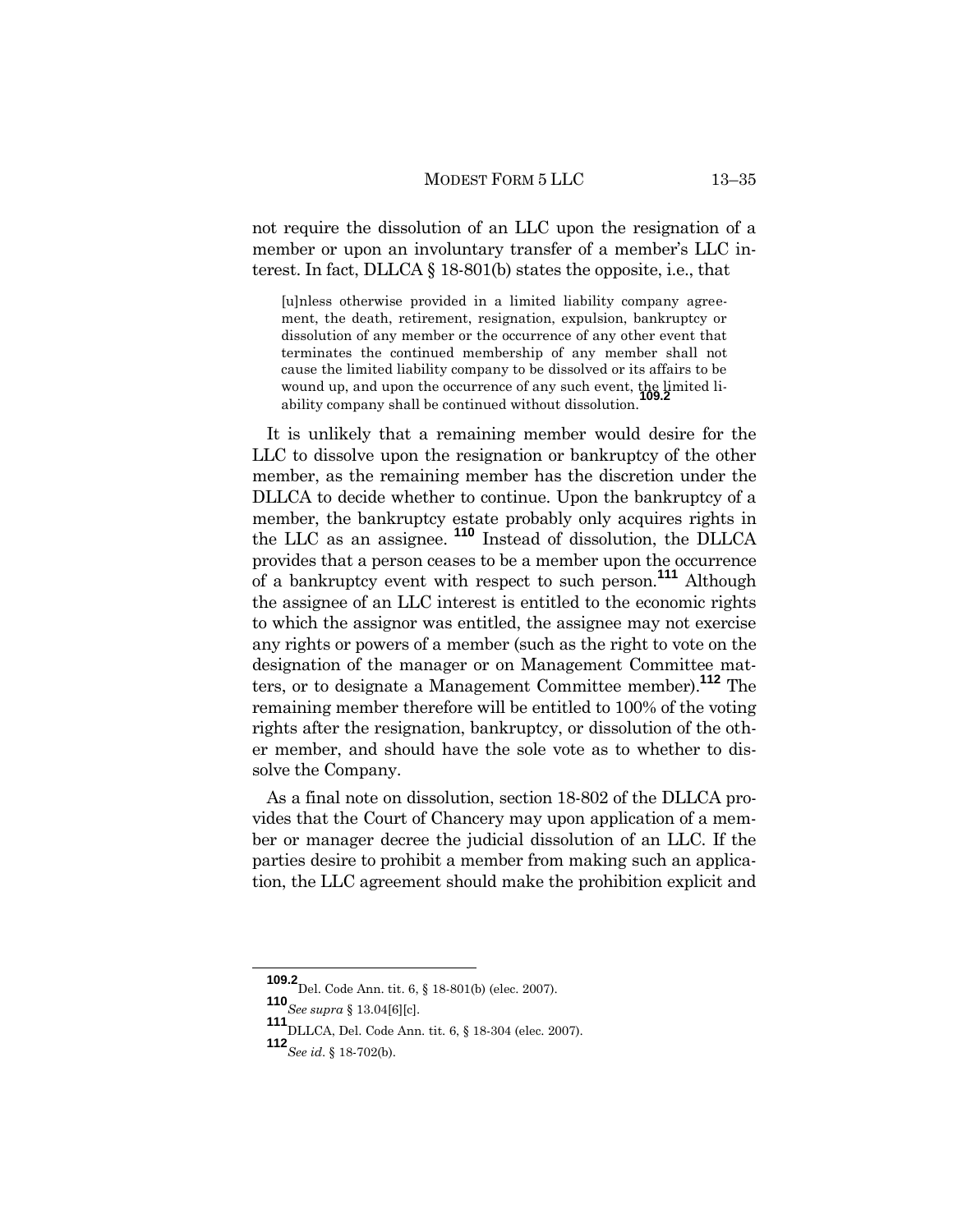could even provide for liquidated damages for making such an application with the Court of Chancery.**<sup>113</sup>**

#### **[b] Resignation and Deemed Resignation**

In addition to requiring dissolution upon the resignation of a member, Form 5A LLC's resignation provision characterizes the member's resignation as a transfer of that member's interest to the non-resigning member.**113.1** As noted above, the Modest Form does not require dissolution upon the resignation of a member, as the other member may desire for the LLC to continue. Also, to attempt to avoid claims against the non-resigning member for actions of the resigning member, the Modest Form characterizes the resignation as a cancellation of the interest, instead of as a transfer.**<sup>114</sup>**

Deemed resignation occurs in two other places in the Modest Form, consistent with Form 5. Section 6.4(b)(ii) of the Modest Form contains the remedy for failure to make an agreed contribution to the Company, and permits the non-defaulting member to treat the failure as the deemed resignation of the defaulting member and cancellation of the defaulting member's membership interest. Section 6.5 of the Modest Form provides that reduction of a member's percentage interest to 10% constitutes a deemed resignation and cancellation of the minority interest. Sections 18- 306(2) and 18-502(c) of the DLLCA permit an LLC agreement to provide that the interest of any member that fails to make any contribution that the member is obligated to make will be subject to the consequences specified in the LLC agreement, including the reduction, elimination, or "forfeiture" of the member's entire membership interest in the LLC. The revisions in these sections of the Modest Form are intended to take advantage of this flexible remedy afforded by the DLLCA, which may help address concerns

**<sup>113</sup>***But see* Sivsa Entertainment v. World Int'l Network, No. B164377, 2004 WL 1895080 (Cal. Ct. App. Aug. 25, 2004) (holding that the California LLC statute does not permit members to modify or waive the right to judicial dissolution).

**<sup>113.1</sup>**5A LLC Operating Agreement § 14.2.

**<sup>114</sup>**Modest Form § 12.2. *See* DLLCA, Del. Code Ann. tit. 6, § 18-702(e) (elec. 2007) (providing that an LLC may acquire an LLC interest by redemption or otherwise and once acquired the interest shall be deemed cancelled).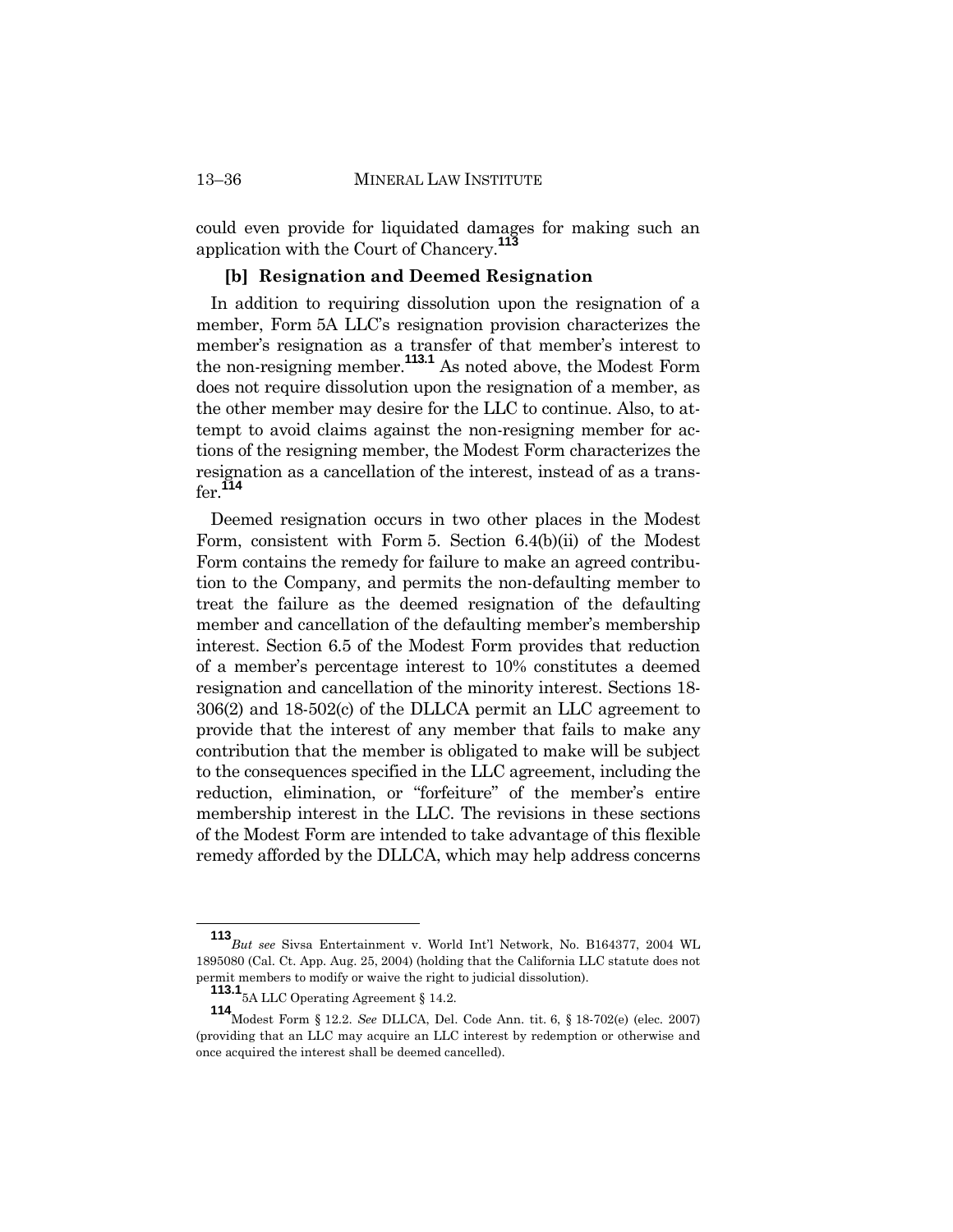that the analogous provisions of Form 5 may have been an unenforceable forfeiture or penalty.**<sup>115</sup>**

#### **[c] Liquidation**

The provisions of Form 5 regarding liquidation of the assets of the venture (after dissolution in the case of an LLC) have been significantly revised in the Modest Form. Consistent with Form 5A LLC, the manager controls the liquidation, but the Modest Form provides for the appointment by the manager of a liquidator (which may be the manager),**115.1** to allow for the flexibility that may be desired by the manager, especially if the LLC is in the zone of insolvency and the manager is concerned about fiduciary duties to creditors of the LLC.**<sup>116</sup>**

The liquidator in the Modest Form has been given broad authority, including the authority to determine whether to distribute cash or to distribute assets in kind upon liquidation. Because dissolution may be precipitated by a variety of factors involving antagonized venture partners, often the members have difficulty reaching agreement during the dissolution and winding up of the company. Granting a liquidator broad authority to make decisions during winding up may relieve conflict and therefore maximize distributions. Usually the interests of the members are aligned to maximize their distributions. The exception arises when the manager or liquidator desires to maximize reserves because of concerns regarding contingent liabilities and the lack of sufficient assets of the LLC to indemnify the manager for those liabilities. Those concerns are alleviated to some extent in the context of the

**<sup>115</sup>***See, e.g.*, Lacy, *supra* note 2, at § 7.05[3]. Moreover, as discussed by Lacy, the forfeiture cases often involve threatened forfeiture of real property interests. Since forfeiture of real property rights is not implicated when the LLC owns the mining property, these cases should have less relevance to an LLC agreement. The member owns only its membership interest (not the LLC's real property) and, as noted in the text, the DLLCA expressly sanctions penalties up to and including "forfeiture" of the membership interest.

**<sup>115.1</sup>**<br>Modest Form § 12.3.

**<sup>116</sup>**DLLCA, Del. Code Ann. tit. 6, § 18-804(b) (elec. 2007) provides that a liquidating trustee who has complied with the reserve and liquidation requirements in that section of the DLLCA is not personally liable to claimants, although compliance with that section requires a significant amount of judgment subject to various reasonableness standards.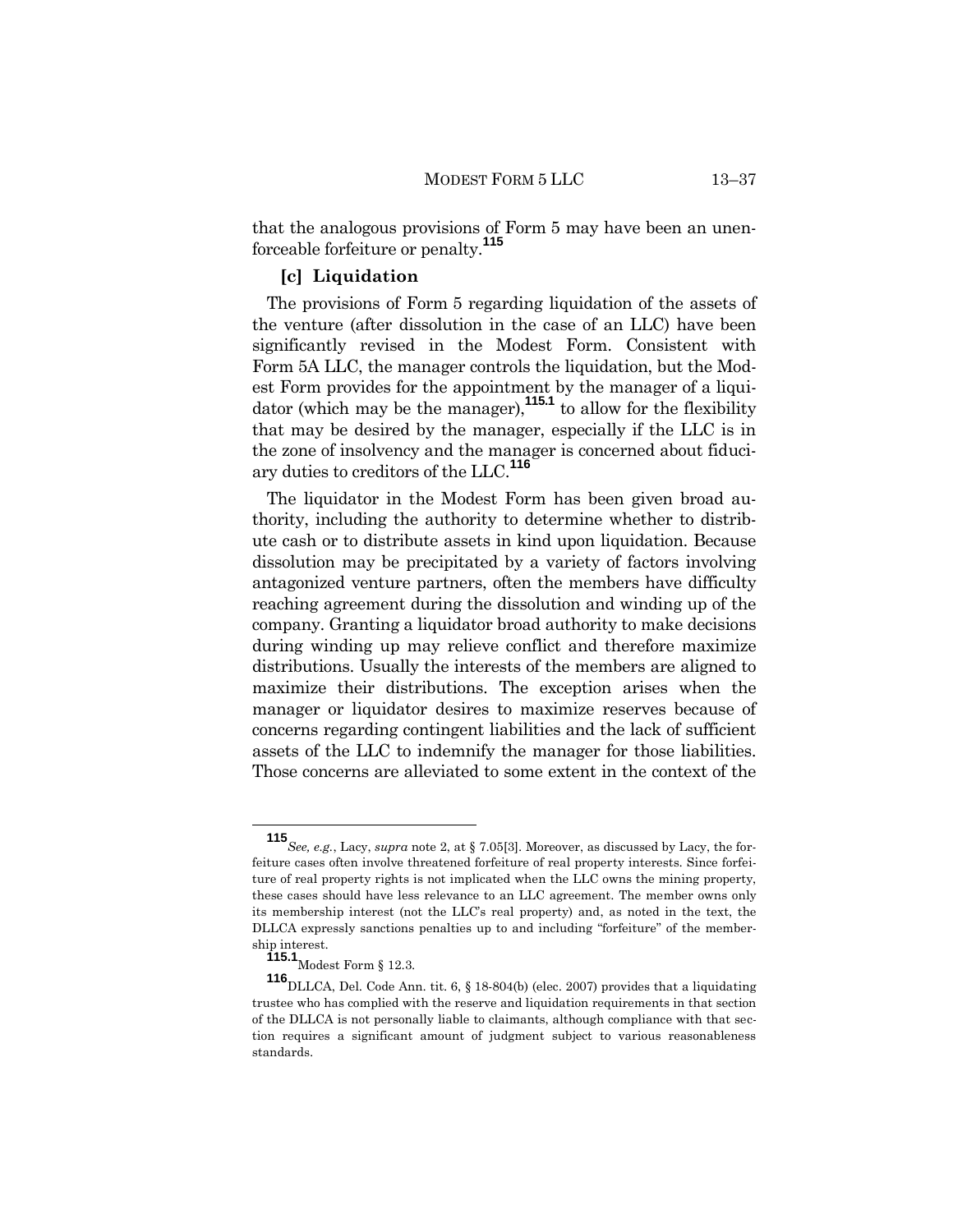#### 13–38 MINERAL LAW INSTITUTE

Modest Form because of the obligation of each member to reimburse the manager and other member for continuing liabilities.

Finally, consistent with Form 5A LLC, the Modest Form eliminates the concept in Form 5 of requiring the parties to restore a capital account deficit upon liquidation.**<sup>117</sup>** The deficit restoration obligation, which may have been included in Form 5A for tax reasons, generally is not consistent with the terms of the business deal so long as the member with the deficit capital account balance has made the capital contributions such member is obligated to make and has received the distributions and allocations of profits and losses specified by the LLC agreement. Further, an obligation to make up a capital account deficit generally is not necessary to achieve the desired tax treatment. The deficit restoration obligation requirement similarly was eliminated from Form 5A LLC.**<sup>118</sup>** Nonetheless, practitioners should carefully consider whether a deficit restoration obligation is appropriate for a particular transaction in light of the specific tax and business considerations.

#### **§ 13.06 Other Matters**

#### **[1] Authority to Bind the LLC**

As indicated in the footnote to article VIII of the Form 5A LLC Agreement, the DLLCA does not reserve any special powers or matters to the members.<sup>119</sup> Section 18-402 of the DLLCA, however, may grant members certain authority that was unintended in Form 5 or its reiterations, stating: "Unless otherwise provided in a limited liability company agreement, each member and manager has the authority to bind the limited liability company." To avoid the argument that a person other than the manager has the power to bind the LLC, the Modest Form includes language making clear that members of the management committee are not

 ${\bf 117}_\mathrm{Form}$ 5 § 12.5.

**<sup>118</sup>** Form 5A is silent on this issue. Form 5A LLC Operating Agreement § 5.11 specifically negates any contribution obligation. See the discussion in Form 5A, Commentary to Exhibit C.

**<sup>119</sup>***See* Del. Code Ann. tit. 6, § 18-407 (elec. 2007) (providing that managers and members have the right to delegate rights and powers to manage and control the business and affairs of the LLC).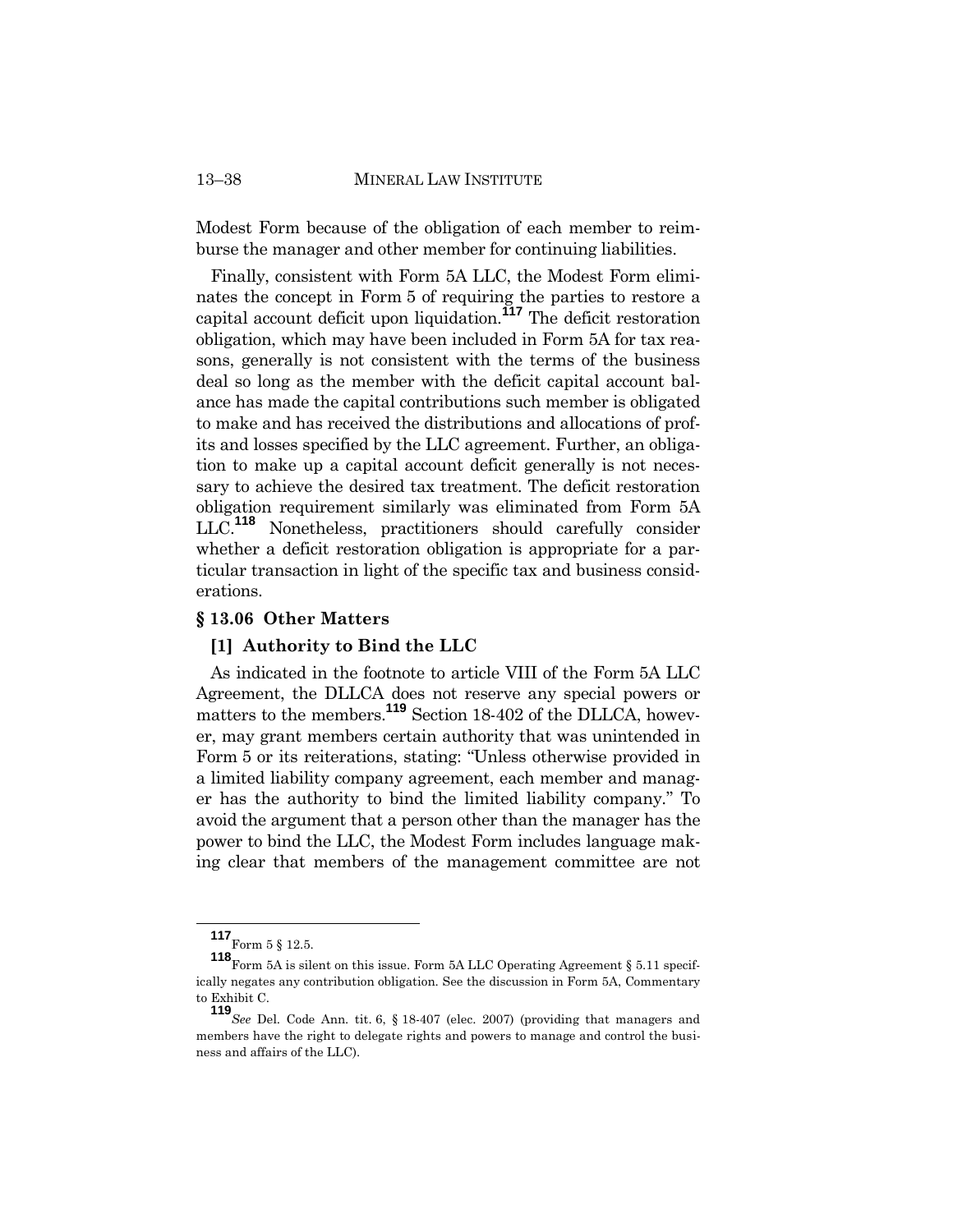managers under the DLLCA, and that no members or members of the management committee have the power to bind the LLC. **119.1**

#### **[2] Action By Less Than Unanimous Written Consent**

Form 5 does not provide for actions of the Management Committee by written consent. Form 5A LLC provides for action by unanimous written consent.**<sup>120</sup>** Circumstances may arise when the expediency of important transactions does not allow sufficient time to hold a meeting or opportunity to obtain the written consent of all of the members. For this reason, the Modest Form includes a written consent provision permitted under DLLCA § 18- 302(d) that allows action by less than unanimous written consent, but also provides that notice of any such action should be provided to the member holding the minority interest.**120.1** This provision, although permitted by the DLLCA, may be substantially inconsistent with the business understanding of a mining joint venture, where significant decisions such as approval of annual programs and budgets are often taken after one or more meetings and opportunity for discussion, even when one party has a majority voting interest. As such, the practitioner may consider it more suitable as an alternative provision.

#### **§ 13.07 Dispute Resolution Considerations**

As stated in the commentary to Form 5, Form 5 does not recommend any particular method for resolving disputes, but it does include sample language regarding arbitration.**<sup>121</sup>** Form 5A LLC includes a governing law provision and no more.**<sup>122</sup>** Although the Modest Form does not take on the difficult task of crafting an arbitration provision, one should be provided as an alternate provision to a new form of LLC agreement.

Any form provisions regarding disputes should consider important provisions of the DLLCA and case law thereunder which may implicate the resolution of disputes. For example, a party that desires to litigate a dispute should consider whether claims

**<sup>119.1</sup>** Modest Form § 7.1.

**<sup>120</sup>**Form 5A LLC Operating Agreement § 8.4.

**<sup>120.1</sup>** Modest Form § 7.4.

**<sup>121</sup>***See* Form 5 Commentary, art. XVI.

**<sup>122</sup>** See Form 5A LLC Operating Agreement, art. XV.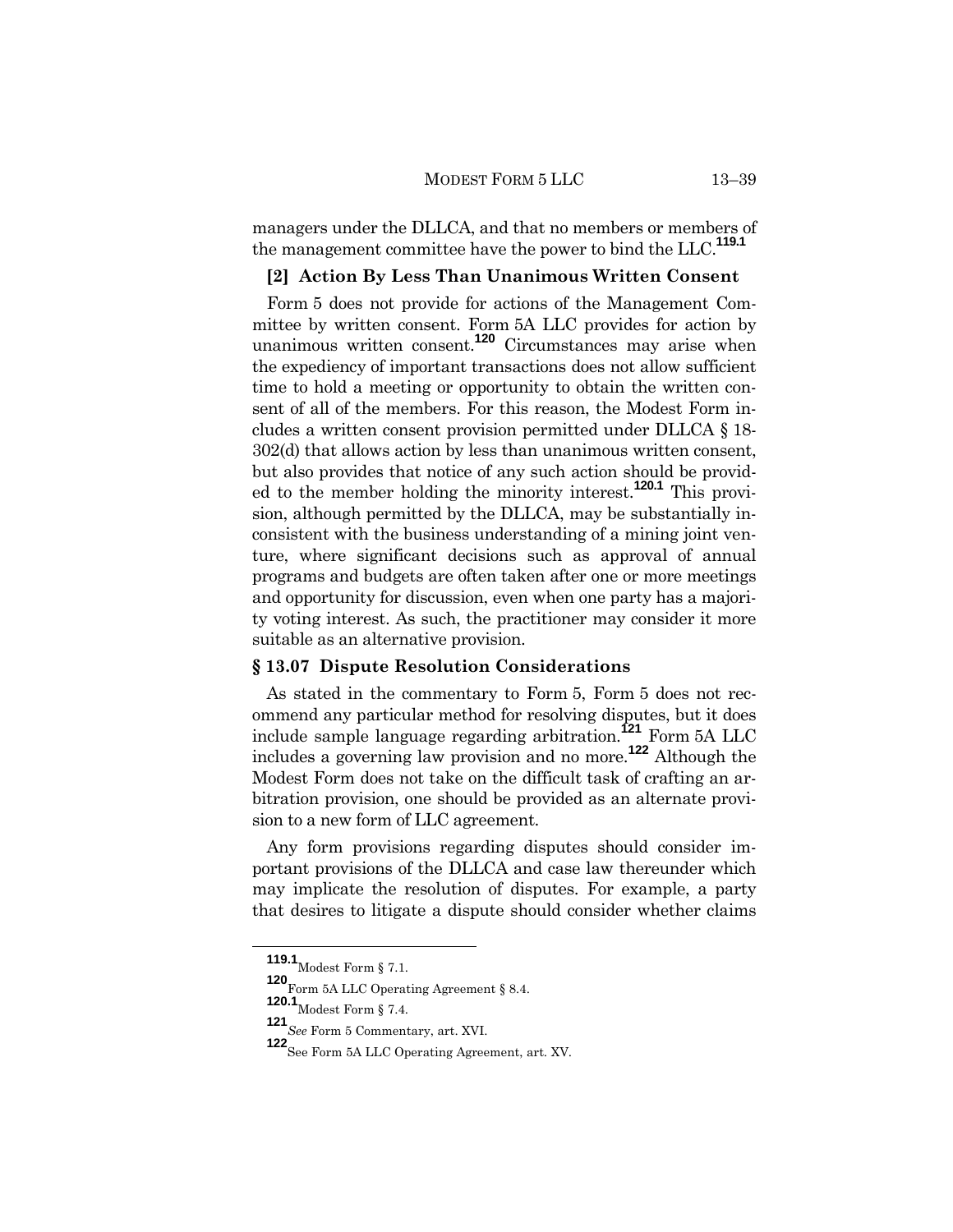are required to be brought as derivative claims under sections 18- 1001 through -1004 of the DLLCA or as direct claims.**<sup>123</sup>** If the wrong approach is taken by a litigator, the pleading party could risk dismissal.**<sup>124</sup>** A derivative action may be brought only if managers or members with authority to do so have refused to bring the action (i.e., demand has been made), or making such a demand would be futile.**<sup>125</sup>** If the LLC agreement contemplates that disputes will be litigated instead of arbitrated, the parties may consider attempting to waive in the LLC agreement any requirement to bring claims as derivative claims or to make a demand on the members or managers with authority. Whether such a provision would be respected by the Delaware Court of Chancery is unclear.

If the parties desire arbitration, it is clear that the parties may agree to arbitrate some, if not all, disputes regarding a Delaware LLC in those cases involving broadly drafted arbitration clauses. **<sup>126</sup>** If the parties desire arbitration, to avoid lengthy and expensive court proceedings the parties also should make clear in the LLC Agreement whether the Delaware Court of Chancery or the arbitrators decide issues of arbitrability.**<sup>127</sup>**

# **§ 13.08 Exhibit C: Tax Matters**

The appropriate starting point for the tax provisions in Exhibit C of the Modest Form is the corresponding set of tax provisions in Exhibit C to Form 5A LLC. The Form 5A LLC tax provisions re-

**<sup>123</sup>***See* VGS, Inc. v. Castiel, No. 17995, 2000 WL 1277372 (Del. Ch. Aug. 31, 2000) (claims for waste, mismanagement, and self-dealing are derivative in nature and not direct claims).

**<sup>124</sup>***See id*. *See generally* Daniel S. Kleinberger, Direct vs. Derivative Claims in the Closely Held LLC (outline of speech), ABA Sec. of Bus. L. Comm. Forum 2005 Spring Meeting).

**<sup>125</sup>***VGS, Inc*., 2000 WL 1277372. *See also* DLLCA, Del. Code Ann. tit. 6, § 18-1001 (elec. 2007).

**<sup>126</sup>***See* CAPROC Manager, Inc. v. Policemen's & Firemen's Ret. Sys., No. 1059-N, 2005 WL 937613 (Del. Ch. Apr. 18, 2005) (holding that, although removal of the manager was not covered by the LLC agreement, an arbitration provision requiring any dispute or controversy under the LLC agreement to be arbitrated nevertheless applied because of the broad arbitration clause and because the issue required interpretation of the LLC agreement).

**<sup>127</sup>***See, e.g.*, Willie Gary LLC v. James & Jackson LLC, No. 1781, 2006 WL 75309 (Del. Ch. Jan. 10, 2006), *aff'd*, 906 A.2d 76 (Del. 2006).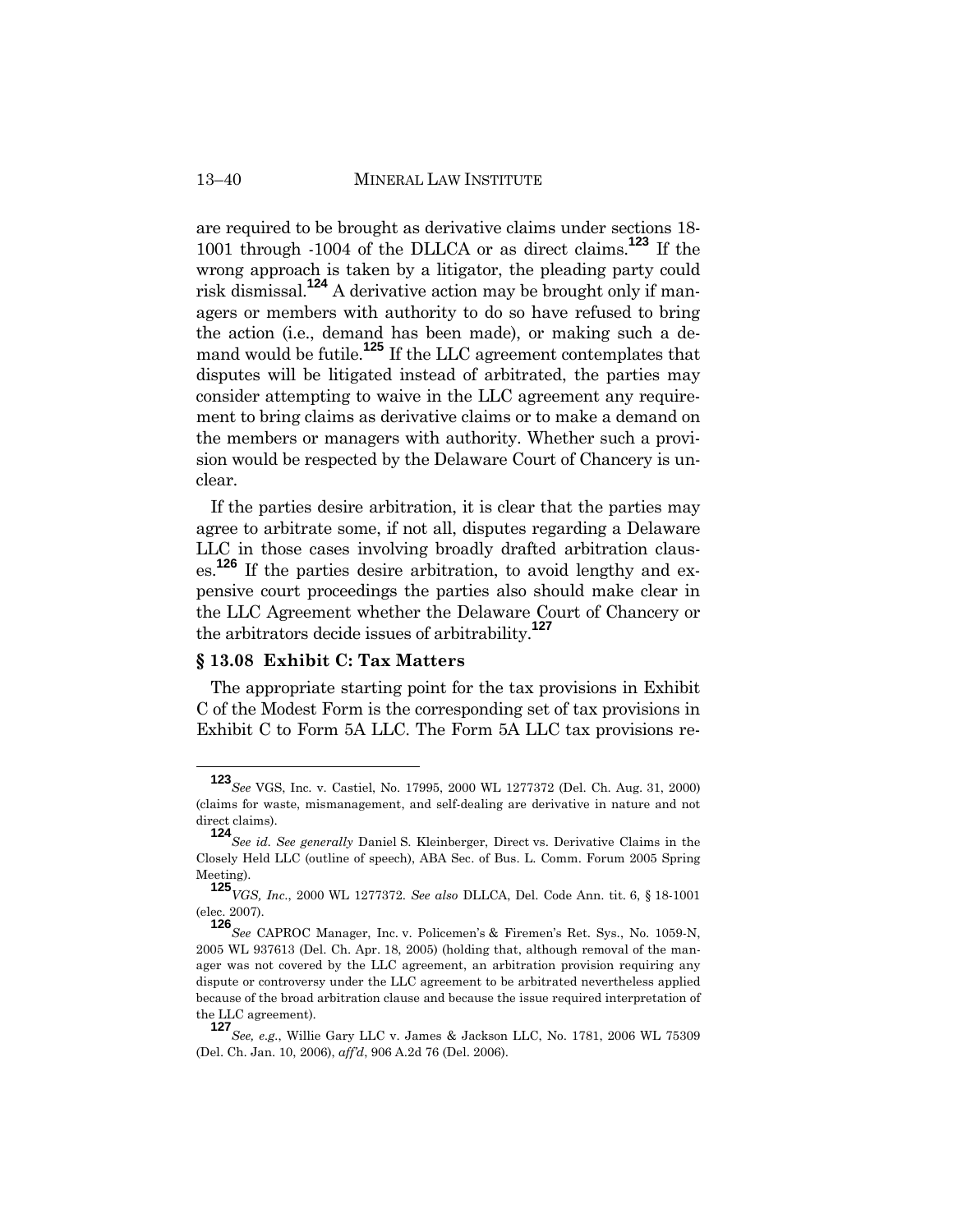flect the use of the LLC format and were updated in 1998 to reflect changes in applicable regulations through the date of Form 5A LLC's publication. While the tax provisions included in Form 5 and Form 5A preserved the theoretical possibility that the participants could elect not to be taxed as a partnership,**<sup>128</sup>** that possibility is eliminated by use of the LLC entity form.

In the spirit of making minimal changes to the prior forms, the Modest Form continues the approach, adopted by Form 5 and continued in Form 5A and Form 5A LLC, of including the tax provisions as a separate exhibit, rather than integrating them in the LLC Agreement. The separate exhibit containing the tax provisions is a vestige of the joint venture format and its predecessor mineral development agreements, that purposely preserved the parties' flexibility to elect not to be taxed as a partnership. In those circumstances in which the tax provisions did not apply, the exhibit could easily be removed. In the LLC entity context, however, the tax provisions will always apply. While the Modest Form preserves the approach taken by Form 5A LLC, the committee should consider integrating the tax provisions into the LLC Agreement consistent with more common convention for LLC practitioners.

The tax provisions in Exhibit C to the Modest Form do not incorporate significant changes from Exhibit C to Form 5A LLC. As discussed above, the Modest Form eliminates the obligation to restore capital account deficits on liquidation.**<sup>129</sup>** The deficit restoration obligation generally is not required in order to give effect to the desired allocation of income and losses, at least to the extent that the allocation and distribution provisions do not cause a Member to have a capital account deficit.**<sup>130</sup>** Based upon the business arrangement, it is unlikely that a Member will have a deficit capital account balance.**<sup>131</sup>** Further, to the extent that the lack of a deficit restoration obligation would prevent a Member from be-

**<sup>128</sup>**Based upon the business transaction posited by the forms, the opportunity to elect not to be taxed as a partnership was of little practical consequence because, absent the addition of a payout provision, the partnership format was necessary for YCO to be able to deduct all of the deductible expenses attributable to its cash contributions.

**<sup>129</sup>**See the discussion *supra* § 13.05[4][c] accompanying notes 117-118.

**<sup>130</sup>**Treas. Reg. § 1.704-1(b)(2)(ii)(d) (elec. 2007).

**<sup>131</sup>** See the discussion in Form 5A, Commentary to Exhibit C.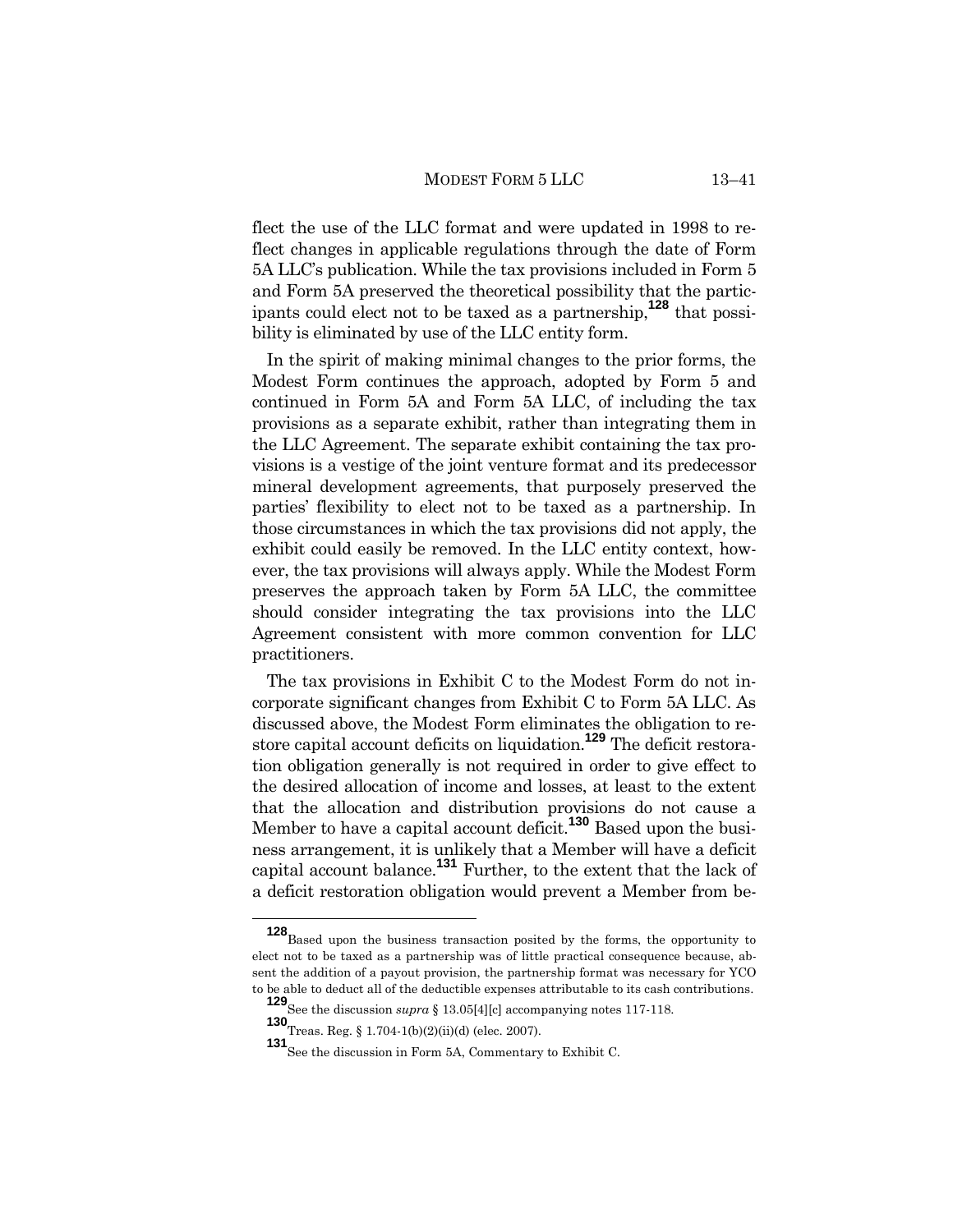ing allocated tax deductions in a given year, the Member may be able to make other arrangements at the time of liquidation in order to preserve the tax deductions.

Exhibit C to the Modest Form continues to reflect a compromise between the Members' business deal and their tax objectives. In most circumstances, the parties' business intent is probably that liquidating distributions be made in accordance with percentage interests. However, the "safe harbor rules" under Internal Revenue Code § 704(b) require that liquidating distributions be made in accordance with capital account balances, which might not always be in proportion to percentage interests. Consistent with Form 5A LLC, section 4.2 of Exhibit C to the Modest Form provides that distributions on liquidation of the LLC will be made in accordance with the Members' capital account balances. However, Exhibit C to the Modest Form also includes additional allocation provisions intended to minimize the risk that capital account balances will not be in accordance with the Members' percentage interests. Practitioners should consider whether to provide for liquidating distributions in accordance with percentage interests (consistent with the business deal), rather than in accordance with capital account balances, recognizing that doing so may have implications for whether allocations of expenses will be respected for tax purposes under the "substantial economic effect" rules.**<sup>132</sup>**

Exhibit C to the Modest Form also does not change the approach to revaluing the LLC's assets and adjusting capital account balances on contributions of cash to the LLC, or upon distributions of assets by the LLC. Consistent with Exhibit C to Form 5A LLC, the Modest Form reserves this issue to the agreement of the Members.**<sup>133</sup>**

To the extent the committee chooses to incorporate alternative provisions in an LLC form, it may be desirable to provide alternatives for the provisions relating to liquidating distributions and revaluing assets, as discussed above. In addition, although the 50/50 deal contemplated by the Modest Form contemplates two corporate members and does not anticipate the use of employee incentives, the committee might wish to consider alternative pro-

**<sup>132</sup>**I.R.C. § 704(b) (elec. 2007); Treas. Reg. § 1.704-1 (elec. 2007).

**<sup>133</sup>**Modest Form Exhibit C § 4.1(h).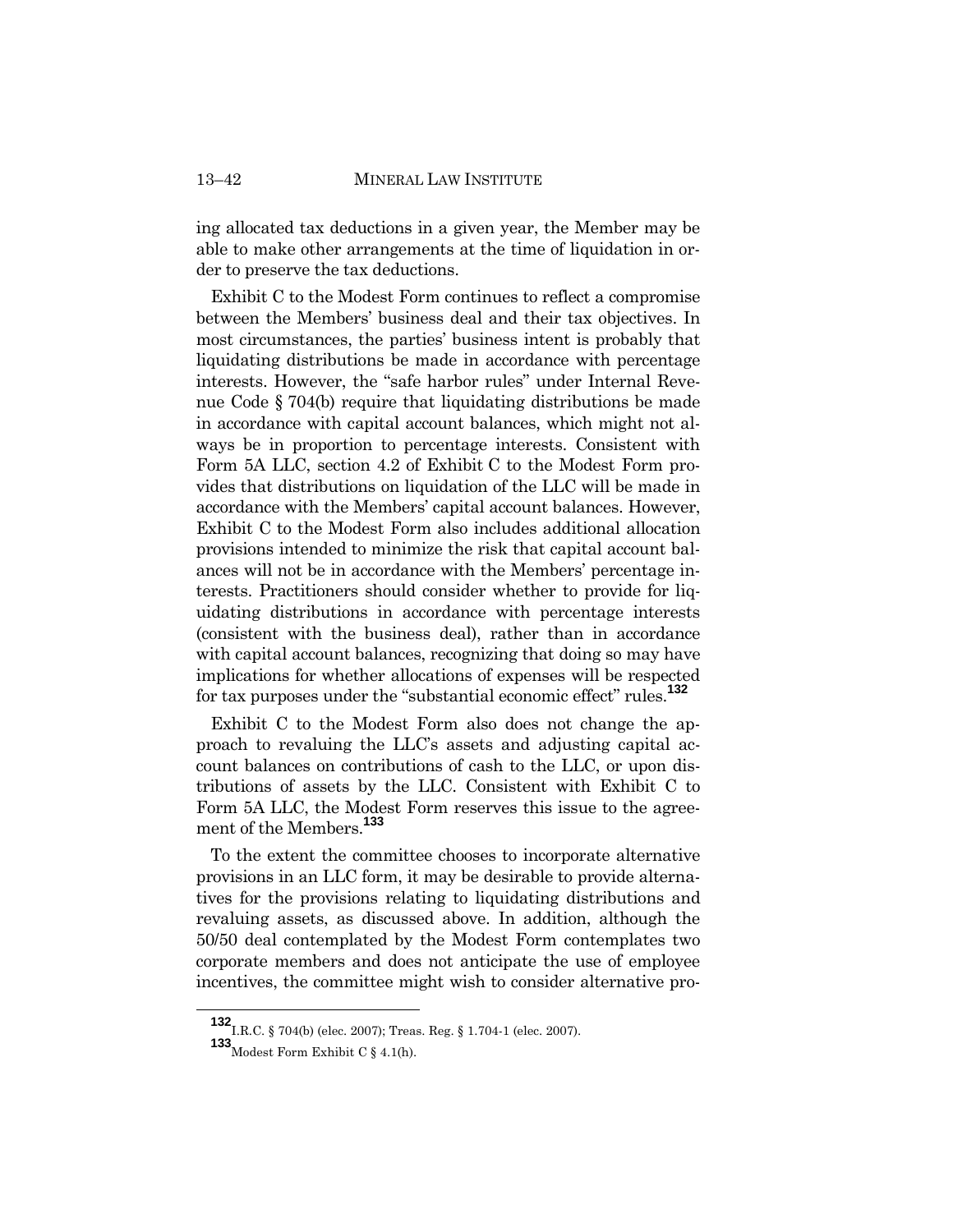visions permitting the grant of equity incentives in the form of profits interests.

#### **§ 13.09 Conclusion: Back to the Future?**

At the time Form 5A LLC was drafted, it was creative and innovative and based on the best information available at the time. The authors worked within a mandate to comply as closely as possible with the terms of Form 5A, a form with little history of acceptance at the time Form 5A LLC was drafted. In addition, the authors of Form 5A LLC were constrained by a lack of judicial precedent regarding LLCs generally, and the recently-overhauled DLLCA in particular, and by a lack of common conventions for LLC agreement drafting.

The law and the experience of practitioners have progressed significantly in the last decade. The Modest Form is truly intended as a modest proposal, an incremental step towards the future of mining joint ventures, meant to initiate discussion about the desirability of a broader use of the LLC entity form by cloaking the new entity in the widely-recognized mining joint venture custom and usage embodied in Form 5. The next and more challenging step is for the Foundation to form a committee to begin the process again.

The Modest Form may be a good starting point for the next generation of Form 5, but it may be unnecessarily limited to concepts developed when the common law joint venture was the primary vehicle for joint mining operations. Based on the authors' experience, the mandate of sticking closely to prior forms will not necessarily result in a form that is durable and reflective of current practice. Perhaps the next Foundation mining joint venture form should not slavishly adhere to the language of the past, no matter how time-tested and widely-accepted, but should also consider other form models and use the appropriate entity law to the maximum advantage of the parties.

As such, a new form of LLC agreement could begin with a single-agreement, standard form of LLC agreement, organized in a customary manner, not with a mining joint venture agreement. The most used and accepted business terms from Form 5 and Form 5A can be incorporated into the new form in a manner that takes close account of the fiduciary duty and allocation of liability